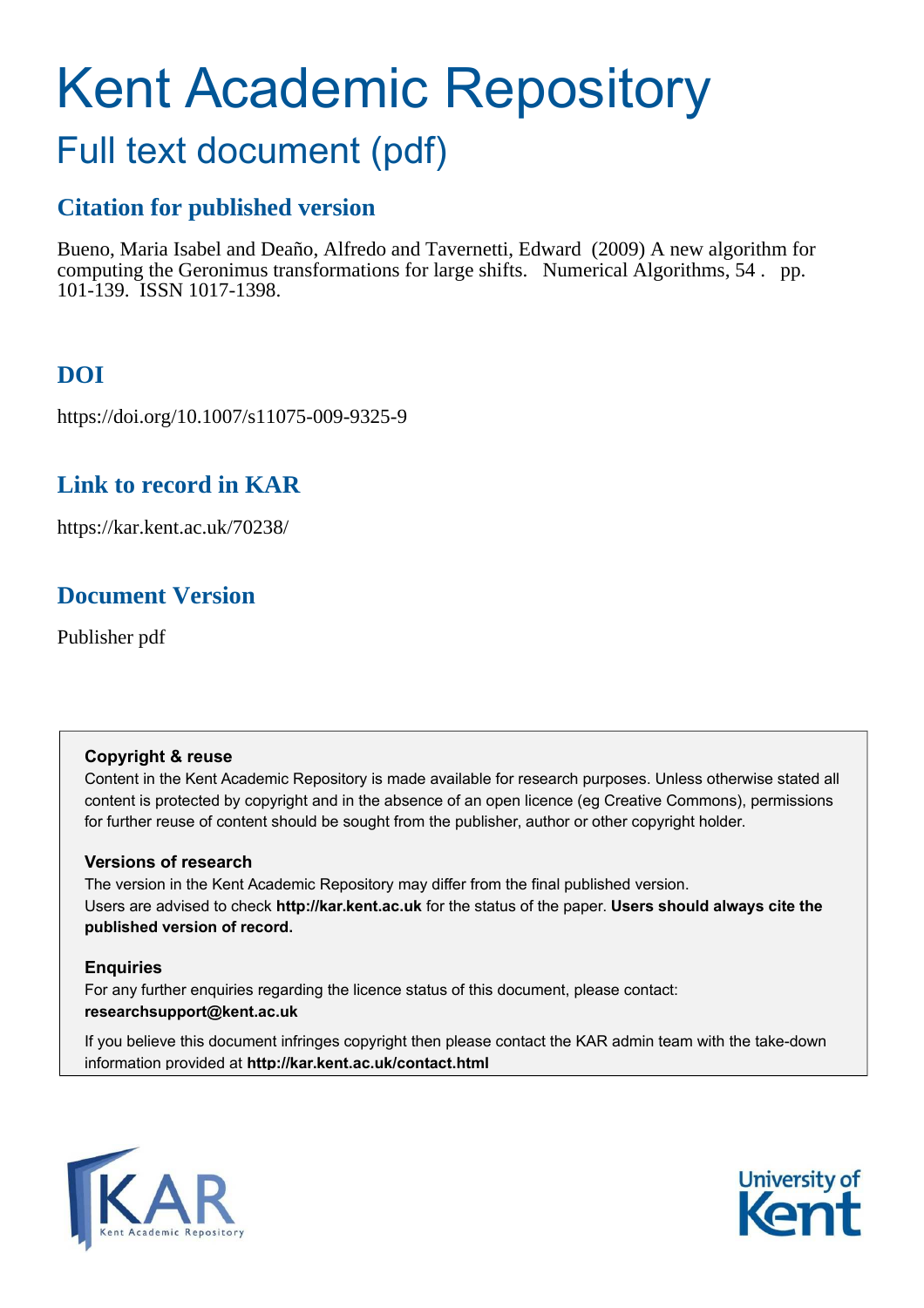<span id="page-1-0"></span>ORIGINAL PAPER

#### **A new algorithm for computing the Geronimus transformation with large shifts**

**Maria Isabel Bueno Cachadina** · **Alfredo Deaño** · **Edward Tavernetti**

Received: 11 December 2008 / Accepted: 29 July 2009 / Published online: 8 August 2009 © The Author(s) 2009. This article is published with open access at Springerlink.com

**Abstract** A monic Jacobi matrix is a tridiagonal matrix which contains the parameters of the three-term recurrence relation satisfied by the sequence of monic polynomials orthogonal with respect to a measure. The basic Geronimus transformation with shift  $\alpha$  transforms the monic Jacobi matrix associated with a measure  $d\mu$  into the monic Jacobi matrix associated with  $d\mu/(x - \alpha)$  +  $C\delta(x-\alpha)$ , for some constant *C*. In this paper we examine the algorithms available to compute this transformation and we propose a more accurate algorithm, estimate its forward errors, and prove that it is forward stable. In particular, we show that for  $C = 0$  the problem is very ill-conditioned, and we present a new algorithm that uses extended precision.

**Keywords** Geronimus transformation· Accuracy · Roundoff error analysis · Orthogonal polynomials · Three-term recurrence relations

M. I. Bueno Cachadina  $(\boxtimes)$ Department of Mathematics and College of Creative Studies, University of California, Santa Barbara, CA, USA e-mail: mbueno@math.ucsb.edu

#### A. Deaño DAMTP, Centre for Mathematical Sciences, University of Cambridge, Cambridge, UK e-mail: ad495@cam.ac.uk

E. Tavernetti

The first author's work was supported by Dirección General de Investigación (Ministerio de Ciencia y Tecnología) of Spain under grant MTM2006-06671. The third author's work was funded by EAF during the UCSB Summer Research Program for Undergraduates in 2007. A. Deaño acknowledges financial support from the Spanish Ministry of Education and Science, under the program of postdoctoral grants (*Programa de becas postdoctorales*) and project MTM2006-09050.

Department of Mathematics, University of California, Davis, CA, USA e-mail: etavernetti@math.ucdavis.edu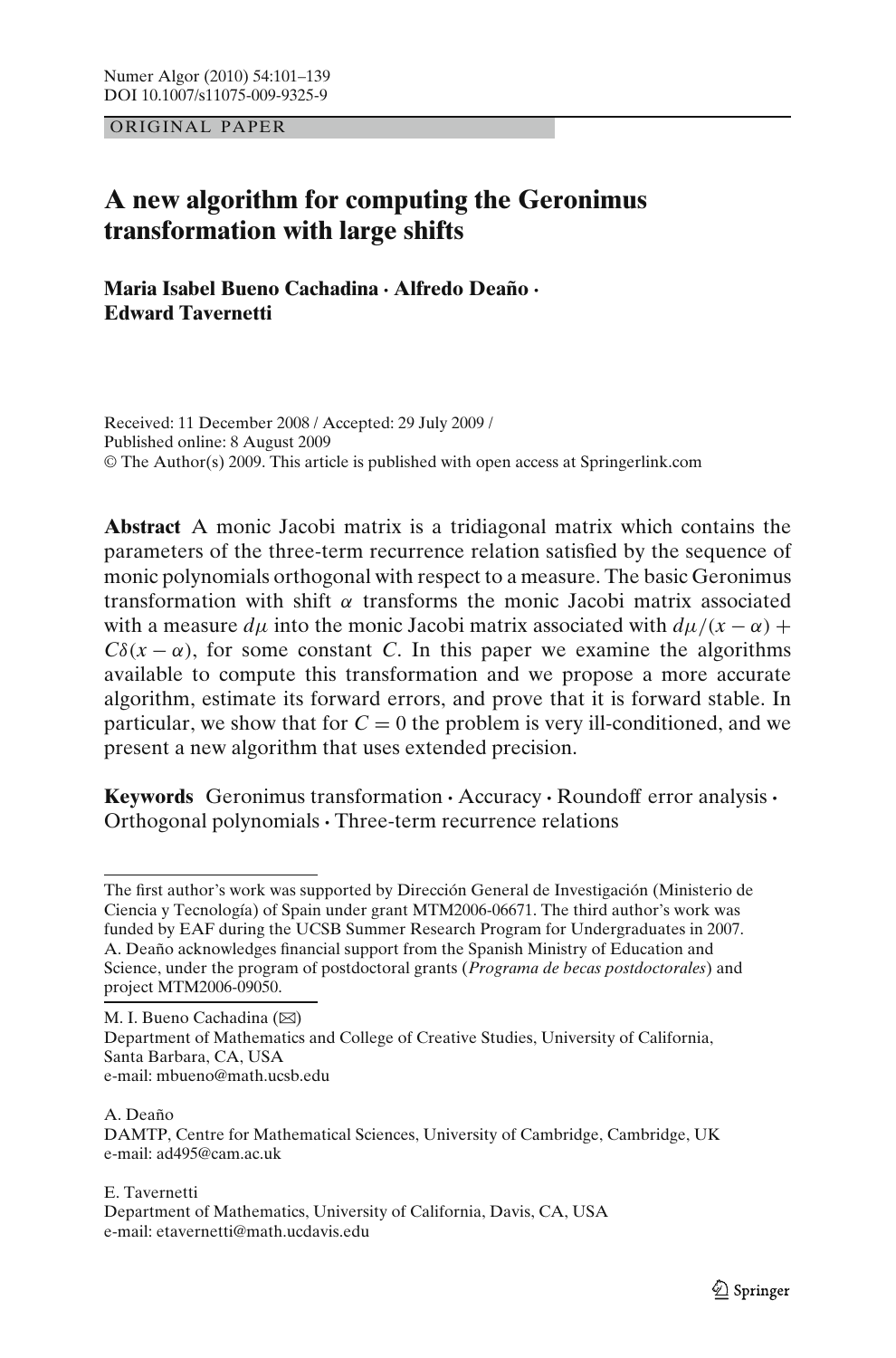#### **Mathematics Subject Classifications (2000)** 15A21 · 15A23 · 05A05 · 05B25

#### **1 Introduction**

Given a measure  $\mu$ , with supp  $\mu \subset \mathbb{R}$ , one can define a linear functional  $\mathscr L$  on the space  $\mathbb P$  of polynomials with real coefficients in the following way:

$$
\mathscr{L}(p) = \int p(x) d\mu(x), \qquad p \in \mathbb{P}, \tag{1}
$$

which is well defined provided that the moments  $\mathcal{L}_n := \mathcal{L}(x^n)$  are finite,  $n = 0, 1, 2, \ldots$  In that case, we say that  $\mathscr L$  is a moment functional. Moreover, if the leading principal submatrices of the Hankel matrix  $M = (\mathcal{L}_{i+j})_{i,j=0}^{\infty}$  are nonsingular, then  $\mathscr L$  is said to be *quasi-definite*, and there exists a sequence of polynomials  $\{P_n\}_{n=0}^{\infty}$  orthogonal with respect to  $\mu$ , that is, [\[4\]](#page-38-0)

- 1.  $\deg(P_n) = n$  for all  $n \geq 0$ .
- 2.  $\mathscr{L}(P_n P_m) = K_n \delta_{n,m}$ , where  $K_n \neq 0$  and  $\delta_{n,m}$  is the "Kronecker delta" defined by

$$
\delta_{n,m} = \begin{cases} 0, \text{ if } m \neq n, \\ 1, \text{ if } m = n. \end{cases}
$$

In particular,  $\{P_n\}_{n=0}^{\infty}$  is said to be a monic sequence of orthogonal polynomials (MOPS) if the leading coefficient of each polynomial is equal to one. Every MOPS satisfies a three-term recurrence relation (TTRR):

$$
xP_n(x) = P_{n+1}(x) + B_{n+1}P_n(x) + G_nP_{n-1}(x),
$$
\n(2)

 $P_{-1}(x) \equiv 0$ ,  $P_0(x) \equiv 1$ ,  $B_n, G_n \in \mathbb{R}$ ,  $G_0 = \mathcal{L}_0$ ,  $G_n \neq 0$  for all  $n \geq 0$ .

The previous set of equations can be written in matrix notation as

$$
xp=Jp,
$$

where  $p = [P_0(x), P_1(x), P_2(x), \dots]^T$  and

$$
J = \begin{bmatrix} B_1 & 1 & 0 & \dots \\ G_1 & B_2 & 1 & \dots \\ 0 & G_2 & B_3 & \dots \\ \vdots & \vdots & \vdots & \ddots \end{bmatrix}.
$$

This semi-infinite tridiagonal matrix *J* is called the monic Jacobi matrix associated with the functional  $\mathscr{L}$ . It is very unusual to denote the entries of a matrix by capital letters, but since the algorithms to compute the Geronimus transformation involve two monic Jacobi matrices, for the sake of clarity, we denote by capital letters the entries in the input matrix and by the same lowercase letters the entries in the output matrix.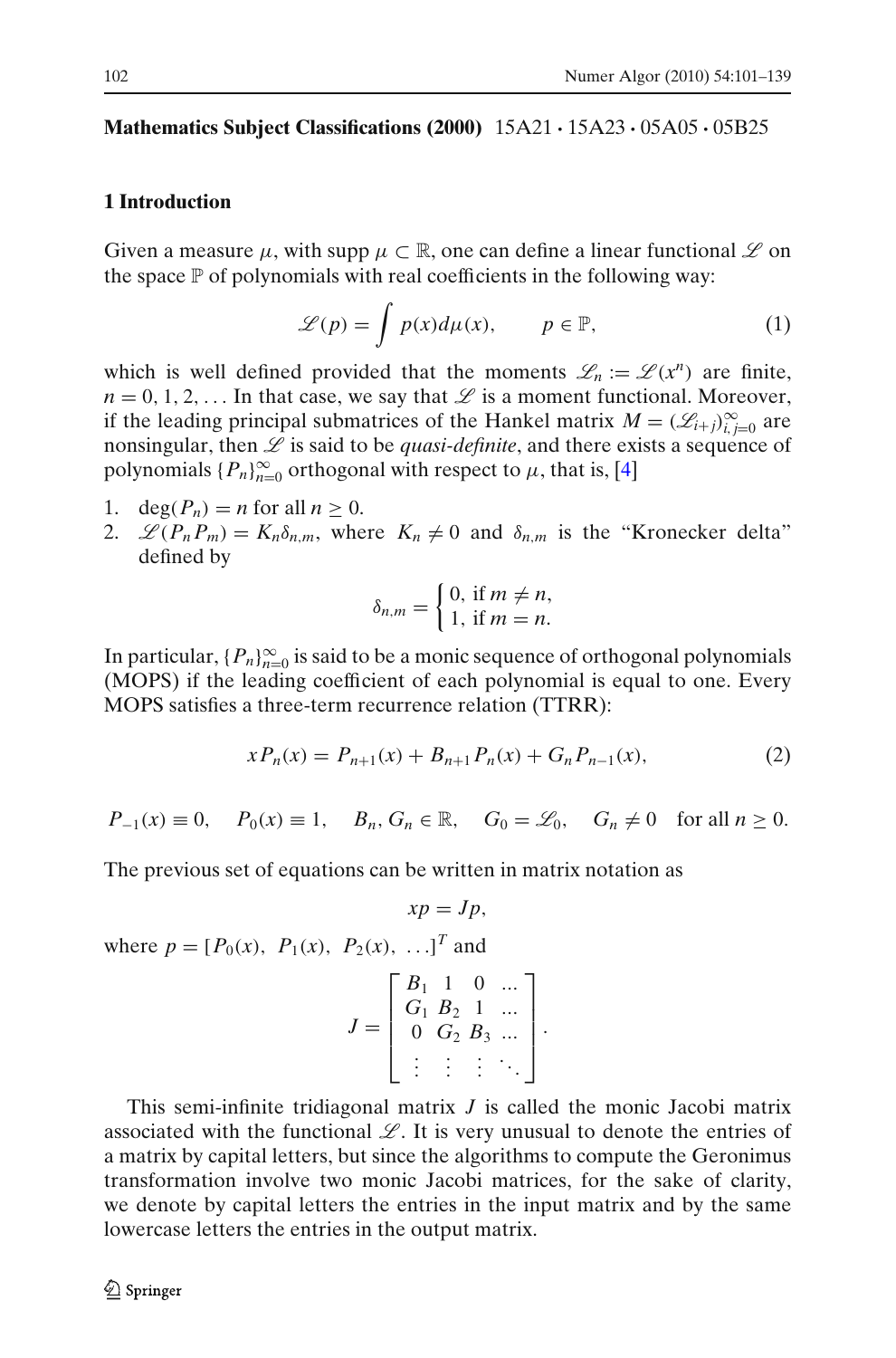For a moment functional L, a polynomial  $\pi$ , and a real number  $\alpha$ , let  $\pi L$ and  $(x - \alpha)^{-1}$   $\mathscr L$  be the moment functionals defined by

$$
(\pi \mathcal{L})(p) = \mathcal{L}(\pi p),
$$

$$
((x - \alpha)^{-1} \mathcal{L})(p) = \mathcal{L}\left(\frac{p(x) - p(\alpha)}{x - \alpha}\right).
$$

In the literature there are numerous results studying the connection between the recurrence relations of polynomials orthogonal with respect to two allied measures [\[1](#page-37-0), [2](#page-37-0), [7](#page-38-0), [15,](#page-38-0) [24\]](#page-38-0). This relationship can be extended to the corresponding Jacobi matrices. Two examples stand out as particularly important:

- Given  $\mathscr L$  and  $\alpha \in \mathbb R$ , the transformation that gives the monic Jacobi matrix associated with  $(x - \alpha)\mathscr{L}$  in terms of the monic Jacobi matrix associated with  $\mathscr L$  is called the Christoffel transformation or Darboux transformation.
- Given L, we consider the linear functional  $\mathscr{G} := (x \alpha)^{-1} \mathscr{L} + M \delta(x \alpha)$  $\alpha$ ), where  $\alpha \in \mathbb{R}$  is out of the support of the measure that defines  $\mathscr{L}$ , and M is a nonzero constant. This transformation performs a rational modification of the measure that defines the functional  $\mathscr L$  and add a Dirac mass in α. Notice that  $M = \mathcal{G}_0$ , the first moment of  $\mathcal{G}$ . The transformation that gives the monic Jacobi matrix associated with  $\mathscr G$  in terms of the monic Jacobi matrix associated with  $\mathscr L$  is called the Geronimus transformation or Darboux transformation with free parameter.

These transformations can be considered as reciprocal in the following sense:

**Lemma 1** [\[25](#page-38-0)] *Let*  $\mathcal{L}$  *and*  $\mathcal{G}$  *be two linear functionals and*  $\alpha$  *a real number. Then,*

$$
(x - \alpha)\mathscr{G} = \mathscr{L}
$$
 if and only if  $\mathscr{G} = (x - \alpha)^{-1}\mathscr{L} + \mathscr{G}_0\delta(x - \alpha)$ .

If the functional  $\mathscr L$  is expressed in integral form as in [\(1\)](#page-1-0), then

$$
\mathcal{G}(p(x)) = \left[ (x - \alpha)^{-1} \mathcal{L} + \mathcal{G}_0 \delta(x - \alpha) \right] (p(x)) = \int p(x) \frac{d\mu}{x - \alpha} + C p(\alpha),
$$

where  $C = \mathscr{G}_0 - \mu_0$  and  $\mu_0 = \int \frac{d\mu}{x-\alpha}$ . Therefore, this transformation depends on two free parameters  $\alpha$  and C. From now on we call the transformation that gives the monic Jacobi matrix associated with the functional  $\mathscr G$  in terms of the monic Jacobi matrix associated with  $\mathscr L$  the Geronimus transformation with shift α and parameter *C*.

The Geronimus transformation was first studied by Geronimus in 1940. Among numerous papers by Geronimus on orthogonal polynomials there are two [\[13](#page-38-0), [14\]](#page-38-0) which contain ideas that anticipated many investigations in modern mathematical physics. The main contribution by Geronimus was a deep investigation of both Darboux transformations. The first non-trivial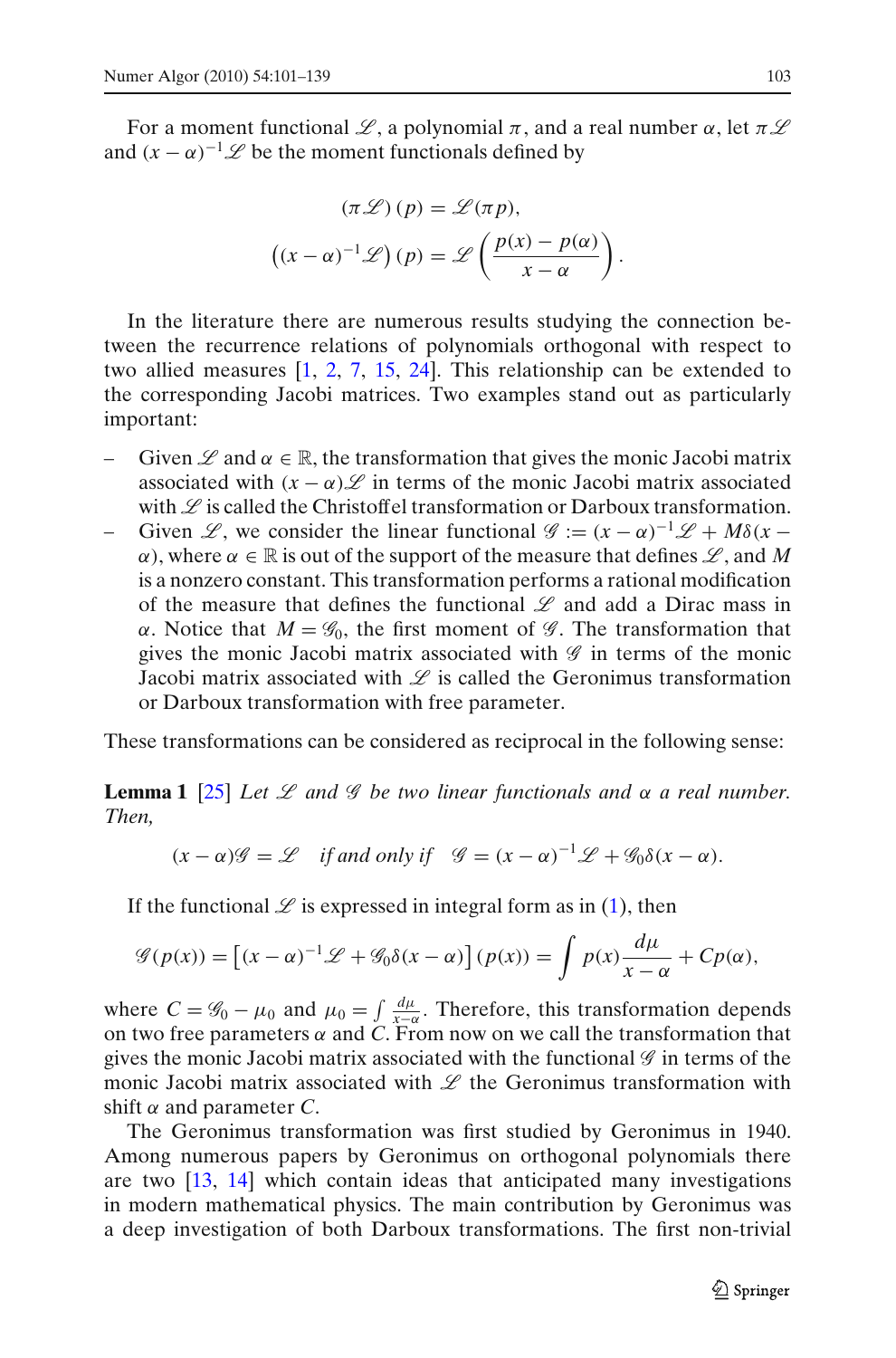<span id="page-4-0"></span>application of these transformations was proposed by Geronimus himself in [\[13](#page-38-0)]. This application is connected to the problem of classifying all sequences of orthogonal polynomials such that its derivatives form another set of orthogonal polynomials. In the last two decades, these transformations have attracted the interest of various specialists in different branches of mathematics and mathematical physics for their applications to different topics such as Discrete Integrable Systems [\[20,](#page-38-0) [22,](#page-38-0) [23](#page-38-0)], Quantum Mechanics, Bispectral Transformations in Orthogonal Polynomials [\[16–18](#page-38-0)], and Numerical Analysis [\[5](#page-38-0), [7](#page-38-0), [8](#page-38-0), [10](#page-38-0), [12](#page-38-0)].

The problem of the numerical computation of the Geronimus transformation with shift  $\alpha$  and parameter C of a Jacobi matrix *J* has been extensively studied when  $C = 0$  and the shift  $\alpha$  is close to the support of the measure  $\mu$ [\[5](#page-38-0), [8](#page-38-0), [10\]](#page-38-0). However, we have not found any papers on the case  $C \neq 0$ , or when  $C = 0$  and the shift is not close to the support of the measure.

The objectives of this paper are the following:

- to investigate the numerical behavior of the available algorithms to compute the Geronimus transformation,
- to present a new algorithm which is more accurate than the previous ones (Algorithm 3, specially when the shift moves away from the support of the measure,
- to explain why the numerical behavior of any algorithm to compute the Geronimus transformation is considerably different for  $C = 0$  and  $C \neq 0$ .

We also estimate the forward errors (Theorem 2) produced by the new algorithm with  $O(n)$  cost, and prove that this algorithm is componentwise forward stable (Theorem 8), which means that the magnitude of the errors produced by this algorithm are the best ones that can be expected because they reflect the sensitivity of the problem to perturbations in the input data (Theorem 2). No need to say that forward stability does not imply small forward errors when the problem is ill-conditioned.

We also show that this algorithm is more accurate than the previous ones, specially when the shift moves away from the support of the measure and  $C \neq 0$  (Section [4.4\)](#page-23-0). We prove that the problem of computing the Geronimus transformation is extremely ill-conditioned when  $C = 0$  (Subsection [4.5\)](#page-25-0) and therefore, a significant loss of accuracy can be expected in this case. However, we also show that by computing a few outputs with extended precision, the algorithm becomes much more accurate (See Table [7\)](#page-26-0).

The paper is structured as follows: in Section 2 we give a brief account of the main theoretical results needed. In Section [3](#page-7-0) we analyze the available forward and backward algorithms, and in Section [4](#page-11-0) we introduce a new algorithm. We present a backward error analysis of this algorithm (Theorem 4.1) and provide a condition number for the problem (Definition 2 and Theorem 3) that allows us to estimate the forward errors produced by the new algorithm in  $O(n)$  flops. Finally, we show several numerical experiments to illustrate the performance of this new method and we prove that it is componentwise forward stable.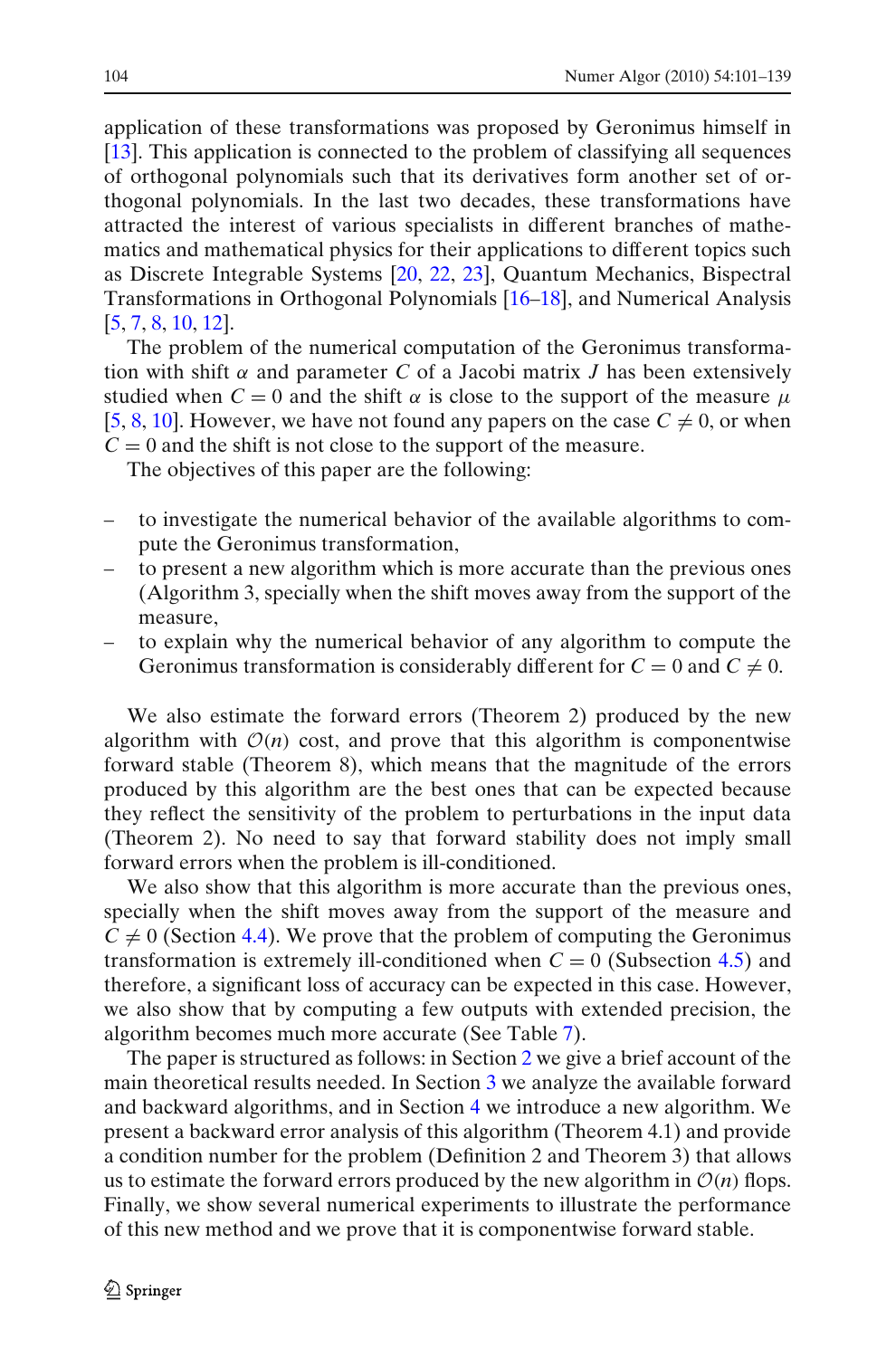#### **2 Theoretical results on the Geronimus transformation**

Throughout this section,  $\mathscr L$  is a quasi-definite moment functional,  $\{P_n\}$  the sequence of monic polynomials orthogonal with respect to  $\mathscr{L}, J$  the monic Jacobi matrix associated with  ${P_n}$ , and  $\alpha$  a real number outside the support of the measure that defines  $\mathscr{L}$ .

Let  $J - \alpha I = UL$  denote a decomposition of  $J - \alpha I$  as a product of an upper triangular matrix *U* and a unit lower triangular matrix *L*, where

$$
U = \begin{pmatrix} u_1 & 1 & 0 & \dots \\ 0 & u_2 & 1 & \dots \\ 0 & 0 & u_3 & \dots \\ \vdots & \vdots & \vdots & \ddots \end{pmatrix}, L = \begin{pmatrix} 1 & 0 & 0 & \dots \\ l_1 & 1 & 0 & \dots \\ 0 & l_2 & 1 & \dots \\ \vdots & \vdots & \vdots & \ddots \end{pmatrix},
$$
(3)

whenever it is possible. It is easy to check that whenever the *U L* factorization of  $J - \alpha I$  exists, it is not unique. In fact, the entry  $u_1$  can be considered a free parameter. Then, given  $\alpha$  and  $u_1$ , we say that  $\tilde{J} = LU + \alpha I$  is the Geronimus transform of *J* with shift  $\alpha$  and parameter  $u_1$ .

Necessary and sufficient conditions for the existence of the Geronimus transform with shift  $\alpha$  and parameter  $u_1$  of a monic Jacobi matrix *J* are given in [\[1](#page-37-0)] and [\[25\]](#page-38-0).

It is also clear that  $\tilde{J}$  is a tridiagonal semi-infinite matrix. By Favard's theorem [\[4](#page-38-0)],  $\tilde{J}$  generates a new sequence of monic orthogonal polynomials if and only if the entries of  $\tilde{J}$  in positions  $(i + 1, i)$  for  $i \ge 1$  are all nonzero. In this case, the MOPS associated with *J* and  $\tilde{J}$ , respectively, can be related through the matrix *L*, as we next show.

**Lemma 2** Let *J* be a monic Jacobi matrix and let  $\alpha \in \mathbb{R}$  be such that  $J - \alpha I$  has *an UL factorization. Let*  $u_1 \in \mathbb{R}$  *and let*  $\tilde{J}$  *be the Geronimus transform with shift*  $\alpha$  *and parameter u<sub>1</sub> of J. Assume that* { $P_n$ } *and* { $Q_n$ } *are, respectively, the MOPS associated with J and J. If*  $J - \alpha I = UL$  *is the UL factorization of*  $J - \alpha I$  *such that*  $\tilde{J} = LU + \alpha I$ , then L is the change of basis matrix from  $\{P_n\}$  to  $\{Q_n\}$ , i.e.  $Q = LP$ , where Q and P are, respectively, the column vectors containing the *polynomials in*  $\{P_n\}$  *and*  $\{Q_n\}$ *.* 

*Proof* Multiply  $J - \alpha I = UL$  by *L* on the left to get

$$
L(J - \alpha I) = (LU)L.
$$
\n<sup>(4)</sup>

Replace *LU* by  $\tilde{J} - \alpha I$  in [\(4\)](#page-4-0) and multiply by  $L^{-1}$  on the right to get

$$
L(J - \alpha I)L^{-1} = \tilde{J} - \alpha I
$$

Thus,  $J - \alpha I$  is similar to  $\tilde{J} - \alpha I$ . Considering the relation  $xQ = \tilde{J}Q$ , we have

$$
(x - \alpha)Q = (\tilde{J} - \alpha I)Q = L(J - \alpha I)L^{-1}Q
$$

and multiplying by  $L^{-1}$  on the left we have

 $(x - \alpha)L^{-1}Q = (J - \alpha I)L^{-1}Q$ 

 $\mathcal{D}$  Springer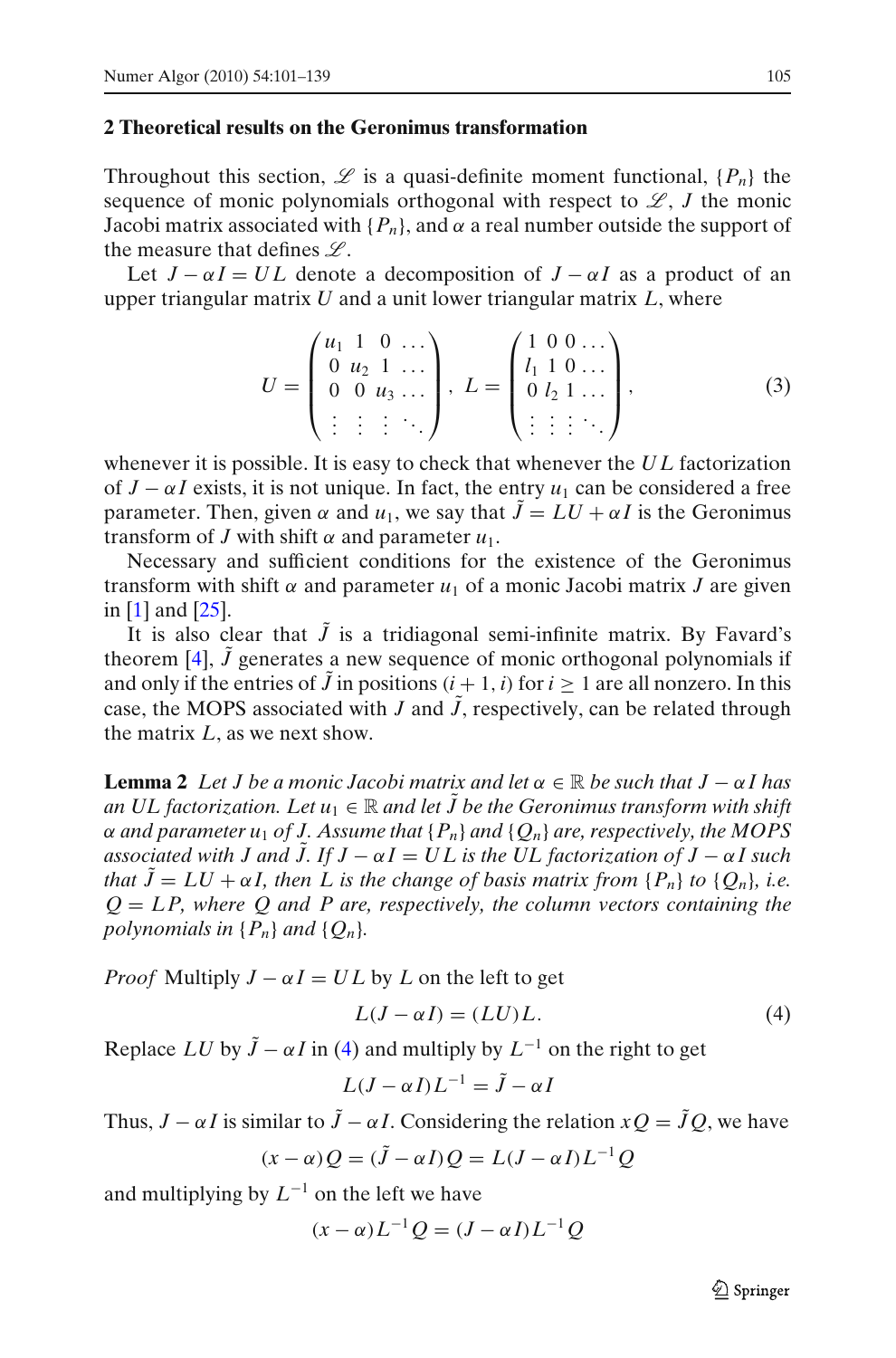and hence  $x(L^{-1}Q) = J(L^{-1}Q)$ , and  $L^{-1}Q$  is a MOPS *p* satisfying  $xp = Jp$ . By uniqueness  $L^{-1}Q = P$ , which implies the result. □

It can be proven [\[1,](#page-37-0) [25\]](#page-38-0) that if the matrix  $J - \alpha I = UL$ , with *U* and *L* as in [\(3\)](#page-4-0), then the Geronimus transform with shift  $\alpha$  and parameter  $u_1$  is the Jacobi matrix associated with a functional  $\mathscr G$  given by

$$
\mathscr{G} = (x - \alpha)^{-1} \mathscr{L} + \mathscr{G}_0 \delta(x - \alpha),
$$

where  $\mathscr{G}_0$  is the first moment of the functional  $\mathscr{G}$ . Next we show the relationship between  $\mathscr{G}_0$  and the parameter  $u_1$  involved in the  $UL$  factorization of  $J$ .

**Lemma 3** Let  $\mathscr L$  be a quasi-definite moment functional, and J the corre*sponding Jacobi matrix. Then, the Geronimus transform of J with shift* α *and parameter u*<sup>1</sup> *is associated with the moment functional*

$$
\mathscr{G} = (x - \alpha)^{-1} \mathscr{L} + \frac{\mathscr{L}_0}{u_1} \delta(x - \alpha),
$$

*where*  $\mathcal{L}_0$  *is the first moment of the functional*  $\mathcal{L}$ *. Moreover, if the integral representation of* L *is given by*

$$
\mathscr{L}(p) = \int p(x) d\mu(x),
$$

*then the Geronimus transform of J is associated with the moment functional with integral representation*

$$
\mathscr{G}(p) = \int p(x) \frac{d\mu(x)}{x - \alpha} + \left(\frac{\mathscr{L}_0}{u_1} - \mu_0\right) p(\alpha),
$$

*where*  $\mu_0 = \int \frac{d\mu(x)}{x-\alpha}$  and  $p \in \mathbb{P}$ .

*Proof* By Lemma 1,  $(x - \alpha)\mathscr{G} = \mathscr{L}$ . Let  $\{P_n\}_{n=0}^{\infty}$  and  $\{Q_n\}_{n=0}^{\infty}$  be the MOPS with respect to  $\mathscr L$  and  $\mathscr G$ , respectively. Then, if we denote  $P =$  $[P_1(x), P_2(x), \ldots]^t$ , and  $Q = [Q_1(x), Q_2(x), \ldots]^t$ , we get

$$
((x - \alpha)\mathscr{G})\left(QQ^{t}\right) = \mathscr{L}\left(QQ^{t}\right).
$$

Taking into account Lemma 2,

$$
\mathscr{G}\left((x-\alpha)QQ^{t}\right)=\mathscr{L}\left(LPP^{t}L^{t}\right).
$$

Considering the recurrence relation that  ${Q_n}$  satisfies and the linearity of  $\mathscr L$ and  $\mathscr{G}$ ,

$$
\mathcal{G}\left((\tilde{J} - \alpha I)QQ^{t}\right) = L\mathcal{L}\left(PP^{t}\right)L^{t}
$$

$$
(\tilde{J} - \alpha I)\mathcal{G}\left(QQ^{t}\right) = LD_{p}L^{t}
$$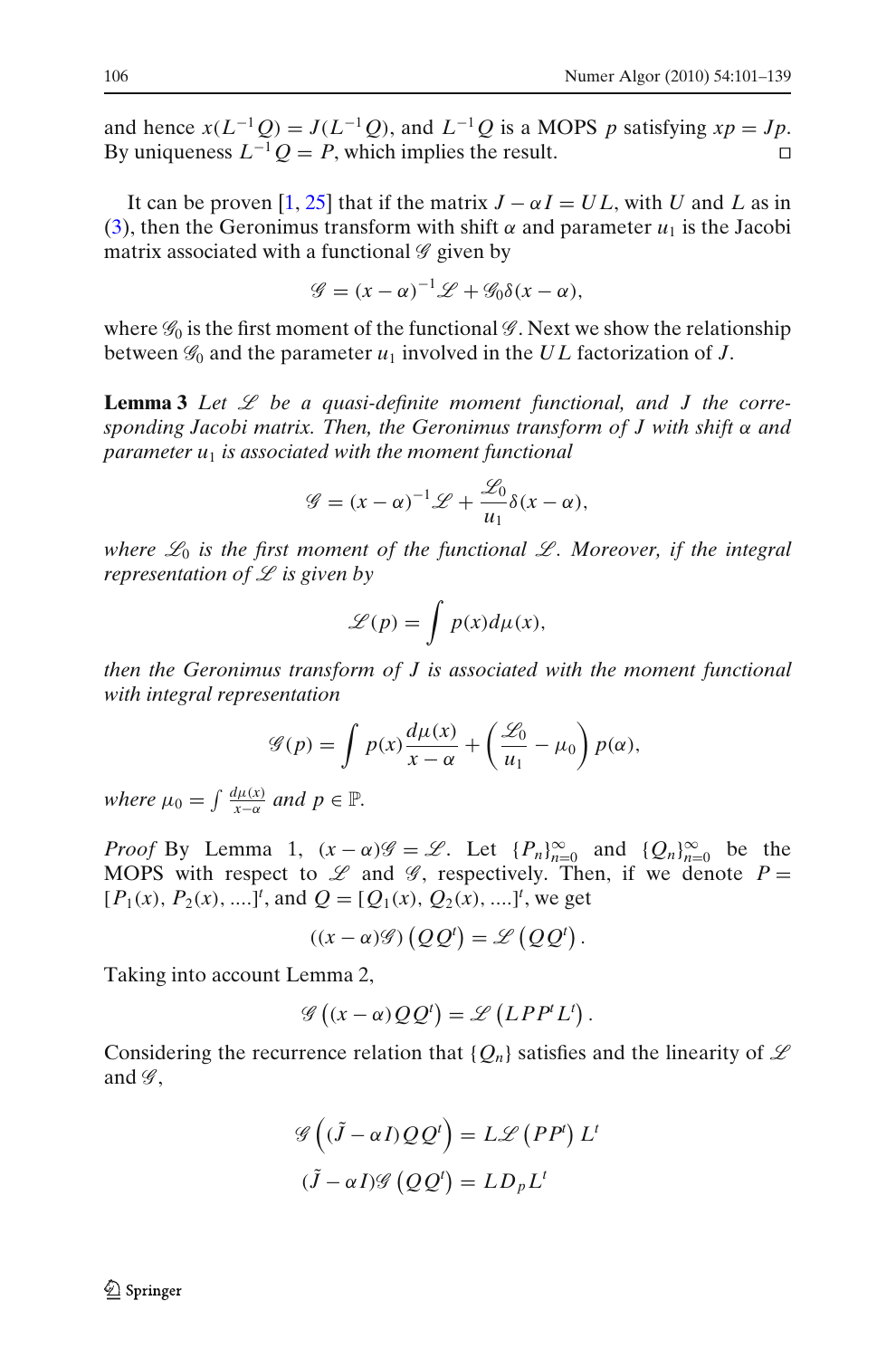<span id="page-7-0"></span>where  $D_p$  is the diagonal matrix whose diagonal elements are given by  $(D_p)_{ii} = \mathcal{L}(P_i^2)$  for all *i*. Thus,

$$
(\tilde{J} - \alpha I) = L\left(D_p L^t D_q^{-1}\right) = LU,
$$

where  $D_q$  is defined similarly to  $D_p$ . Notice that  $D_p$  and  $D_q$  are invertible matrices by definition of orthogonal polynomials.

Finally, this implies that  $u_1 = \mathcal{L}_0/\mathcal{G}_0$ , and the result follows. The last part of the lemma is obtained by considering the integral representation of  $\mathscr{L}$ , that is,

$$
\mathscr{G}(p) = \int p(x) \frac{d\mu(x)}{x - \alpha} - p(\alpha) \int \frac{d\mu(x)}{x - \alpha} + \frac{\mathscr{L}_0}{u_1} p(\alpha).
$$

From the point of view of the algorithms that we will present in the next section, we need to use the fact that the MOPS  $\{P_n(x)\}_{n=0}^{\infty}$  obeys a three term recurrence relation of the form:

$$
y_{n+1} = (\alpha - B_{n+1})y_n - G_n y_{n-1}, \quad n \ge 0.
$$
 (5)

Now it is important to note that if  $\alpha \notin \text{supp } \mu$ , then the functions  $\{\rho_n(\alpha, C)\}_{n=-1}^{\infty}$  defined by

$$
\rho_n(\alpha, C) = -\mathscr{G}(P_n(x)) = -\left(\int P_n(x) \frac{d\mu}{x - \alpha} + C P_n(\alpha)\right), \quad n \ge 0, \quad \rho_{-1}(\alpha, C) = 1
$$

obey the same TTRR satisfied by the sequence of orthogonal polynomials  $P_n(x)$  for every value of *C*. Moreover, when  $C = 0$  it turns out that  ${\rho_n(\alpha, C)}_{n=-1}^{\infty}$  is the minimal solution of this recursion, which means that

$$
\lim_{n\to\infty}\frac{\rho_n(\alpha,0)}{g_n}=0,
$$

for any other solution of the TTRR, say  $g_n$ , which is independent of  $\rho_n(\alpha, 0)$ . The solution  $g_n$  is called dominant, see  $[10]$  for more details on the general theory.

As a consequence of this situation, when  $C = 0$ , it is not recommended to use the three-term recurrence relation in the forward direction (for increasing *n*) to generate  $\{\rho_n(\alpha, C)\}_{n=-1}^{\infty}$ , due to numerical instability. However, the TTRR can be used in the backward direction, and the process can be reformulated in terms of the associated continued fraction

$$
\frac{y_n}{y_{n-1}} = \frac{G_n}{\alpha - B_{n+1} - \alpha - B_{n+2} - \alpha - B_{n+3} - \cdots}, \quad n = 0, 1, 2, \ldots
$$

which converges to the ratio of minimal solutions according to Pincherle's theorem [\[11\]](#page-38-0).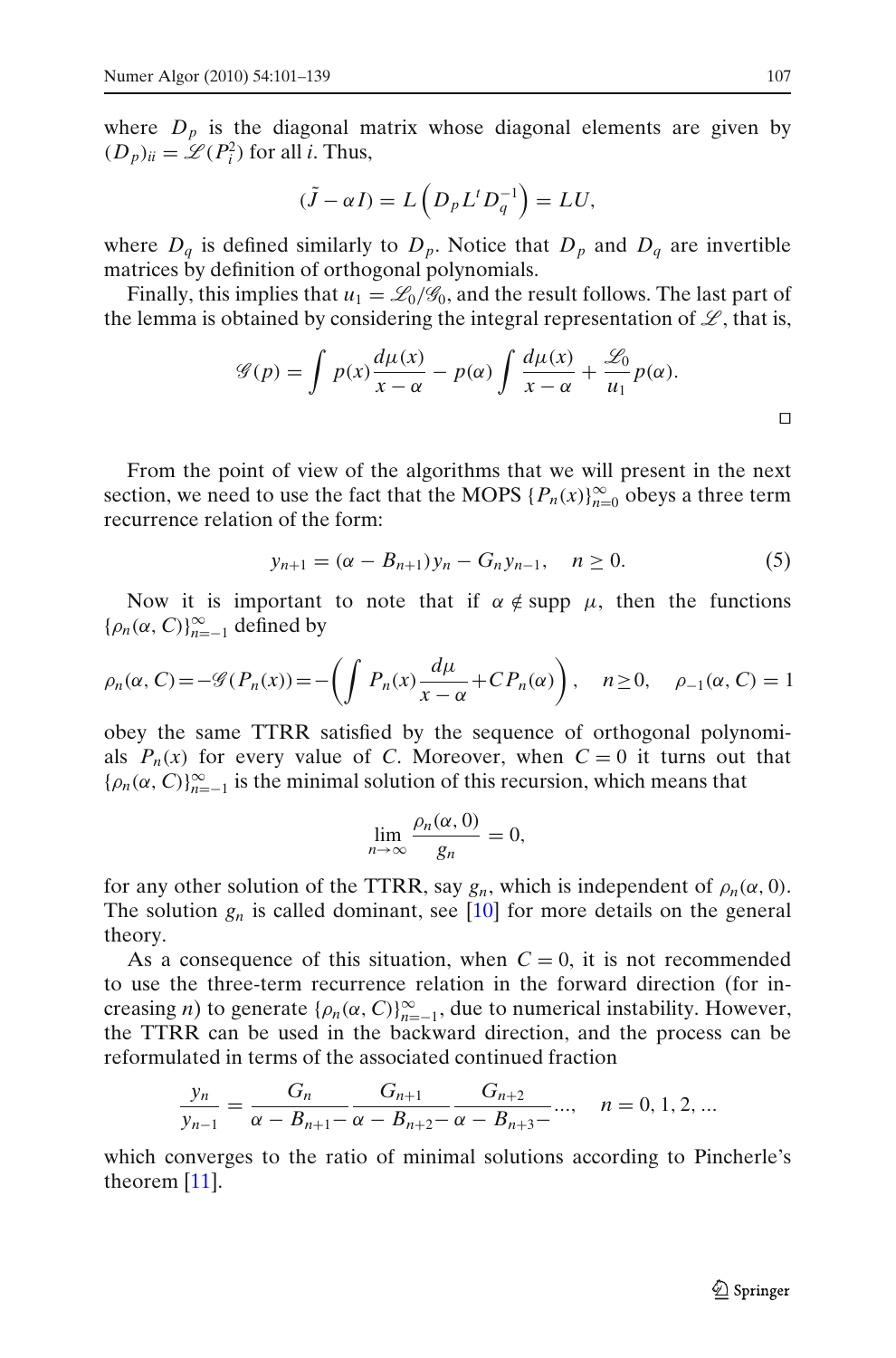<span id="page-8-0"></span>Let us define the following quantities:

$$
r_{n-1} := \frac{\rho_n(\alpha, C)}{\rho_{n-1}(\alpha, C)} = \frac{G_n}{\alpha - B_{n+1} - \alpha - B_{n+2} - \alpha - B_{n+3} - \cdots}, \quad n = 0, 1, 2, \dots
$$
\n(6)

Note that, in particular,  $r_{-1} = \rho_0(\alpha, C) = -(\mu_0 + C)$ . The importance of these variables in the Geronimus transformation will be given in Lemma 4, which expresses the quantities  $r_k$  defined in [\(6\)](#page-7-0) in terms of the entries in the subdiagonal of the matrix *L* in the *UL* factorization of  $J - \alpha I$ .

**Lemma 4** *Let* {*Pn*} *be the sequence of monic polynomials orthogonal with respect to the linear functional*  $\mathscr{L}(p) = \int pd\mu$ *. Let*  $C, \alpha \in \mathbb{R}$ *, and*  $\alpha \notin supp \mu$ *. Assume that*  $J - \alpha I = UL$  *is the UL factorization of*  $J - \alpha I$  *such that*  $\tilde{J} = LU +$  $\alpha I$  is the monic Jacobi matrix associated with  $\mathscr{G}(p) = \int p(x)/(x - \alpha) d\mu +$ *Cp*(α)*. Then,*

$$
r_{k-1} := \frac{\rho_k(\alpha, C)}{\rho_{k-1}(\alpha, C)} = -l_k, \quad \text{for all } k \ge 1,
$$
 (7)

*where*  $l_k = L(k + 1, k)$ .

*Proof* The result can be proven by induction. After dividing by  $\rho_{k-1}(\alpha, C)$  the TTRR

$$
\rho_k(\alpha, C) = (\alpha - B_k)\rho_{k-1}(\alpha, C) - G_{k-1}\rho_{k-2}(\alpha, C), \quad k \ge 1,
$$

consider the expression for  $l_k$  given in Algorithm 1. □

#### **3 Algorithms for computing the Geronimus transformation and numerical experiments**

In this section we examine the currently available algorithms for numerically generating a Geronimus transform of a monic Jacobi matrix *J*. First we present the standard algorithm which can be derived from the matrix version of the Geronimus transformation given in (8). Then, we present other algorithms used in the literature.

When  $C = 0$  and the shift  $\alpha$  is close to the support of the measure, researchers [\[5,](#page-38-0) [10\]](#page-38-0) recommend a split strategy, that is, to use a "forward algorithm" when the shift  $\alpha$  approaches the support of the measure, and a "backward algorithm" when the shift moves away from the support.

When  $C \neq 0$ , we can still use the "forward algorithms". However, the "backward algorithm" does not converge and is not useful as we explain below. In this section, we also show, through numerical experiments, that the "forward algorithms" and the "backward algorithm" (when available) become less accurate as the shift moves away from the support of the measure.

From now on all the results refer to leading principal submatrices of monic Jacobi matrices. Since we are interested in the numerical analysis of algorithms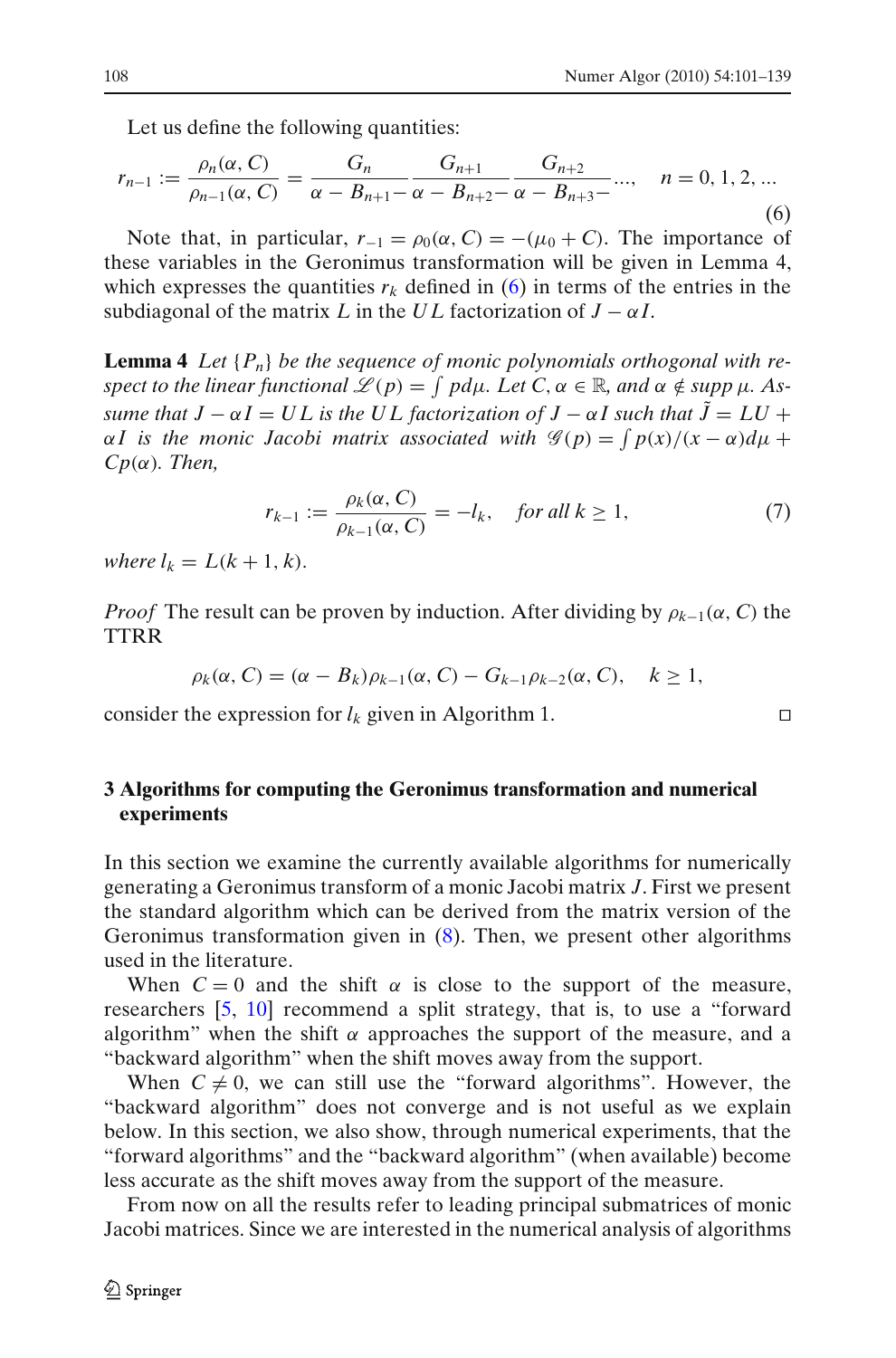<span id="page-9-0"></span>that implement the Geronimus transformation, we can only consider finite matrices. We denote by  $J_n(B, G)$  the  $n \times n$  leading principal submatrix of *J*, where  $B = [B_1, ..., B_n]^T$ , and  $G = [G_1, ..., G_{n-1}]^T$  and  $\tilde{J}_n(b, g)$  is the  $n \times n$ leading principal submatrix of  $\tilde{J}$ ,  $b = [b_1, ..., b_n]^T$  being the elements on the main diagonal of  $\tilde{J}_n(b, g)$ , and  $g = [g_1, ..., g_{n-1}]^T$  the elements on the first lower subdiagonal. Then, the finite version of the Geronimus transformation with shift  $\alpha$  and parameter  $u_1$  is given by

$$
J_n(B, G) - \alpha I_n = U_n L_n + l_n e_n e_n^t, \quad \tilde{J}_n(b, g) = L_n U_n + \alpha I_n,\tag{8}
$$

where  $e_n$  denotes the *n*-th column of the *n*-by-*n* identity matrix and  $M_n$  denotes the leading principal submatrix of order *n* of any matrix *M*.

Since we can only consider a finite leading principal submatrix of the initial monic Jacobi matrix as input for any algorithm to compute the Geronimus transformation, in order to determine the appropriate value of the free parameter  $u_1$ , the parameters C,  $\mu_0$ , and  $\mathcal{L}_0$  need to be known (as Lemma 3 shows). Thus, in all the algorithms in this paper we consider as inputs  $B, G, \alpha, C, \mu_0$ , and  $\mathscr{L}_0$ .

The following pseudocode gives the standard algorithm to compute the Geronimus transform with shift  $\alpha$  and parameters *C*,  $\mu_0$ , and  $\mathcal{L}_0$  of an  $n \times n$ monic Jacobi matrix  $J_n(B, G)$ . This algorithm is obtained from  $(8)$ . Notice that

$$
UL = \begin{bmatrix} u_1 + l_1 & 1 & 0 & 0 & \cdots \\ u_2l_1 & u_2 + l_2 & 1 & 0 & \cdots \\ 0 & u_3l_2 & u_3 + l_3 & 1 & \cdots \\ \vdots & \vdots & \vdots & \vdots & \vdots & \ddots \end{bmatrix}, \quad LU = \begin{bmatrix} u_1 & 1 & 0 & 0 & \cdots \\ u_1l_1 & l_1 + u_2 & 1 & 0 & \cdots \\ 0 & u_2l_2 & l_2 + u_3 & 1 & \cdots \\ \vdots & \vdots & \vdots & \vdots & \ddots \end{bmatrix}.
$$

**Algorithm 1** Given an  $n \times n$  monic Jacobi matrix  $J_n(B, G)$ , this algorithm computes its Geronimus transform  $J_n(b, g)$  of order *n* with shift  $\alpha$  and parameters  $C, \mu_0$ , and  $\mathscr{L}_0$ .

```
u_1 = \mathcal{L}_0 / (C + \mu_0)b_1 = u_1 + \alphafor i = 1 : n - 1l_i = B_i - u_i - \alphag_i = u_i * l_iu_{i+1} = G_i / l_ib_{i+1} = u_{i+1} + l_i + \alphaend
```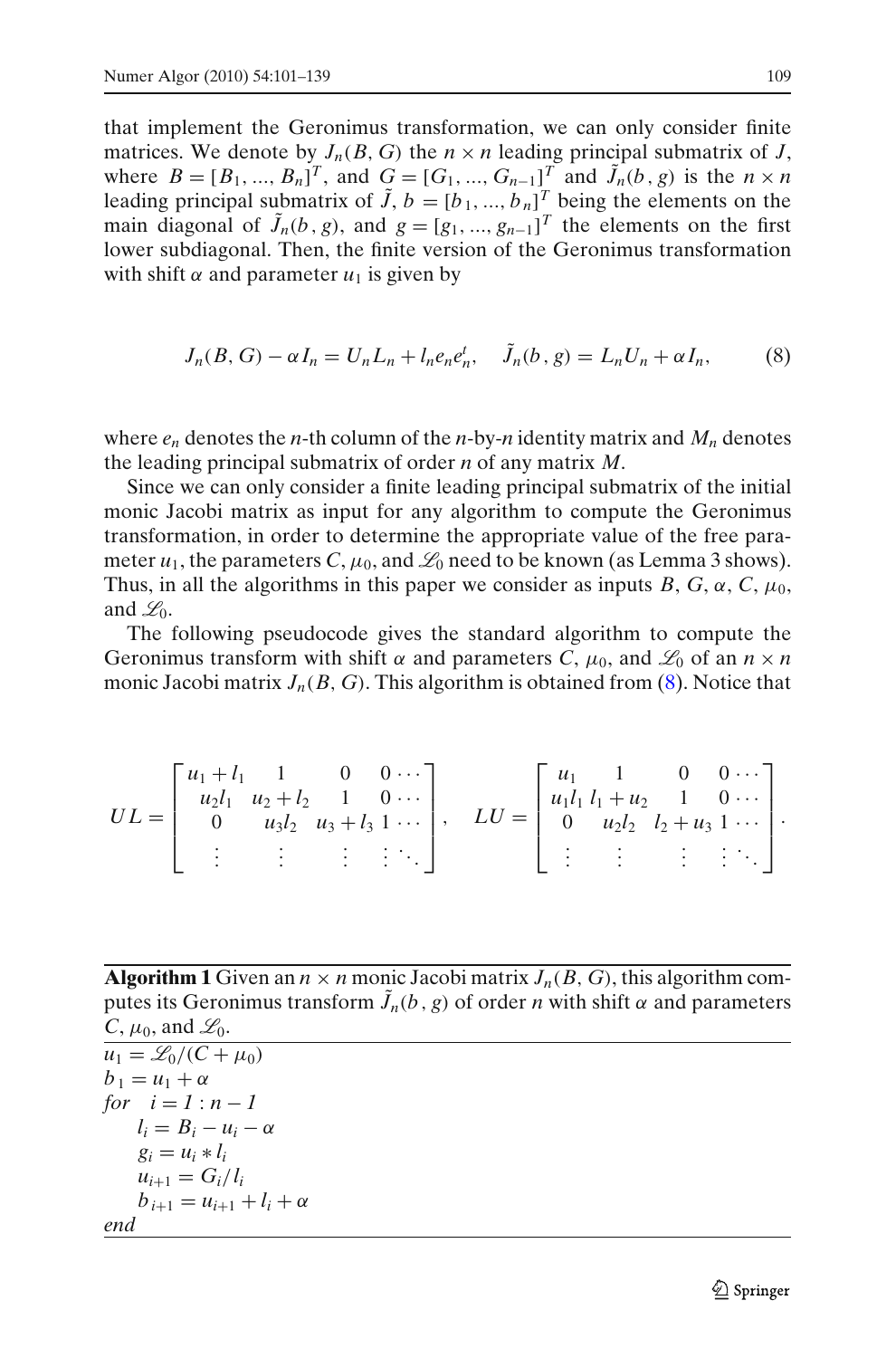<span id="page-10-0"></span>The computational cost of Algorithm 1 is  $6n - 2$  flops. This algorithm is closely related to the qd-algorithm proposed by Rutishauser. In [\[21\]](#page-38-0), Rutishauser introduces  $\sigma$ -degree monic polynomials  $p_{\sigma}^{(\nu)}(x)$ , depending on an additional integer parameter  $\nu$  and with the initial condition  $p_0^{(\nu)}(x) \equiv 1$ . These polynomials satisfy two basic relations:

$$
p_{\sigma}^{(\nu)}(x) = x p_{\sigma-1}^{(\nu+1)}(x) - q_{\sigma}^{(\nu)} p_{\sigma-1}^{(\nu)}(x)
$$
\n(9)

and

$$
p_{\sigma}^{(\nu+1)}(x) - p_{\sigma}^{(\nu)}(x) = -e_{\sigma}^{(\nu)} p_{\sigma-1}^{(\nu+1)}(x). \tag{10}
$$

Compatibility of these relations yields a three-term recurrence relation for the polynomials  $p_{\sigma}^{(v)}$  (i.e.  $p_{\sigma-1}^{(v+1)}$  are orthogonal polynomials), together with nonlinear relations for the coefficients  $q_{\sigma}^{(v)}$  and  $e_{\sigma}^{(v)}$  (i.e. the qd-algorithm). Relation [\(9\)](#page-9-0) is equivalent to the Christoffel transformation from polynomials  $p_{\sigma}^{(v)}(x)$  to polynomials  $p_{\sigma}^{(v+1)}(x)$ , while relation [\(10\)](#page-9-0) is equivalent to Geronimus transformation from polynomials  $p_{\sigma}^{(\nu+1)}(x)$  to polynomials  $p_{\sigma}^{(\nu)}(x)$ . These transformations are not shifted, that is,  $\alpha = 0$ . However, already in the classical book [\[6,](#page-38-0) pg. 460], a generic scheme of the shifted Rutishauser algorithm is presented.

If we denote by  $\{P_n\}$  and  $\{Q_n\}$  the sequence of polynomials whose Jacobi matrix is  $J$  and  $J$ , respectively, condition  $(10)$  is equivalent in our notation to

$$
P_n-Q_n=-l_nP_{n-1},
$$

(see  $(3)$  and Lemma 2).

Next we present an algorithm slightly different than Algorithm 1 that can be obtained by replacing  $l_k$  by  $-r_{k-1}$ , using Lemma 4, and eliminating the variables  $u_k$  in Algorithm 1.

**Algorithm 2** (Forward algorithm) Given an  $n \times n$  monic Jacobi matrix  $J_n(B, G)$ , this algorithm computes its Geronimus transform  $\tilde{J}_n(b, g)$  of order *n* with shift  $\alpha$  and parameters C,  $\mu_0$ , and  $\mathcal{L}_0$ .

```
r_{-1} = -(\mu_0 + C)G_0 = \mathcal{L}_0for k = 0 : n - 2r_k = -B_{k+1} + \alpha - G_k/r_{k-1}end
b_1 = B_1 + r_0g_1 = \mathcal{L}_0 * r_0/r_{-1}for k = 2 : n - 1b_k = B_k + r_{k-1} - r_{k-2}g_k = G_{k-1}r_{k-1}/r_{k-2}end
     b_n = B_n + r_{n-1} - r_{n-2}
```
The computational cost of this algorithm is 7*n* − 3 flops.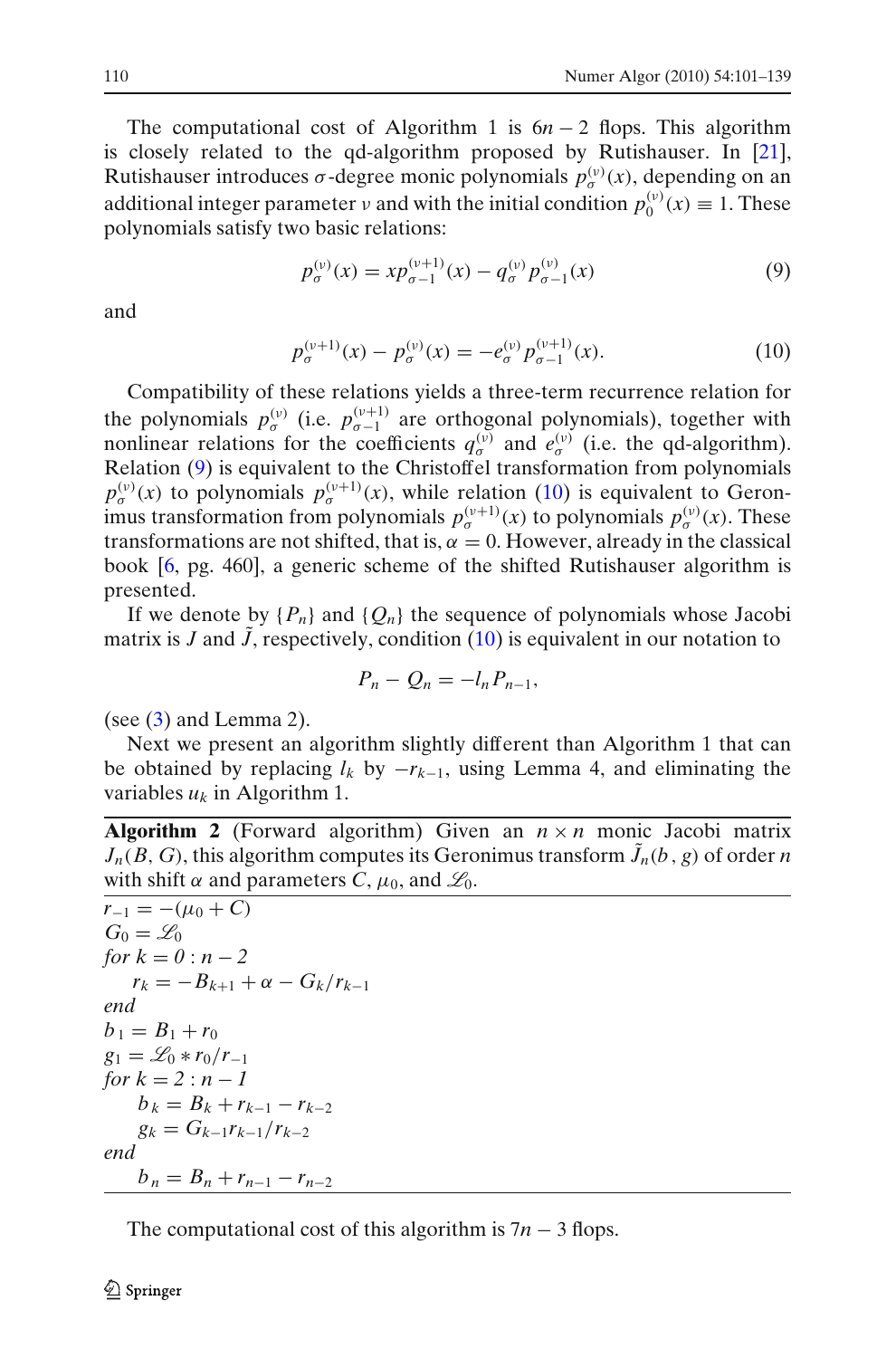W. Gautschi [\[10\]](#page-38-0) in the split strategy for  $C = 0$ .

<span id="page-11-0"></span>Notice that both Algorithms 1 and 2 are "forward algorithms" since they compute  $l_n$  and  $r_n$ , respectively, for increasing values of *n*. However we call Algorithm 2 "Forward Algorithm" because this is the algorithm proposed by

W. Gautschi also proposes an alternative algorithm when  $C = 0$ , in which the quantities  $r_k$  are computed backwards. Namely, given an initial value  $m > n$ :

$$
r_m = 0,
$$
  $r_{i-1} = \frac{G_i}{\alpha - B_{i+1} - r_i},$   $i = m, m - 1, ..., 1,$ 

together with  $r_{-1} = \mathcal{L}_0/(\alpha - B_1 - r_0)$ . Observe that this is equivalent to [\(6\)](#page-7-0). The quantities  $b_k$  and  $g_k$  are then computed in the same way as in the forward algorithm.

In [\[10\]](#page-38-0) Gautschi studies the properties of Algorithm 2 and the backward method. He states that the forward algorithm is better when  $\alpha$  is very close to the support of the measure and the order *n* of  $J_n(B, G)$  is not too large; otherwise, the backward algorithm is advised.

This backward algorithm can produce very accurate Jacobi matrices but, unlike the forward methods, it may require infeasibly large initial matrices  $J_m(B, G)$  to produce an output matrix  $\tilde{J}_n(b, g)$  of quite moderate dimension. Estimators for determining the advised initial order *m* of  $J_m(B, G)$  are given in [\[9](#page-38-0)] but they are only well-defined for the classical families of orthogonal polynomials.

Elhay and Kautsky [\[5\]](#page-38-0) also suggest a split strategy in the case  $C = 0$ , the backward algorithm being the same as the one proposed by Gautschi. However, the forward algorithm they propose, called the Inverse Cholesky algorithm, is more expensive than Algorithm 2 (computational cost of at least  $O(n^2)$ ) and their numerical experiments in [\[5\]](#page-38-0) show comparable performance.

#### 3.1 Numerical experiments

Here we present some numerical experiments that show the accuracy of the algorithms presented in the previous subsection.

In order to check the accuracy of the algorithms, we have computed the following componentwise forward errors:

$$
error\ b = \max_{k=1...n} \left\{ \left| \frac{b_k - \hat{b}_k}{b_k} \right| \right\}, \quad error\ g = \max_{k=1...n-1} \left\{ \left| \frac{g_k - \hat{g}_k}{g_k} \right| \right\}, \tag{11}
$$

where  $\hat{b}_k$  and  $\hat{g}_k$  denote the outputs computed by a given algorithm in standard double precision, i.e.,  $\mathbf{u} \approx 1.11 \times 10^{-16}$  is the unit roundoff of the finite arithmetic, while  $b_k$  and  $g_k$  denote the outputs obtained by running the same algorithm with 64 decimal digits of precision.

The experiments have been done using MATLAB 7.6.0 and the variable precision arithmetic of its Symbolic Math Toolbox. In all our tests, theoretical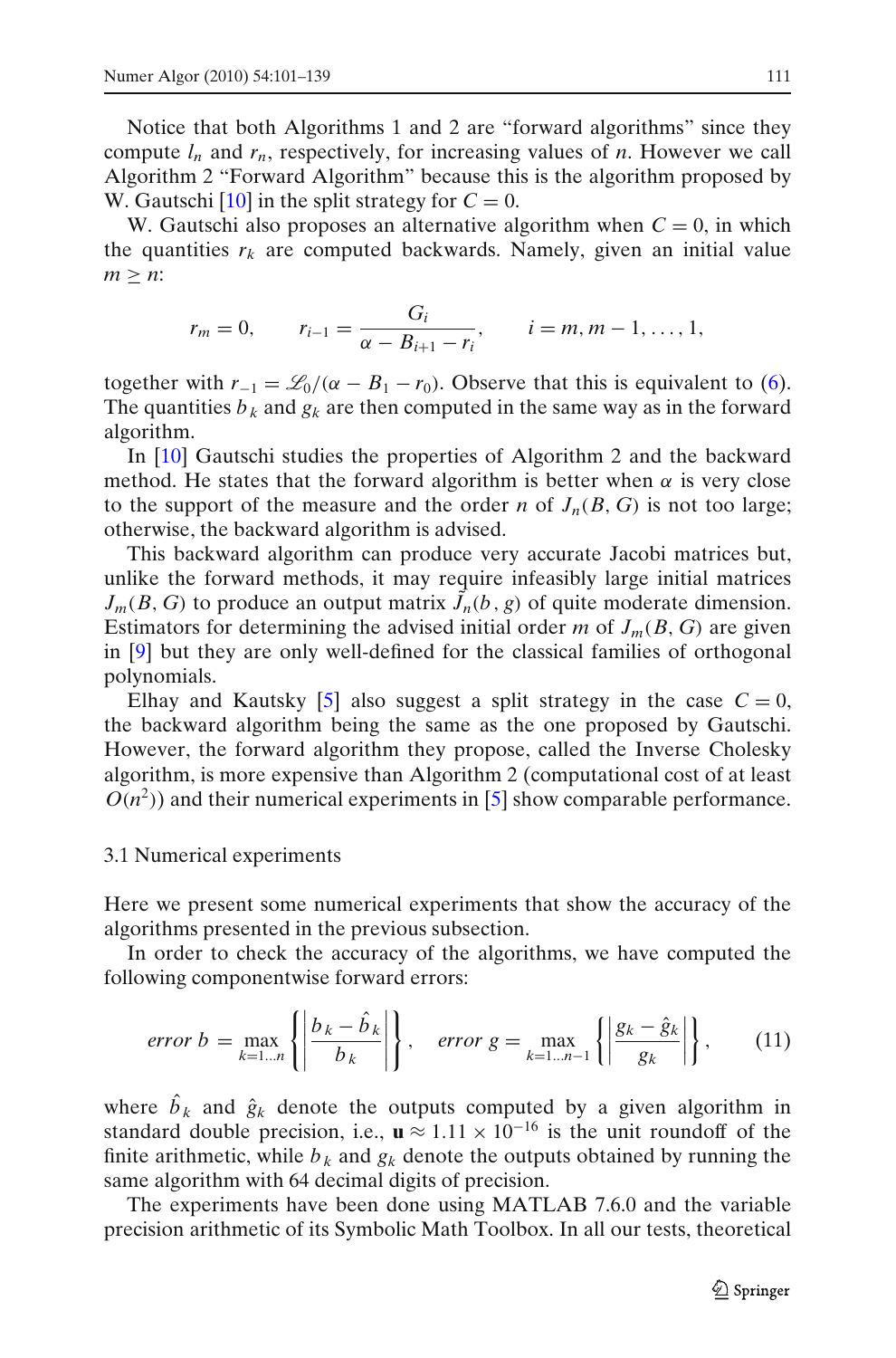error bounds guarantee that the outputs obtained by running the algorithms with 64 decimal digits of precision have more than 50 significant decimal digits.

We have applied Algorithm 1, Algorithm 2 and the Backward Algorithm to the following Jacobi matrices:

- 1. The 60-by-60 monic Jacobi matrix corresponding to the Jacobi polynomials with parameters  $a = -1/3$  and  $b = 1/7$ .
- 2. The 60-by-60 monic Jacobi matrix corresponding to the Laguerre polynomials with parameter  $a = -1/3$ .

In both cases, we considered a broad range of values for the shift  $\alpha$  and two different values for the parameter  $C = \{0, 10\}$ . For other nonzero values of *C*, the behavior of the algorithms is similar to that of  $C = 10$ . The results can be found in Tables [1,](#page-11-0) 2, 3, and [4.](#page-13-0)

Notice that when  $C = 0$ , the three algorithms lose all their accuracy as the shift  $\alpha$  moves away from the support. When  $C \neq 0$ , the accuracy of the algorithms also decreases as  $\alpha$  moves away from the support although in a more moderate way. Notice that the numerical behavior of Algorithm 1 and the Forward Algorithm seems very similar.

#### **4 A new algorithm**

In this section we present a new algorithm to compute a Geronimus transform of a monic Jacobi matrix *J*. We will show that, with this new algorithm, the accuracy increases as  $\alpha$  moves away from the support of the measure when  $C \neq$ 0. In Section [4.6](#page-27-0) we will also show that this new algorithm is forward stable. This means that the forward errors we get from this algorithm are the best that can be expected taking into account the conditioning of the problem.

This new algorithm does not improve the accuracy when  $C = 0$  because, as we will show in Subsection [4.3,](#page-21-0) the problem of computing the Geronimus transformation of a monic Jacobi matrix when  $C = 0$  is very ill-conditioned. We will also show that the conditioning of the problem depends strongly on the computation of the very first outputs and the accuracy increases notably when computing those outputs with extended accuracy and taking them as new inputs of the same algorithm.

The new algorithm that we present in this section only requires as input a monic Jacobi matrix of the same size as the output matrix. The numerical

| $\alpha$  | Error <b>b</b> | Error $g$     | Error <b>b</b> | Error $g$     | Error <b>b</b> | Error $g$     |
|-----------|----------------|---------------|----------------|---------------|----------------|---------------|
| $-1.0001$ | $1.410^{-11}$  | $2.210^{-16}$ | $2.510^{-11}$  | $6.710^{-16}$ | $1.310^{-11}$  | $4.410^{-15}$ |
| $-1.1$    | 16.78          |               | 29.26          | 0.18          |                | 1.6           |
| $-2$      | 2.43           | 2.16          | 2.43           | 2.16          |                | 4.5           |
| $-10$     | 43.32          | 1.57          | 43.32          | 1.57          | 26.3           | 1.21          |

**Table 1** Algorithm 1–algorithm 2–backward algorithm

Forward errors for Jacobi polynomials with  $a = -1/3$ ,  $b = 1/7$ ,  $n = 60$ ,  $C = 0$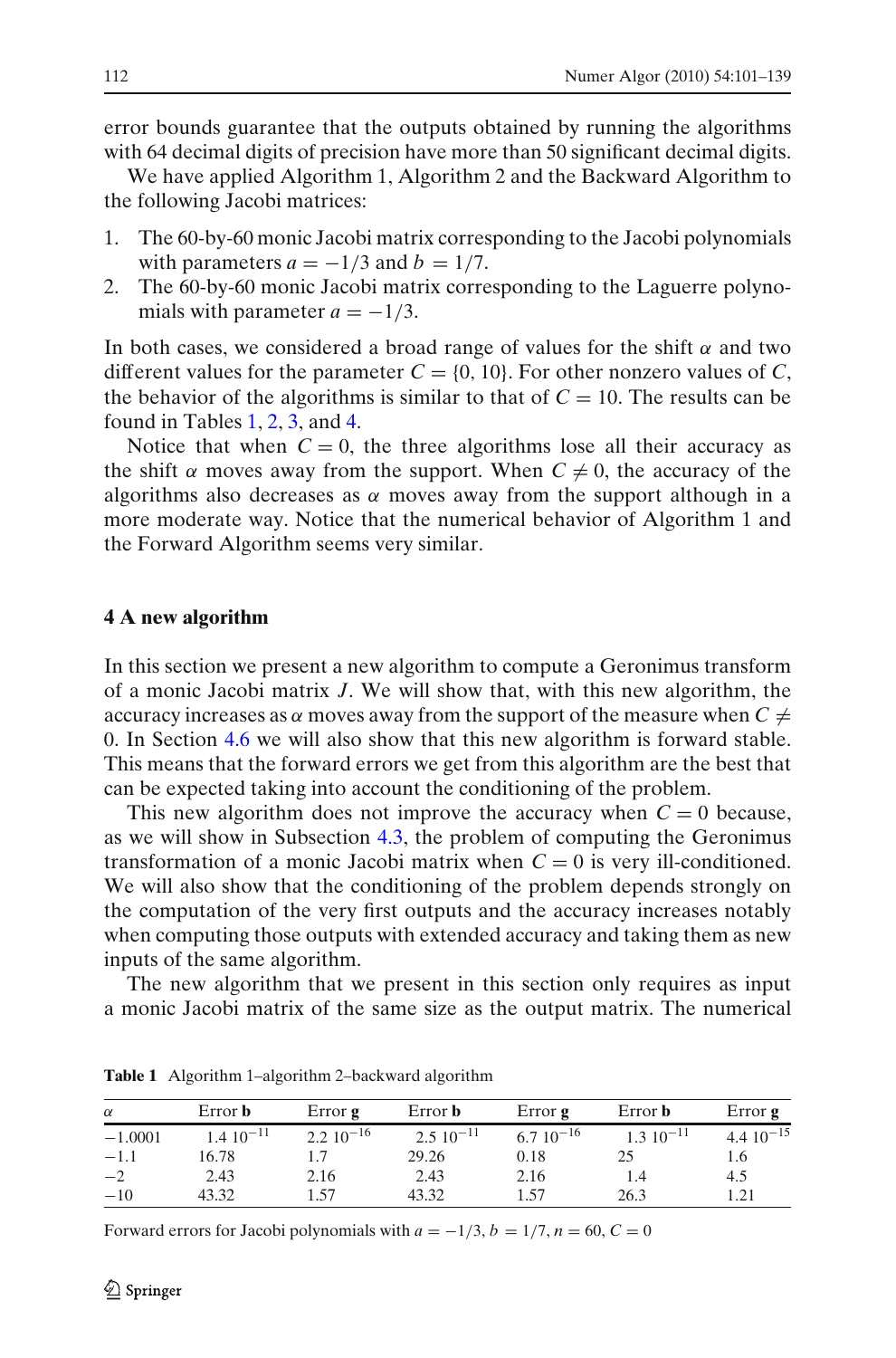| $\alpha$  | Error <b>b</b>    | Error <b>g</b>   | Error <b>b</b>        | Error $g$        |
|-----------|-------------------|------------------|-----------------------|------------------|
| $-1.0001$ | $2.27 10^{-12}$   | $2.710^{-16}$    | $2.9710^{-12}$        | $3.33\ 10^{-16}$ |
| $-1.1$    | $1.510^{-11}$     | $2.510^{-16}$    | $2.15 \cdot 10^{-11}$ | $4.4410^{-16}$   |
| $-10$     | $2.05\ 10^{-10}$  | $3.38\ 10^{-16}$ | $2.74 \cdot 10^{-10}$ | $4.210^{-16}$    |
| $-100$    | $1.0610^{-9}$     | $3.35\ 10^{-16}$ | $1.1610^{-9}$         | $4.4410^{-16}$   |
| $-10^{6}$ | $1.25 \, 10^{-5}$ | $3.35\ 10^{-16}$ | $7.5510^{-6}$         | $2.2210^{-16}$   |

<span id="page-13-0"></span>**Table 2** Algorithm 1–algorithm 2

Forward errors for Jacobi polynomials with  $a = -1/3$ ,  $b = 1/7$ ,  $n = 60$ ,  $C = 10$ 

experiments will also show that the new algorithm do not improve significantly the accuracy when the shift has a moderate size due to the conditioning of the problem.

Let us define new variables  $\{t_i\}_{i=1}^{n-1}$  as  $t_i := l_i + \alpha$ . Then, the following new algorithm to compute the Geronimus transformation with shift  $\alpha$  and parameters *C*,  $\mu_0$ , and  $\mathcal{L}_0$  can be derived. Notice that the variables  $l_1, ..., l_{n-1}$  have disappeared since they have been replaced by  $t_1, ..., t_{n-1}$ .

**Algorithm 3** (New algorithm) Given an  $n \times n$  monic Jacobi matrix  $J_n(B, G)$ , this algorithm computes its Geronimus transform  $\tilde{J}_n(b, g)$  of order *n* with shift  $\alpha$  and parameters *C*,  $\mu_0$ , and  $\mathcal{L}_0$ .

| $u_1 = \mathcal{L}_0/(C + \mu_0)$ |
|-----------------------------------|
| $b_1 = u_1 + \alpha$              |
| for $i = 1 : n - 1$               |
| $t_i = B_i - u_i$                 |
| $g_i = (t_i - \alpha) * u_i$      |
| $u_{i+1} = G_i/(t_i - \alpha)$    |
| $b_{i+1} = u_{i+1} + t_i$         |
| end                               |

The computational cost of Algorithm 3 is 5*n* − 2 flops. A matrix version of this new algorithm is

 $J_n(B, G) - \alpha I_n = U_n (T_n - \alpha D_n) + l_n e_n e_n^t, \quad \tilde{J}_n(b, g) = (T_n - \alpha D_n) U_n + \alpha I_n,$ 

|  |  |  | <b>Table 3</b> Algorithm 1–algorithm 2–backward algorithm |  |
|--|--|--|-----------------------------------------------------------|--|
|--|--|--|-----------------------------------------------------------|--|

| $\alpha$  | Error <b>b</b>         | Error $g$               | Error <b>b</b>  | Error $g$               | Error <b>b</b> | Error $g$     |
|-----------|------------------------|-------------------------|-----------------|-------------------------|----------------|---------------|
| $-0.0001$ | $2.1 \times 10^{-16}$  | $3.64 \cdot 10^{-16}$   | $1.72.10^{-15}$ | 4, 35 $10^{-16}$        | $4.910^{-1}$   | $4.710^{-1}$  |
| $-0.1$    | $1.45 \times 10^{-15}$ | $2.14 \cdot 10^{-15}$   | $6.7610^{-15}$  | $1.0710^{-14}$          | $4.810^{-16}$  | $6.710^{-16}$ |
| $-1$      | $1.71 \cdot 10^{-6}$   | $2.83$ 10 <sup>-6</sup> | $1.710^{-6}$    | $2.83$ 10 <sup>-6</sup> | $7.10^{-7}$    | $10^{-6}$     |
| $-10$     | 2.74                   | 44.65                   | 2.74            | 44.67                   | 14             | 2.5           |

Forward errors for Laguerre polynomials with  $a = -1/3$ ,  $n = 60$ ,  $C = 0$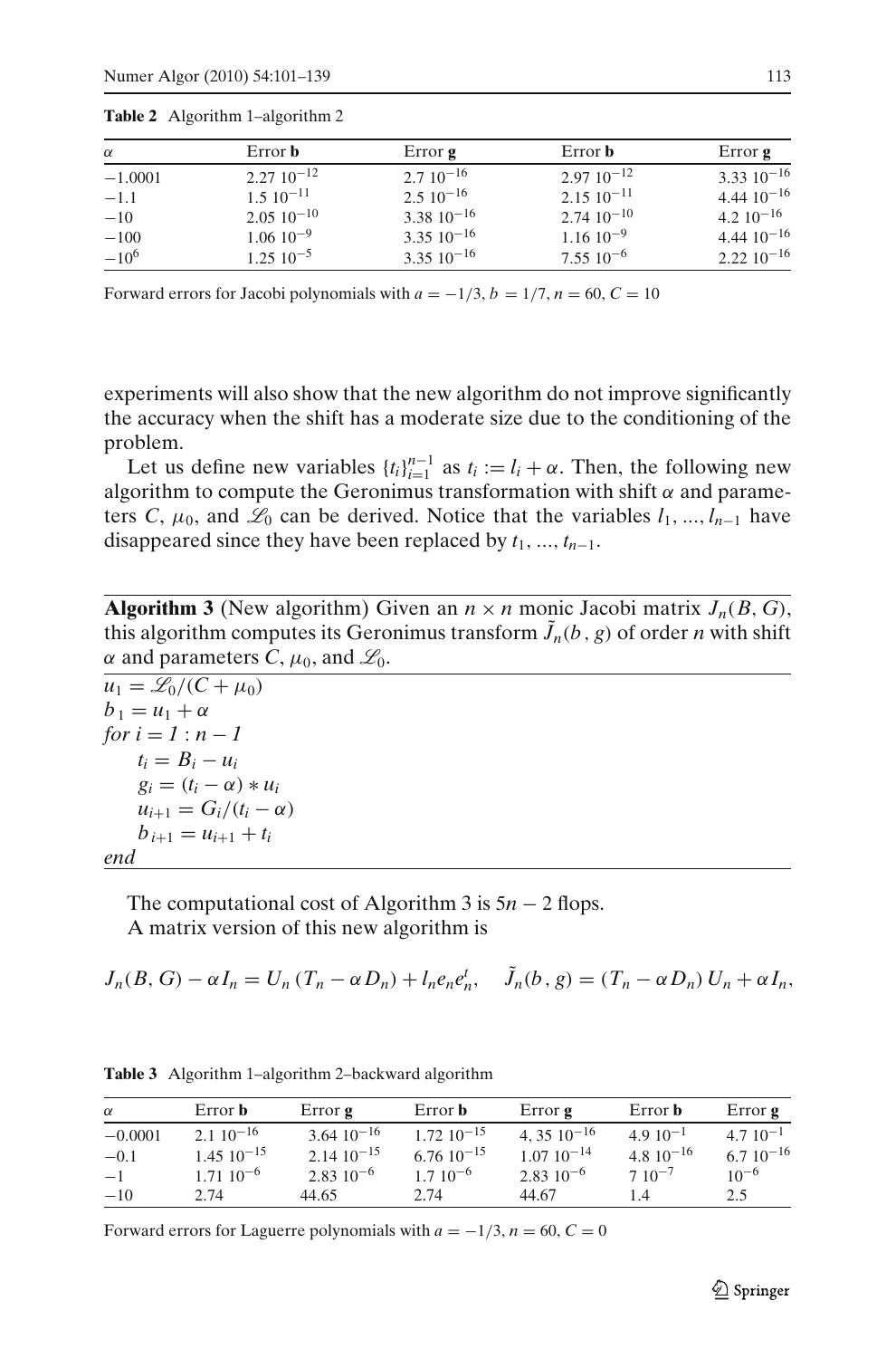| $\alpha$  | Error <b>b</b>    | Error $g$             | Error <b>b</b>         | Error <b>g</b> |
|-----------|-------------------|-----------------------|------------------------|----------------|
| $-0.0001$ | $2.0110^{-16}$    | $3.32\ 10^{-16}$      | $1.73 \times 10^{-15}$ | $3.8610^{-16}$ |
| $-0.1$    | $1.0410^{-15}$    | $2.18 \ 10^{-16}$     | $1.73 \times 10^{-15}$ | $4.110^{-16}$  |
| $-1$      | $2.28\ 10^{-16}$  | $2.18 \cdot 10^{-16}$ | $2.110^{-16}$          | $4.3610^{-16}$ |
| $-10$     | $3.72~10^{-16}$   | $4.2610^{-16}$        | $6.1910^{-16}$         | $4.3910^{-16}$ |
| $-100$    | $3.92\ 10^{-15}$  | $2.710^{-16}$         | $2.25 \times 10^{-15}$ | $2.9910^{-16}$ |
| $-10^{6}$ | $1.08 \ 10^{-10}$ | $2.16 \cdot 10^{-16}$ | $1.08 \; 10^{-10}$     | $4.0110^{-16}$ |

<span id="page-14-0"></span>**Table 4** Algorithm 1–algorithm 2

Forward errors for Laguerre polynomials with  $a = -1/3$ ,  $n = 60$ ,  $C = 10$ 

where

$$
U_n = \begin{pmatrix} u_1 & 1 & 0 & \dots & 0 \\ 0 & u_2 & 1 & \dots & 0 \\ \vdots & \vdots & \ddots & \ddots & \vdots \\ 0 & 0 & \dots & 0 & u_n \end{pmatrix}, \quad T_n = \begin{pmatrix} 1 & 0 & 0 & \dots & 0 \\ t_1 & 1 & 0 & \dots & 0 \\ \vdots & \vdots & \ddots & \ddots & \vdots \\ 0 & 0 & \dots & t_{n-1} & 1 \end{pmatrix}, \quad D_n = \begin{pmatrix} 0 & 0 & 0 & \dots & 0 \\ 1 & 0 & 0 & \dots & 0 \\ \vdots & \vdots & \ddots & \ddots & \vdots \\ 0 & 0 & \dots & 1 & 0 \end{pmatrix}.
$$

Some numerical results are presented in Tables [5](#page-13-0) and 6, namely, the computed forward errors by Algorithm 3. Those tables also include the condition number, which will be defined in Subsection [4.2](#page-16-0) and whose explicit expression is given in Theorem 3. Notice that the accuracy of the outputs increases as  $|\alpha|$  increases when  $C \neq 0$ . However, no improvement can be observed when  $C = 0$ .

Before carrying out a rigorous roundoff error and stability analysis of the algorithm, we can explain why the accuracy of the outputs improves when  $C \neq$ 0. Notice that the new algorithm is obtained from Algorithm 1 through some, apparently, slight modifications which actually have a significant influence on stability and accuracy.

We have observed that some harmful cancellations in the computation of the outputs  $b_i$  by Algorithm 1 may arise. A significant situation where this problem can be clearly understood appears when the shift  $\alpha$  is large. It can easily be shown that  $\lim_{|\alpha| \to \infty} u_k = 0$  for  $k \ge 2$  (see Lemma 5 in Section [4.3\)](#page-21-0), and therefore  $l_i = B_i - \alpha - u_i \sim -\alpha$  when  $|\alpha| \to \infty$  and  $i \ge 2$ , and then  $b_{i+1} =$  $u_{i+1} + l_i + \alpha \sim (-\alpha) + \alpha$  when  $|\alpha| \to \infty$  and  $i > 2$ . The reader should notice that this cancellation is avoided in Algorithm 3.

| $\alpha$  | Error <b>b</b>   | Error $g$       | cond          | Error <b>b</b> | Error $g$        | cond                |
|-----------|------------------|-----------------|---------------|----------------|------------------|---------------------|
| $-1.0001$ | $7.55\ 10^{-12}$ | $2.22 10^{-16}$ | $3.4610^5$    | $1.3410^{-12}$ | $2.710^{-16}$    | 3.5910 <sup>4</sup> |
| $-1.1$    | 16.04            | 1.7             | $4.8710^{16}$ | $4.0510^{-12}$ | $2.510^{-16}$    | 1.2210 <sup>5</sup> |
| $-10$     | 43.32            | 1.57            | $1.8310^{17}$ | $5.5310^{-13}$ | $3.3810^{-16}$   | 1.1210 <sup>4</sup> |
| $-100$    | 2.89             | 2.96            | $1.3310^{17}$ | $4.7410^{-14}$ | $3.3510^{-16}$   | 1.1310 <sup>3</sup> |
| $-1000$   | 9.69             | 10.65           | $7.6410^{16}$ | $8.410^{-15}$  | $3.3510^{-16}$   | 113.81              |
| $-10^{6}$ | 0.35             | 0.53            | $8.6110^{16}$ | $1.6410^{-15}$ | $3.35\,10^{-16}$ | 38.4                |

**Table 5** New algorithm

Forward errors for Jacobi polynomials

 $a = -1/3$ ,  $b = 1/7$ ,  $n = 60$ ,  $C = 0$  (left) and  $C = 10$  (right)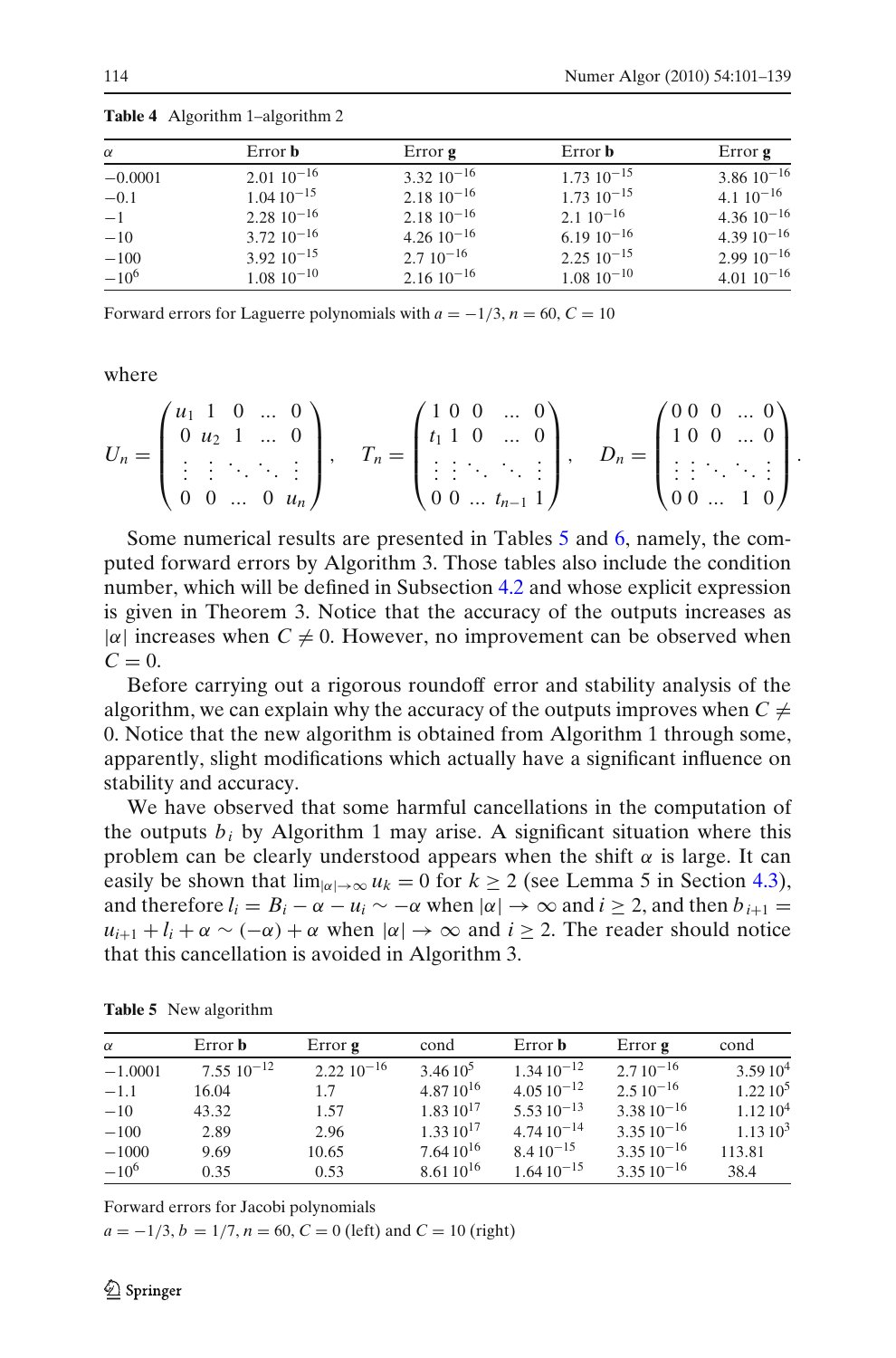| $\alpha$  | Error <b>b</b>        | Error <b>g</b>  | cond                | Error <b>b</b> | Error $g$       | cond          |
|-----------|-----------------------|-----------------|---------------------|----------------|-----------------|---------------|
| $-0.0001$ | $2.11 \cdot 10^{-16}$ | $3.64~10^{-16}$ | 4.23                | $2.1110^{-16}$ | $3.32.10^{-16}$ | 4.27          |
| $-0.1$    | $1.45\,10^{-15}$      | $2.1410^{-15}$  | 1.1910 <sup>3</sup> | $1.0410^{-15}$ | $2.1810^{-16}$  | 54.64         |
| $-1$      | $1.7110^{-6}$         | $2.8310^{-6}$   | $2.92.10^{11}$      | $2.110^{-16}$  | $2.1810^{-16}$  | 5.89          |
| $-10$     | 2.74                  | 44.67           | $2.510^{17}$        | $1.9610^{-16}$ | $4.2610^{-16}$  | 4.48          |
| $-100$    | 2.24                  | 3.83            | $4.9710^{17}$       | $2.1110^{-16}$ | $2.710^{-16}$   | $\mathcal{R}$ |
| $-10^{6}$ | 1.15                  | 1.21            | $4.2410^{16}$       | $2.210^{-16}$  | $2.1610^{-16}$  | $\mathcal{L}$ |

**Table 6** New algorithm

Forward errors for Laguerre polynomials

 $a = -1/3$ ,  $n = 60$ ,  $C = 0$  (left) and  $C = 10$  (right)

From Lemma 5 in Section [4.3](#page-21-0) we also observe that some harmful cancellations may occur in Algorithm 1 when  $C = 0$  in the computation of  $b_1$ ,  $l_1$ , and  $u_2$ , but these are not eliminated by Algorithm 3. In fact, these cancellations cannot be eliminated because they reflect the ill-conditioning of the problem.

#### 4.1 Backward error analysis of Algorithm 3

We use the standard model of floating point arithmetic [\[19](#page-38-0)]:

$$
fl(x \text{ op } y) = (x \text{ op } y)(1 + \delta) = \frac{x \text{ op } y}{1 + \eta}, \quad |\delta|, |\eta| \le \mathbf{u},
$$

where *x* and *y* are floating point numbers,  $op = +, -, *, /$ , and **u** is the unit roundoff of the machine. From now on, given a vector **v**, |**v**| denotes the vector whose entries are the absolute values of the entries of **v**.

We develop our error analysis in the most general setting. For this purpose we assume that the shift  $\alpha$  and *C* are real numbers, and we denote by  $\hat{\alpha}$ and  $\hat{C}$  the nearest floating point numbers to  $\alpha$  and *C*. Similarly, we denote by  $\hat{\mathscr{L}}_0$  and  $\hat{\mu}_0$  the nearest floating point numbers to  $\mathscr{L}_0$  and  $\mu_0$ . Moreover, we assume that the input parameters  $B_1, ..., B_{n-1}$  and  $G_1, ..., G_{n-1}$  are each affected respectively by the small relative errors  $\epsilon_{B_1},...,\epsilon_{B_{n-1}},\epsilon_{G_1},...,\epsilon_{G_{n-1}},$ where  $\max_{1 \leq i \leq n-1} \{|\epsilon_{B_i}|, |\epsilon_{G_i}|\} \leq D\mathbf{u}, D$  being a moderate constant. These errors in the inputs may come from the rounding process when storing them in the computer. In addition, for the Jacobi matrices associated with families of classical orthogonal polynomials, the inputs  $B_i$  and  $G_i$  are computed using well-known formulae which may cause further errors.

**Theorem 1** *Let*  $J_n(B, G)$  *be a monic Jacobi matrix of order n. Let*  $J_n(b, g)$  *be the Geronimus transform with shift*  $\alpha$  *and parameters C,*  $\mu_0$ *, and*  $\mathcal{L}_0$  *of*  $J_n(B, G)$ *.* Let  $\hat{\alpha}$ ,  $\hat{\mu}_0$ , and  $\hat{C}$  be the nearest floating point numbers to  $\alpha$ ,  $\mu_0$ , and C. Consider *the application of Algorithm* 3 *to the matrix with floating point entries*  $J_n(\hat{B}, \hat{G})$ *where*

$$
\hat{B}_i = B_i(1 + \epsilon_{B_i}), \quad \hat{G}_i = G_i(1 + \epsilon_{G_i}), \quad 1 \le i \le n - 1,
$$

 $\mathcal{D}$  Springer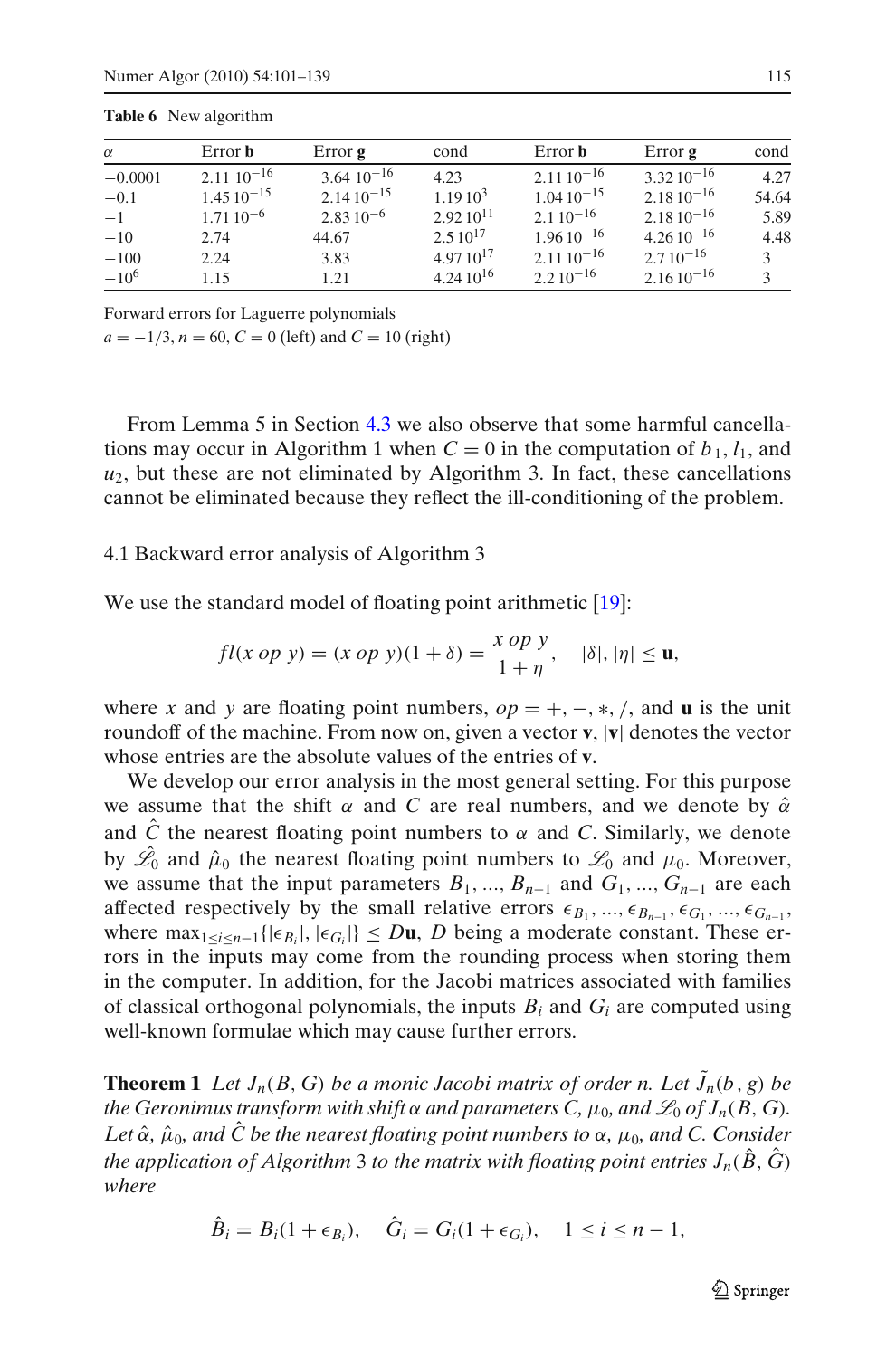<span id="page-16-0"></span>*and*

$$
\max_{1\leq i\leq n-1}\big\{|\epsilon_{B_i}|, |\epsilon_{G_i}|\big\}\leq D\mathbf{u},
$$

*for a positive integer D such that*  $D\boldsymbol{u} \ll 1$ *. If*  $\tilde{J}_n(\hat{b}, \hat{g})$  *is the matrix computed by Algorithm* 3*, and*  $\hat{L}$ *,*  $\hat{T}$  *are the computed intermediate matrices appearing in Algorithm* 3*, then*

$$
J_n(B+\Delta B, G+\Delta G) - \hat{\alpha} I_n = \hat{U}_n(\hat{T}_n - \hat{\alpha} I_n),
$$

$$
\tilde{J}_n(\hat{b} + \Delta \hat{b}, \hat{g} + \Delta \hat{g}) = (\hat{T}_n - \hat{\alpha} I_n) \hat{U}_n + \hat{\alpha} I_n
$$

where this transformation has parameters  $\hat{C}$ ,  $\Delta\mathscr{L}_0$ , and  $\hat{\mu}_0$ , and

$$
|\hat{\alpha} - \alpha| \le u|\alpha| |\Delta \mathcal{L}_0| \le 3u|\mathcal{L}_0| + O(u^2), |\hat{\mu}_0 - \mu_0| \le u|\mu_0| |\hat{C} - C| \le u|C|, |\Delta B_i| \le (D+1)u(|B_i| + |\hat{u}_i|) + O(u^2), 1 \le i \le n-1, |\Delta G_i| \le (D+2)u|G_i| + O(u^2), 1 \le i \le n-1, |\Delta \hat{b}_i| \le u|\hat{b}_i|, 1 \le i \le n, |\Delta \hat{g}_i| \le 2u|\hat{g}_i| + O(u^2), 1 \le i \le n-1.
$$

*Proof* First observe that

$$
\hat{t}_i = (B_i (1 + \epsilon_{B_i}) - \hat{u}_i) (1 + \epsilon_{t_i}), \ |\epsilon_{t_i}| \leq \mathbf{u}
$$

and we get

$$
|\Delta B_i| = \left|\hat{t}_i + \hat{u}_i - B_i\right| \leq \left((D+1)\mathbf{u} + D\mathbf{u}^2\right) \left(|B_i| + \left|\hat{u}_i\right|\right).
$$

Assume that the floating point number closer to  $\mathcal{L}_0$  is  $\mathcal{L}_0(1 + \epsilon_L)$ . Then,

$$
\hat{u}_1 = \frac{\mathscr{L}_0(1+\epsilon_L)(1+\epsilon_{u_1})(1+\delta_{u_1})}{\hat{C}+\hat{\mu}_0}, \quad |\epsilon_L|, |\epsilon_{u_1}|, |\delta_{u_1}| \leq \mathbf{u}.
$$

Therefore,

$$
|\Delta \mathcal{L}_0| = \left| \mathcal{L}_0 - \hat{u}_1(\hat{C} + \hat{\mu}_0) \right| \le (3\mathbf{u} + 3\mathbf{u}^2 + \mathbf{u}^3) |\mathcal{L}_0|.
$$
  

$$
\hat{u}_{i+1} = \frac{G_i (1 + \epsilon_{G_i})}{\hat{t}_i - \hat{\alpha}} (1 + \delta_{u_{i+1}}) (1 + \epsilon_{u_{i+1}}), |\delta_{u_{i+1}}|, |\epsilon_{u_{i+1}}| \le \mathbf{u}
$$

which implies

$$
|\Delta G_i| = |(\hat{t}_i - \hat{\alpha}) \hat{u}_{i+1} - G_i| \le ((D+2)\mathbf{u} + (2D+1)\mathbf{u}^2 + D\mathbf{u}^3) |G_i|.
$$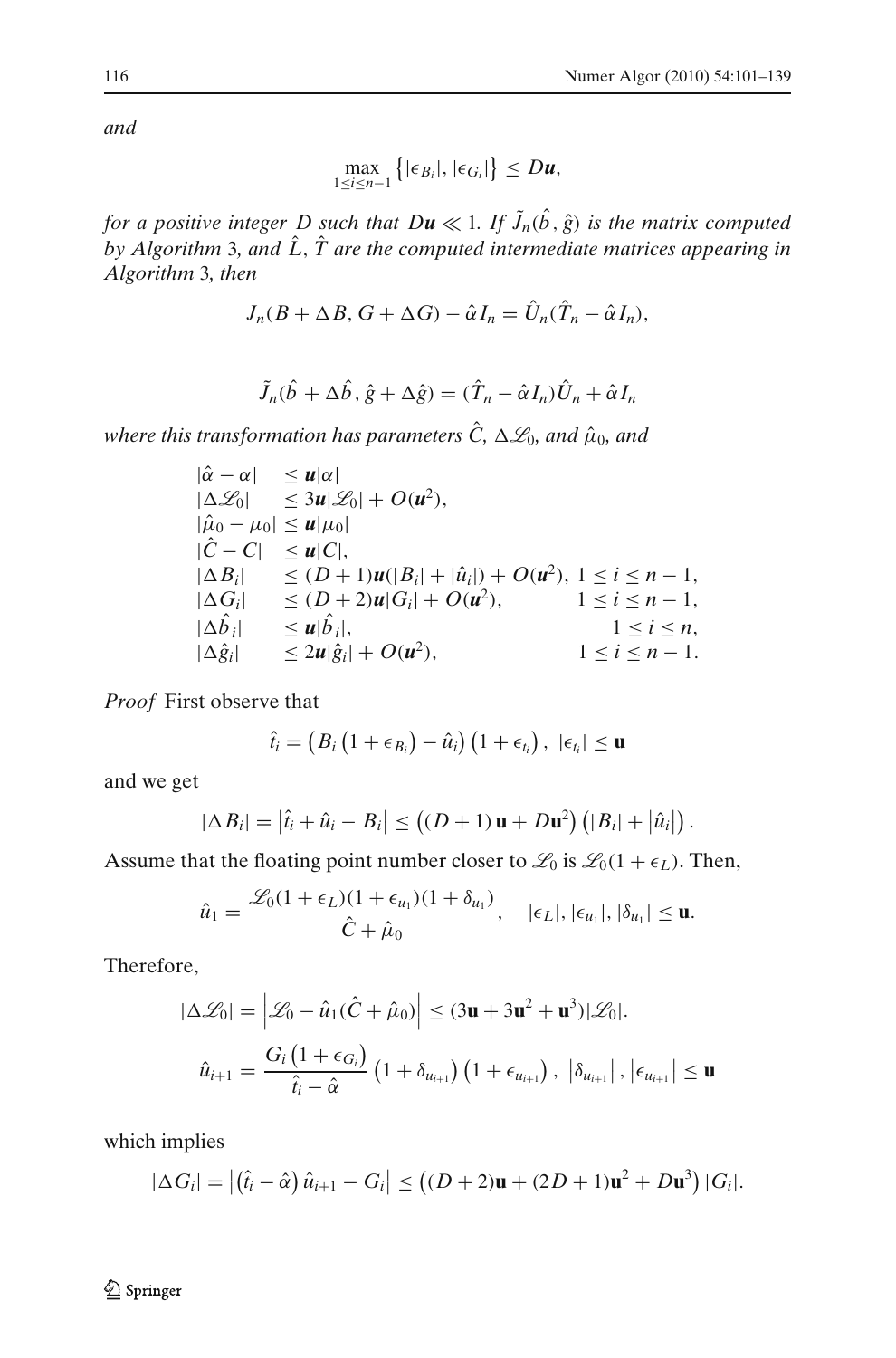Finally,

$$
\hat{b}_i\left(1+\epsilon_{b_i}\right)=\hat{u}_{i+1}+\hat{t}_i, \ |\epsilon_{b_i}|\leq \mathbf{u}.
$$

$$
\hat{g}_i\left(1+\epsilon_{g_i}\right)\left(1+\delta_{g_i}\right)=\left(\hat{t}_{i+1}-\hat{\alpha}\right)\hat{u}_i,\,\,\left|\epsilon_{g_i}\right|,\left|\delta_{g_i}\right|\leq\mathbf{u},
$$

and the results follow in a straightforward way. ⊓⊔

In plain words, Theorem 1 says that the computed Geronimus transform  $\tilde{J}_n(\hat{b}, \hat{g})$  with shift  $\alpha$  and parameters *C*,  $\mu_0$ , and  $\mathcal{L}_0$  is almost the exact Geronimus transform of  $J_n(B + \Delta B, G + \Delta G)$  with shift  $\hat{\alpha}$  and parameters  $C + \Delta C$ ,  $\hat{\mu}_0$ , and  $\hat{\mathscr{L}_0}$ .

**Definition 1** [\[19](#page-38-0)] A method for computing  $y = f(x)$  is called mixed forwardbackward stable (or numerically stable) if, for any x, it produces a computed  $\hat{v}$ satisfying

 $\hat{y} + \Delta \hat{y} = f(x + \Delta x), \quad |\Delta \hat{y}| \le \epsilon |\hat{y}|, \quad |\Delta x| \le \eta |x|,$ 

provided that  $\epsilon$  and  $\eta$  are sufficiently small. Informally, a mixed forward– backward stable algorithm produces almost the right answer for almost the right data.

We conclude that Algorithm 3 is componentwise stable in a mixed forward-backward sense [\[19](#page-38-0)] if  $|\hat{u}_i| = O(|B_i|)$ , for  $1 \le i \le n$ . However the following problem arises:  $|\Delta B_i|/|B_i|$  can be much larger than **u** if  $|\hat{u}_i|$  is much larger than  $|B_i|$ . Unfortunately, this can happen as the following numerical experiments show. Consider the sequence of Jacobi polynomials with parameters  $-1/3$ , 1/7, and the shift  $\alpha = -2$ . Taking into account Theorem 1, we compute a bound for the backward error as  $(\epsilon \cdot \text{errback})$ , where  $\text{errback} =$  $\max_{i=1:n-1} \{ 1 + |\hat{u}_i/B_i| \}$ , and we get

|                   | $n = 10$     | $n = 100$   | $n = 1000$  |
|-------------------|--------------|-------------|-------------|
| errback, $C=0$    | $7.23\;10^3$ | $3.510^5$   | $5.910^{6}$ |
| errback, $C = 10$ | 418          | $5.710^{4}$ | $5.910^{6}$ |

The previous table shows that the upper bound of the backward error is not "small". Therefore, we cannot assure mixed forward-backward stability.

#### 4.2 Condition number

The main goal of this section is to develop a bound that allows us to estimate the forward errors of Algorithm 3 in  $O(n)$  operations. We also present some numerical experiments showing that the bound obtained gives a good prediction of the forward errors produced by this algorithm.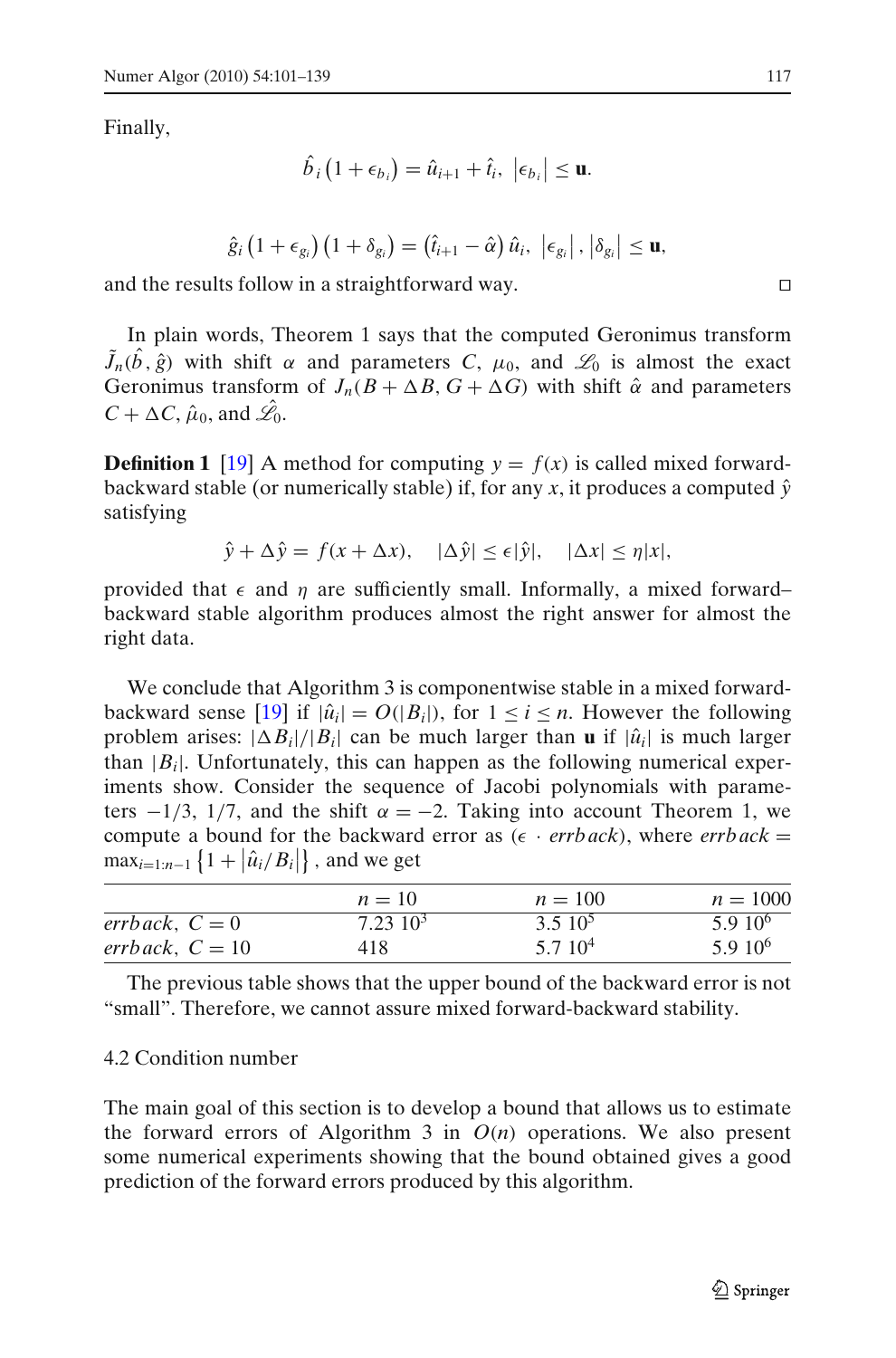To bound the errors in Algorithm 3, we study the sensitivity of the Geronimus transformation with respect to perturbations of the initial data, i.e., the parameters of the monic Jacobi matrix  $J_n(B, G)$ , the shift  $\alpha$ , and the parameters C,  $\mu_0$  and  $\mathcal{L}_0$ . We consider perturbations associated with the backward errors found in Theorem 1 and we measure the sensitivity of the problem by using the notion of componentwise relative condition number. This condition number, together with Theorem 1, allows us to get a tight upper bound on the forward errors obtained by the application of Algorithm 3 to a monic Jacobi matrix. This bound is presented in Theorem 2. In the following definition the variables  $u_1, u_2, \ldots, u_n$  correspond to the diagonal entries of *U* in the UL factorization of  $J_n(B, G) - \alpha I$ .

**Definition 2** Let  $\tilde{J}_n(b, g)$  be the Geronimus transform of order *n* with shift  $\alpha$ and parameters *C*,  $\mu_0$ , and  $\mathcal{L}_0$  of the  $n \times n$  monic Jacobi matrix  $J_n(B, G)$ . Let  $\tilde{J}_n(b + \Delta b, g + \Delta g)$  be the Geronimus transform of order *n* with shift  $\alpha + \Delta \alpha$ and parameters  $C + \Delta C$ ,  $\mu_0 + \Delta \mu_0$ , and  $\mathcal{L}_0 + \Delta \mathcal{L}_0$  of the  $n \times n$  monic Jacobi matrix  $J_n(B + \Delta B, G + \Delta G)$ . Let us define

$$
DB := \max\left\{\max_{1 \leq i \leq n-1} \left\{\frac{|\Delta B_i|}{|B_i|+|u_i|}\right\}, \max_{1 \leq i \leq (n-1)} \left\{\frac{|\Delta G_i|}{|G_i|}\right\}, \frac{|\Delta \alpha|}{|\alpha|}, \frac{|\Delta C|}{|C|}, \frac{|\Delta \mu_0|}{|\mu_0|}, \frac{|\Delta \mathcal{L}_0|}{|\mathcal{L}_0|}, \right\},
$$

where the quotient  $|\Delta \alpha|/|\alpha|$  has to be understood as zero if  $\alpha = 0$ . Then, the relative componentwise condition number of the Geronimus transformation with shift  $\alpha$  and parameters *C*,  $\mu_0$ , and  $\mathcal{L}_0$  with respect to perturbations associated with the backward errors in Theorem 1 is defined as

$$
\kappa(B, G, \alpha, C, \mu_0, \mathcal{L}_0) := \lim_{\delta \to 0} \sup_{0 \leq DB \leq \delta} \frac{\max \left\{ \frac{|\Delta b_i|}{|b_i|} \right\}, \max_{1 \leq i \leq (n-1)} \left\{ \frac{|\Delta g_i|}{|g_i|} \right\} \right\}}{DB}.
$$

The condition number  $\kappa(B, G, \alpha, C, \mu_0, \mathcal{L}_0)$  is infinite if some of the denominators appearing in the relative changes of the outputs  $b_i$ , i.e.  $|\Delta b_i|/|b_i|$ , are zero. However,  $b_i = 0$  will only happen for extremely particular values of the shift  $\alpha$  and the rest of the parameters. In those cases, other condition numbers have to be considered. For instance, measuring absolute changes in the corresponding components of *b*, or measuring relative normwise changes of *b*. We do not consider these particular situations in this work. Notice that  $g_i \neq 0$  for all *i* since  $g_i = (t_i - \alpha)u_i$  and both factors  $l_i = t_i - \alpha$  and  $u_i$  are nonzero.

The condition number  $\kappa(B, G, \alpha, C, \mu_0, \mathcal{L}_0)$  allows us to give an upper bound on the forward errors produced by Algorithm 3, as the following theorem shows.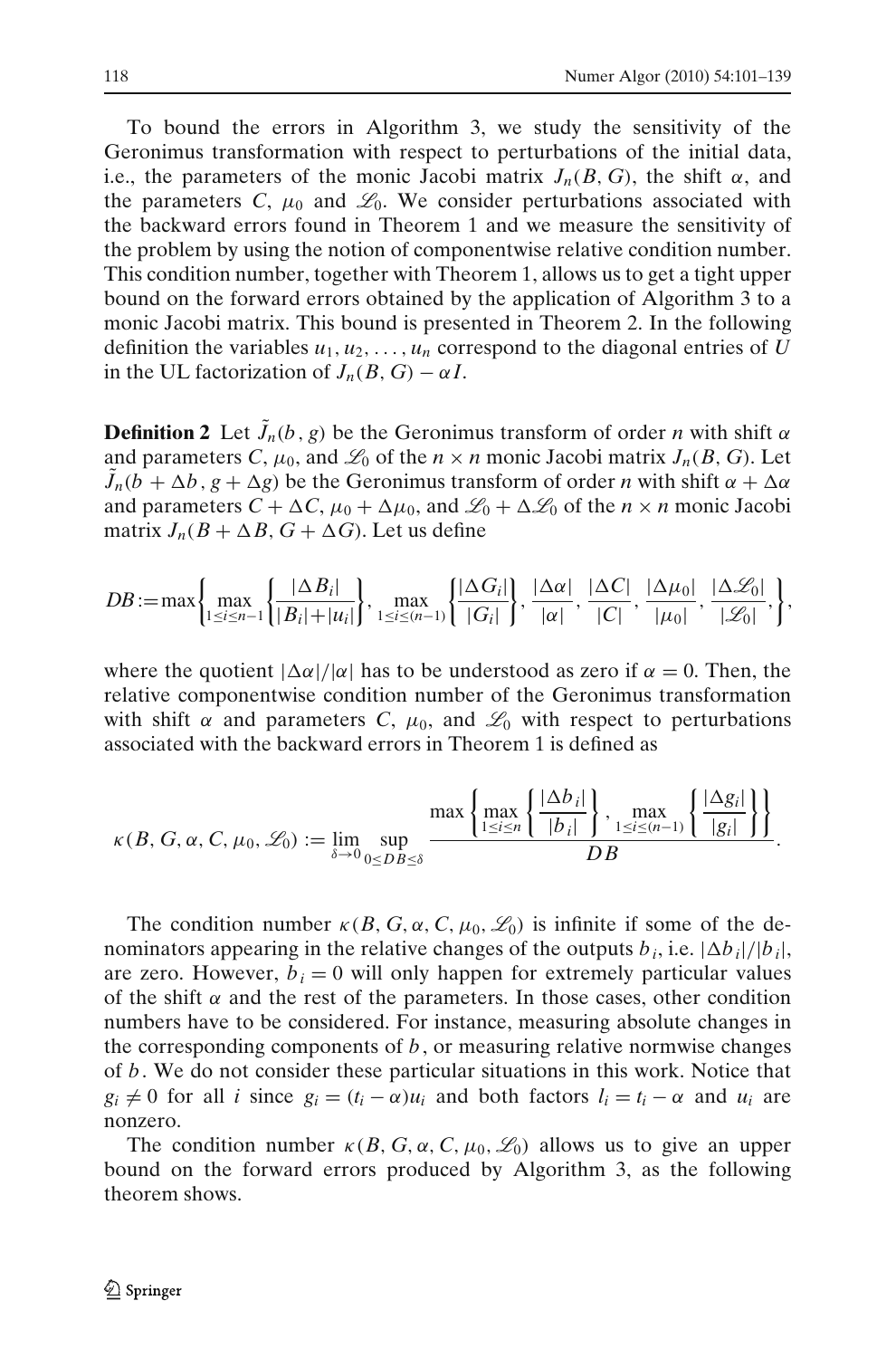<span id="page-19-0"></span>**Theorem 2** *Let*  $\tilde{J}_n(b, g)$  *and*  $\hat{\tilde{J}}_n(\hat{b}, \hat{g})$  *be the exact and computed Geronimus transform with shift*  $\alpha$  *and parameters C,*  $\mu_0$ *, and*  $\mathcal{L}_0$  *from Algorithm 3. Then,* 

$$
\max_{k} \left\{ \left| \frac{b_k - \hat{b}_k}{b_k} \right|, \left| \frac{g_k - \hat{g}_k}{g_k} \right| \right\} \le \left( \frac{(D+2)\mathbf{u}}{1 - (D+2)\mathbf{u}} \right) (1 + \kappa(B, G, \alpha, C, \mu_0, \mathcal{L}_0)) + O(\mathbf{u}^2),
$$

*where the left hand side of the previous inequality is a shorthand expression for* [\(11\)](#page-10-0) *and D is the constant used in Theorem* 1*.*

*Proof* By definition of  $\kappa(B, G, \alpha, C, \mu_0, \mathcal{L}_0)$ ,

$$
\left|\frac{\Delta b_i}{b_i}\right| \leq \kappa(B, G, \alpha, C, \mu_0, \mathscr{L}_0)DB,
$$

where

$$
\left|\frac{\Delta b_i}{b_i}\right| = \left|\frac{\hat{b_i} + \Delta \hat{b_i} - b_i}{b_i}\right|
$$

by Theorem 1. Because of Theorem 1 again,

$$
DB \le (D+2)u + O(u^2).
$$

Therefore, to first order,

$$
\left|\frac{\Delta b_i}{b_i}\right| = \left|\frac{\hat{b_i} + \Delta \hat{b_i} - b_i}{b_i}\right| \le \kappa(B, G, \alpha, C, \mu_0, \mathscr{L}_0)(D+2)\mathbf{u}.
$$

Since

$$
\left|\frac{\hat{b}_i - b_i}{b_i}\right| - \left|\frac{\Delta \hat{b}_i}{b_i}\right| \le \left|\frac{\hat{b}_i + \Delta \hat{b}_i - b_i}{b_i}\right|,
$$

we get

$$
\left|\frac{\hat{b}_i-b_i}{b_i}\right| \le \kappa(B, G, \alpha, C, \mu_0, \mathscr{L}_0)(D+2)\mathbf{u} + \left|\frac{\Delta \hat{b}_i}{b_i}\right|.
$$

Notice that by Theorem 1,

$$
\left|\frac{\Delta\hat{b}_i}{b_i}\right| = \left|\frac{\Delta\hat{b}_i}{\hat{b}_i}\right| \left|\frac{\hat{b}_i}{b_i}\right| \le \mathbf{u} \left|\frac{\hat{b}_i - b_i + b_i}{b_i}\right| \le \mathbf{u} \left(1 + \left|\frac{\hat{b}_i - b_i}{b_i}\right|\right).
$$

Therefore,

$$
\left|\frac{\hat{b}_i - b_i}{b_i}\right| \le (D + 2)\mathsf{u}\left(1 + \kappa(B, G, \alpha, C, \mu_0, \mathscr{L}_0) + \left|\frac{\hat{b}_i - b_i}{b_i}\right|\right)
$$

and the result follows for the *b*<sup>*i*</sup><sub>i</sub>s. The result for *g*<sup>*i*</sup> can be proven similarly. □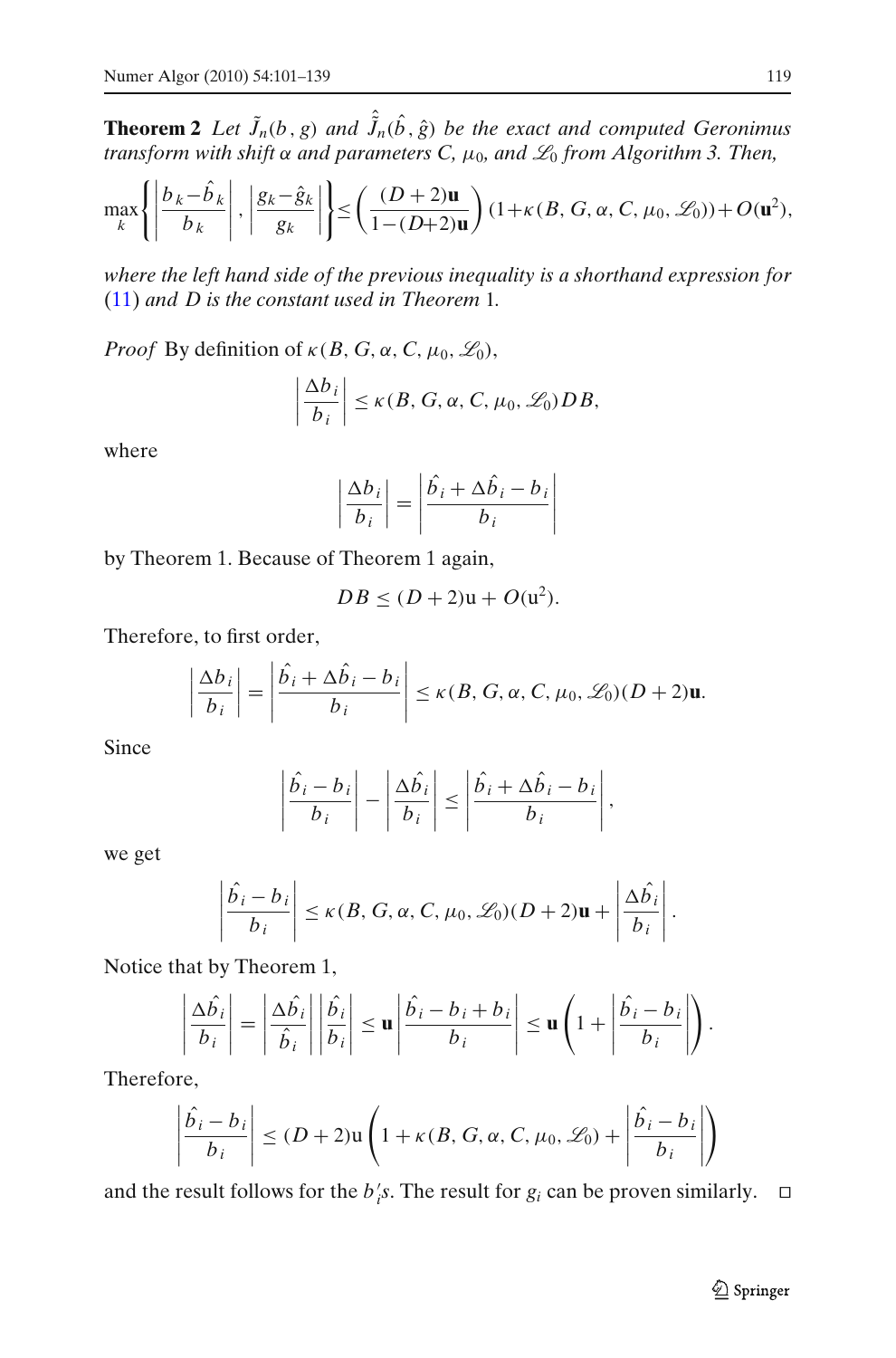We will provide a way to compute  $\kappa(B, G, \alpha, C, \mu_0, \mathcal{L}_0)$ , and therefore a bound on the forward errors, with  $\mathcal{O}(n)$  cost. It is essential to remark that we have checked on the reliability of the bound on the forward errors running many numerical experiments, where we have observed that the bound does not overestimate significantly the actual errors. For an example, check Tables [5](#page-13-0) and [6.](#page-14-0)

The entries *b* and *g* of the Geronimus transform  $\tilde{J}_n(b, g)$  of  $J_n(B, G)$  are rational functions of the inputs  $B, G, \alpha, C, \mu_0$ , and  $\mathcal{L}_0$ , and, as a consequence, *b* and *g* are differentiable functions of these parameters whenever the denominators are different from zero. Therefore,  $\kappa(B, G, \alpha, C, \mu_0, \mathcal{L}_0)$  can be expressed in terms of partial derivatives [\[3](#page-38-0)]. More precisely:

$$
\kappa(B, G, \alpha, C, \mu_0, \mathcal{L}_0) = \max\{\max_{1 \le k \le n} \{\kappa(b_k)\}, \max_{1 \le k \le n-1} \{\kappa(g_k)\}\},\tag{12}
$$

where

$$
\kappa(b_k) := \sum_{i=1}^{k-1} \kappa_{B_i}(b_k) + \sum_{i=1}^{k-1} \kappa_{G_i}(b_k) + \kappa_{\alpha}(b_k) + \kappa_{C}(b_k) + \kappa_{\mathcal{L}_0}(b_k) + \kappa_{\mu_0}(b_k),
$$
\n(13)

$$
\kappa(g_k) := \sum_{i=1}^k \kappa_{B_i}(g_k) + \sum_{i=1}^{k-1} \kappa_{G_i}(g_k) + \kappa_{\alpha}(g_k) + \kappa_{C}(g_k) + \kappa_{\mathcal{L}_0}(g_k) + \kappa_{\mu_0}(g_k),
$$
\n(14)

where, for  $k = 1$ , the sums  $\sum_{i=1}^{0}$  are understood to be zero and

$$
\kappa_{B_i}(b_k) := \left| \frac{|B_i| + |u_i|}{b_k} \frac{\partial b_k}{\partial B_i} \right|, \quad \kappa_C(b_k) := \left| \frac{C}{b_k} \frac{\partial b_k}{\partial C} \right|,
$$
 (15)

$$
\kappa_{\alpha}(b_k) := \left| \frac{\alpha}{b_k} \frac{\partial b_k}{\partial \alpha} \right|, \quad \kappa_{G_i}(b_k) := \left| \frac{G_i}{b_k} \frac{\partial b_k}{\partial G_i} \right|,
$$
 (16)

$$
\kappa_{\mathscr{L}_0}(b_k) := \left| \frac{\mathscr{L}_0}{b_k} \frac{\partial u_k}{\partial \mathscr{L}_0} \right|, \quad \kappa_{\mu_0}(b_k) := \left| \frac{\mu_0}{b_k} \frac{\partial b_k}{\partial \mu_0} \right|,
$$
 (17)

and analogously for  $\kappa(g_k)$ .

In Theorem 3, we give recurrence relations for computing  $\kappa(b_k)$  and  $\kappa(g_k)$ that lead to an explicit expression for  $\kappa(B, G, \alpha, C, \mu_0, \mathcal{L}_0)$ . Our first step to prove Theorem 3 is to express the intermediate variables  $u_k$  in Algorithm 3, and the outputs  $b_k$  and  $g_k$  as functions of the data  $B, G, \alpha, C, \mu_0$ , and  $\mathcal{L}_0$ . Then, we obtain expressions for the partial derivatives of each of these functions with respect to their arguments. A detailed proof of this theorem can be found in Appendix [1.](#page-28-0)

**Theorem 3** *Let*  $J_n(B, G)$  *be any n*  $\times$  *n Jacobi matrix, and let*  $\alpha$ *, C<sub>r</sub>*  $\mu_0$ *, and*  $\mathcal{L}_0$  *be real numbers such that*  $J_n(B, G) - \alpha I$  *has an UL factorization, where*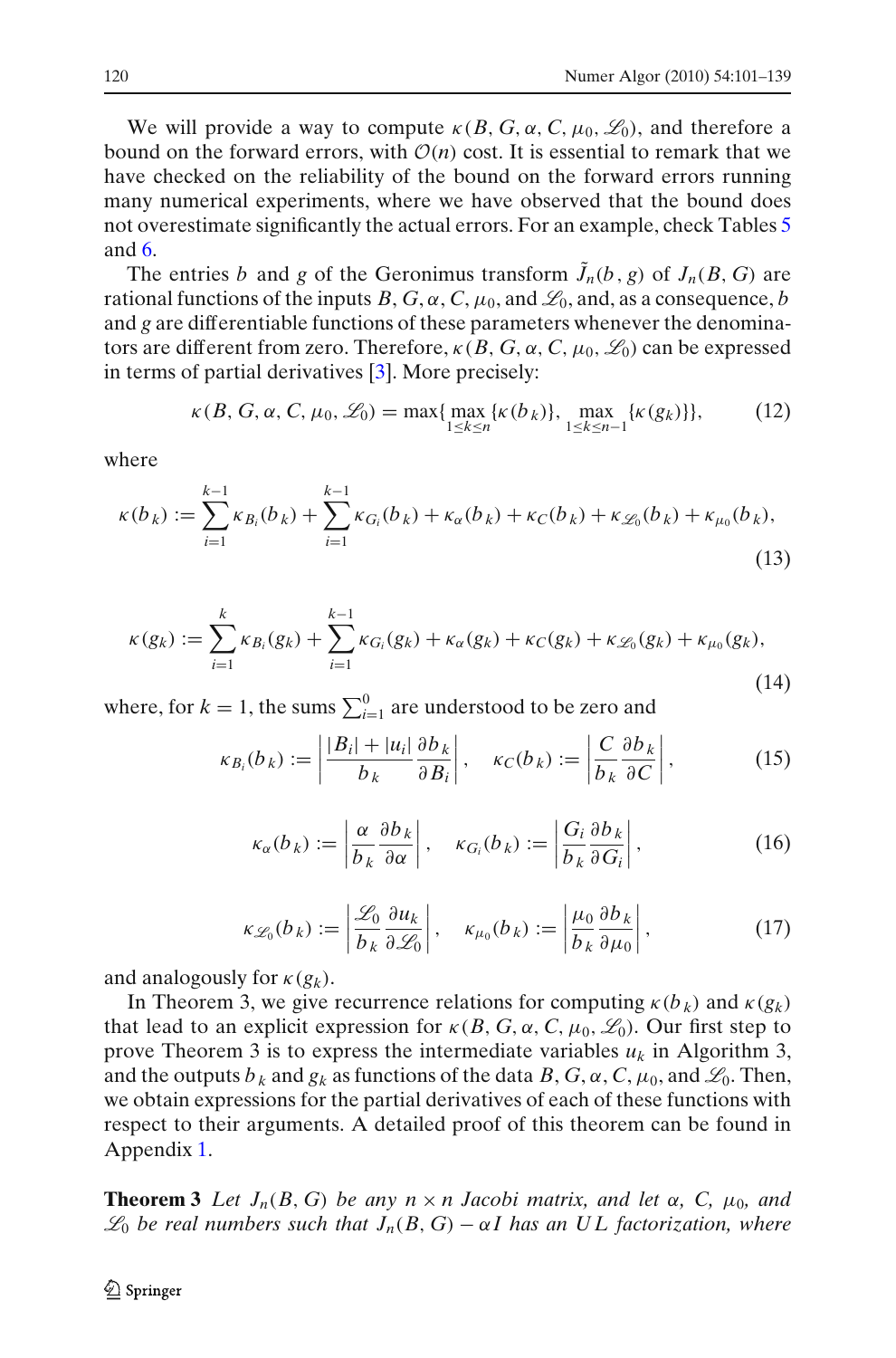<span id="page-21-0"></span> $u_1 = \mathcal{L}_0/(\mathcal{C} + \mu_0)$ . Let U be the upper bidiagonal factor in the UL factor*ization of*  $J_n(B, G) - \alpha I$ *. If*  $u_1, u_2, ..., u_n$  *are the entries of U in positions*  $(1,1),(2,2),...,(n,n)$ , then

$$
\kappa(b_1) = \left|\frac{\alpha}{b_1}\right| \left|1 + \frac{\partial u_1}{\partial \alpha}\right| + \left|\frac{u_1}{b_1}\right| |\kappa^*(u_1)|,
$$
  
\n
$$
\kappa(b_k) = \frac{|u_k|}{|b_k|} + \frac{|\gamma_{k-1}u_k - 1|}{|b_k|} \left[|B_{k-1}| + |u_{k-1}| \left(1 + \kappa^*(u_{k-1})\right)\right]
$$
  
\n
$$
+ \frac{|\alpha|}{|b_k|} \left| (\gamma_{k-1}u_k - 1) \frac{\partial u_{k-1}}{\partial \alpha} + \gamma_{k-1}u_k \right|, \quad k \ge 2,
$$
  
\n
$$
\kappa(g_k) = |\gamma_k| \left[|B_k| + |u_k| + |\delta_k| \kappa^*(u_k)\right] + \left|\frac{\alpha}{g_k}\right| \left|\delta_k \frac{\partial u_k}{\partial \alpha} - u_k\right|, \quad k \ge 1,
$$

where

$$
\kappa^*(u_1) = 1 + \frac{|C| + |\mu_0|}{|C + \mu_0|},
$$
  
\n
$$
\kappa^*(u_k) = 1 + |\gamma_{k-1}| \left[ |B_{k-1}| + |u_{k-1}| (1 + \kappa^*(u_{k-1}) \right], \quad k \ge 2,
$$

$$
\frac{\partial u_k}{\partial \alpha} = \begin{cases}\n-\frac{u_1}{C + \mu_0} \frac{\partial \mu_0}{\partial \alpha}, & k = 1 \\
\gamma_{k-1} u_k \left(1 + \frac{\partial u_{k-1}}{\partial \alpha}\right), & k > 1\n\end{cases}
$$

and

$$
\gamma_k := \frac{1}{B_k - u_k - \alpha}, \qquad \delta_k := B_k - 2u_k - \alpha, \qquad k \ge 1.
$$

*Remark 1* It is possible to develop a roundoff error analysis of Algorithm 1 similar to the analysis done for Algorithm 3. To begin with, backward error bounds for Algorithm 1 can be found. Then, it is also possible to deduce recurrence relations for a relative componentwise condition number,  $\kappa_A(B, G, \alpha, C, \mu_0, \mathcal{L}_0)$ , for the Geronimus transformation with respect to perturbations in the input data associated with the backward errors of Algorithm 1. Finally, the condition number  $\kappa_A(B, G, \alpha, C, \mu_0, \mathcal{L}_0)$  can be used in a counterpart version of Theorem 2 for Algorithm 1 to bound the forward errors. We do not include the details of these results to keep the paper concise. However, we would like to remark that it is easy to prove that

$$
\kappa(B, G, \alpha, C, \mu_0, \mathcal{L}_0) \le \kappa_A(B, G, \alpha, C, \mu_0, \mathcal{L}_0)
$$

for all monic Jacobi matrices  $J_n(B, G)$ , all shifts  $\alpha$ , and all the possible values of the parameters *C*,  $\mu_0$  and  $\mathcal{L}_0$ . This fact, together with the numerical experiments in Subsection [3.1,](#page-10-0) show that Algorithm 3 is more accurate than Algorithm 1.

Similar remarks can be made regarding Algorithm 2.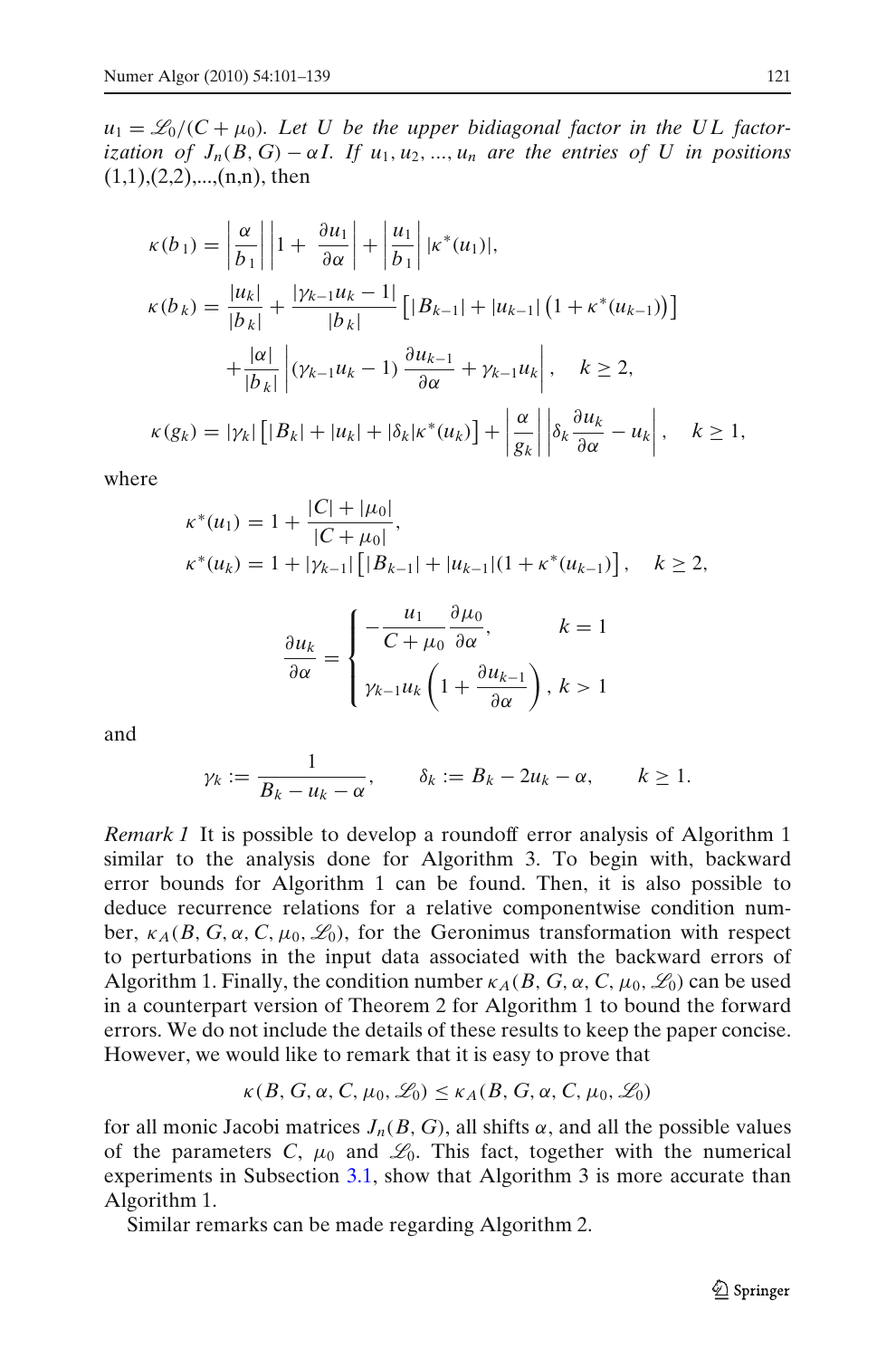#### 4.3 Stability and accuracy of the new algorithm for large shifts

There are some interesting results that we can prove related to the stability and accuracy of Algorithm 3 beyond the fact of being more accurate than Algorithm 1 or 2. It can be proven that, for large enough values of the shift  $\alpha$  and under some small constraints, for  $C \neq 0$ , Algorithm 3 is *accurate*, i.e., it produces outputs with componentwise forward errors of order *O*(**u**). To prove this, we will show that

$$
\lim_{|\alpha| \to \infty} \kappa(B, G, \alpha, C, \mu_0, \mathcal{L}_0) = \max \left\{ 3, \frac{|B_1| + 3|\mathcal{L}_0/C|}{|B_1 - \mathcal{L}_0/C|} \right\}
$$

Therefore, Theorem 2 guarantees accuracy if the quantity on the right is "small". The numerical experiments in Subsection [3.1](#page-10-0) show that this is not the case for Algorithms 1, 2, or the backward algorithm. In fact, it can be proven that the accuracy of those algorithms decreases as  $|\alpha|$  grows.

Let us recall that, if  $C \neq 0$ , according to Theorem 1, if  $|\hat{u}_i| = O(|B_i|)$  for  $1 \leq i \leq n$ , then Algorithm 3 is mixed forward-backward stable, which is the usual requirement for a numerical algorithm to be considered stable [\[19](#page-38-0), p. 7]. More precisely, in this case, it can be said that the computed Geronimus transform  $\tilde{J}_n(\hat{b}, \hat{g})$  with shift  $\alpha$  and parameters  $C$ ,  $\mu_0$ , and  $\mathscr{L}_0$  of  $J_n(B, G)$  is an *O*(**u**) relative componentwise perturbation of the *exact* Geronimus transform with shift  $\hat{\alpha}$  and parameters  $\hat{C}$ ,  $\hat{\mu}_0$ , and  $\Delta \mathcal{L}_0$  of  $J_n(B + \Delta B, G + \Delta G)$ , where  $\Delta\mathcal{L}_0$ ,  $\Delta B$  and  $\Delta G$  are  $O(\mathbf{u})$  relative componentwise perturbations of the *exact* inputs  $\mathcal{L}_0$ , *B* and *G*. In this context, another goal of this subsection is to prove that for large enough values of the shift,  $|u_i| \ll |B_i|$  and then Algorithm 3 is stable. We have to admit that this will be proven for the exact values of  $u_i$  and not for the computed values  $\hat{u}_i$ , thus we are only proving stability up to  $O(\mathbf{u}^2)$ terms.

Here we will also show that the condition number  $\kappa(B, G, \alpha, C, \mu_0, \mathcal{L}_0)$ becomes very large as  $|\alpha|$  grows when  $C = 0$ . In Appendix [2](#page-33-0) we show that this condition number has the same magnitude as the standard condition number of the problem which implies that no accuracy can be expected from any algorithm to compute the Geronimus transformation when  $C = 0$  and the shift moves away from the support of the measure. Moreover, Lemma 5 shows that  $|B_1|+|u_1|\gg |B_1|$  when  $|\alpha|$  grows which implies that no stability can either be expected from Algorithm 3.

We start with some technical lemmas. Firstly, the different numerical behavior of the Geronimus transformation when  $C = 0$  and when  $C \neq 0$  can be partially explained by using the following result. Notice that the parameter *u*<sup>1</sup> can be seen as a function of  $\alpha$ .

**Lemma 5** *Let Jn*(*B*, *G*) *be the leading principal submatrix of a monic Jacobi matrix J. Let*  $\alpha$ , C,  $\mu_0$ , and  $\mathcal{L}_0$  be real numbers such that there is a unique UL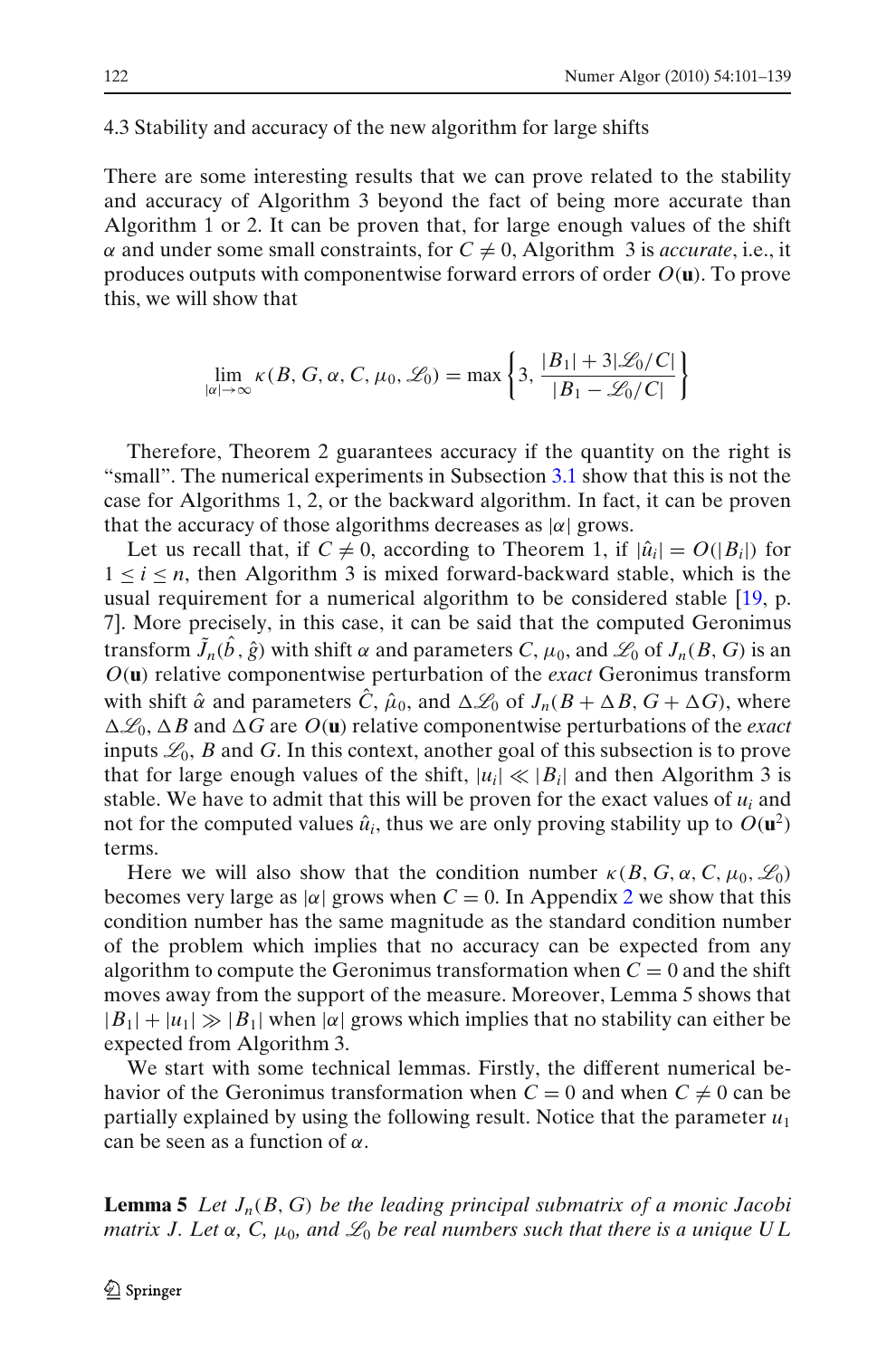<span id="page-23-0"></span>*factorization of*  $J_n(B, G) - \alpha I$ *. Let*  $u_k$ ,  $1 \leq k \leq n$ , be the main diagonal elements *in the U factor. Then,*

 $if C \neq 0,$ 

$$
\lim_{|\alpha| \to \infty} u_1 = \frac{\mathcal{L}_0}{C}, \quad \lim_{|\alpha| \to \infty} u_k = 0, \quad k \ge 2.
$$

*As a consequence, when C*  $\neq$  *0, Algorithm* 3 *is stable for*  $|\alpha|$  *large enough if*  $|\mathcal{L}_0/C| = O(|B_1|).$ 

 $if C = 0,$ 

$$
\lim_{|\alpha| \to \infty} |u_1| = \infty, \quad (u_1 \sim -\alpha),
$$

$$
\lim_{|\alpha| \to \infty} u_2 = \frac{G_1}{B_1}, \quad \lim_{|\alpha| \to \infty} u_k = 0, \quad k \ge 3.
$$

*Proof* First, assume  $C \neq 0$ . The proof follows directly from the expressions:

$$
u_1 = \frac{\mathcal{L}_0}{C + \mu_0},
$$
  $u_k = \frac{G_{k-1}}{B_{k-1} - u_{k-1} - \alpha},$   $k \ge 2,$ 

using induction and the fact that  $\mu_0 \rightarrow 0$ , since

$$
\lim_{|\alpha| \to \infty} \alpha \mu_0 = \lim_{|\alpha| \to \infty} \alpha \int \frac{d\mu}{x - \alpha} = -\mathscr{L}_0.
$$

The limit and the integral can be interchanged if  $\alpha \notin \text{supp }\mu$ , because  $\alpha/(x - \alpha)$  $α)$  is a continuous function. As a consequence,  $u_1 \rightarrow \mathcal{L}_0/C$  when  $|α| \rightarrow ∞$  if  $C \neq 0$ .

When  $C = 0$ , the previous result gives  $u_1 \sim -\alpha$ , so  $u_2 \to G_1/B_1$  when  $|\alpha| \to$  $\infty$ . This implies that  $u_3 \to 0$  and the second claim follows by induction. □

**Lemma 6** *When*  $C \neq 0$  *it is true that*  $\gamma_k \to 0$  *and*  $\gamma_k \delta_k \to 1$  *when*  $|\alpha| \to \infty$ *,*  $k \geq 1$ .

*Proof* It follows from the definition of  $\gamma_k$  and  $\delta_k$  and the asymptotic properties of  $u_k$  in Lemma 5. □

**Lemma 7** *Let Jn*(*B*, *G*) *be the leading principal submatrix of a monic Jacobi matrix J of size n. Let*  $\alpha$ , C,  $\mu_0$ , and  $\mathcal{L}_0$  be real numbers such that there is a *unique UL factorization of*  $J_n(B, G) - \alpha I$ . Let  $u_1$  be the element in position (1, 1) *in the U factor. Then,*

$$
\lim_{|\alpha| \to \infty} \frac{\partial u_k}{\partial \alpha} = \begin{cases} -1, & C = 0 \text{ and } k = 1, \\ 0, & otherwise. \end{cases}
$$

*Proof* Taking into account the definition of  $u_1$ , when  $\alpha \notin \text{supp }\mu$  then

$$
\frac{\partial u_1}{\partial \alpha} = \frac{-\mathscr{L}_0}{(C + \mu_0)^2} \frac{\partial \mu_0}{\partial \alpha} = -\frac{\mathscr{L}_0}{(C + \mu_0)^2} \int_a^b \frac{d\mu}{(x - \alpha)^2}.
$$

 $\mathcal{D}$  Springer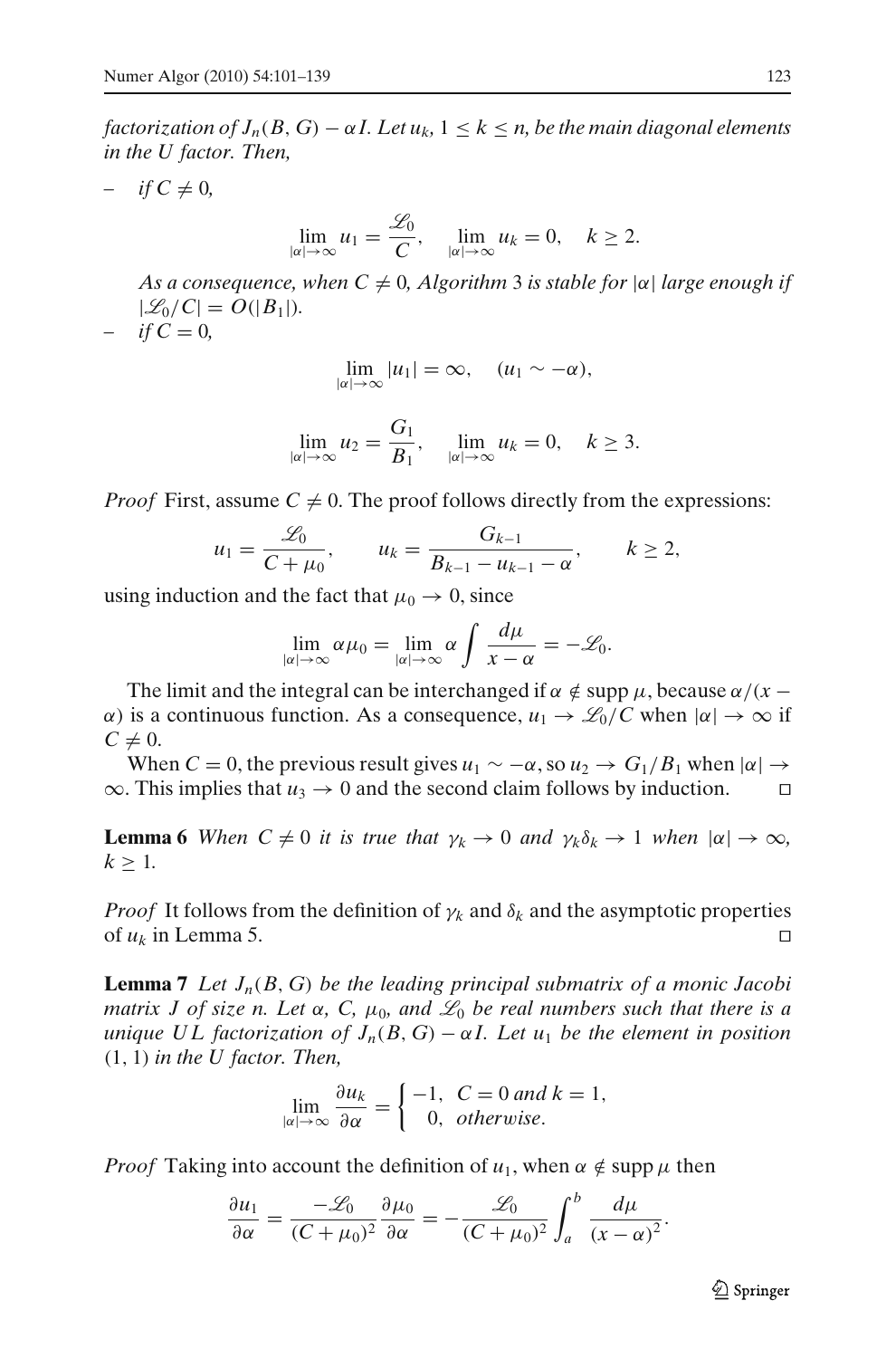.

The result follows from the observation that

$$
\mu_0 = -\frac{\mathscr{L}_0}{\alpha} + \mathcal{O}(\alpha^{-2}), \qquad \frac{\partial \mu_0}{\partial \alpha} = \frac{\mathscr{L}_0}{\alpha^2} + \mathcal{O}(\alpha^{-3}), \qquad |\alpha| \to \infty.
$$

For  $k > 2$  we can use induction on k, noting that

$$
\frac{\partial u_k}{\partial \alpha} = \frac{u_k}{B_{k-1} - u_{k-1} - \alpha} \left( 1 + \frac{\partial u_{k-1}}{\partial \alpha} \right)
$$

and considering Lemma 5. Note that  $\partial u_k / \partial \alpha = \mathcal{O}(\alpha^{-1})$  when  $|\alpha| \to \infty$ . □

4.4 Asymptotic analysis of the condition number when  $C \neq 0$ 

In this subsection we present an analysis of the condition number of Algorithm 3 when  $C \neq 0$ .

**Lemma 8** *If*  $C \neq 0$ *, then* 

$$
\lim_{|\alpha| \to \infty} \frac{B_1 - 2u_1 - \alpha}{u_1} \frac{\partial u_1}{\partial \alpha} = 0, \qquad \lim_{|\alpha| \to \infty} \alpha \frac{\partial u_k}{\partial \alpha} = 0, \qquad k \ge 1
$$

*Proof* From the previous estimations it follows that when  $C \neq 0$  then

$$
\frac{\partial u_1}{\partial \alpha} = -\frac{\mathcal{L}_0^2}{C\alpha^2} + \mathcal{O}(\alpha^{-3}),
$$

so the second part of the lemma is true for  $k = 1$ . Assume that the result holds for  $k - 1$ . Then, notice that

$$
\alpha \frac{\partial u_k}{\partial \alpha} = u_k \frac{\alpha}{B_{k-1} - u_{k-1} - \alpha} + \frac{u_k}{B_{k-1} - u_{k-1} - \alpha} \left( \alpha \frac{\partial u_{k-1}}{\partial \alpha} \right).
$$

Taking limits the second result follows. The first part of the lemma is obtained directly from the asymptotic estimations of ∂*u*1/∂α and α∂*u*1/∂α given above and the fact that  $u_1 \to \mathcal{L}_0/C$  when  $\alpha \to \infty$  and  $C \neq 0$ . □

**Theorem 4** *If*  $C \neq 0$ *, then* 

$$
\lim_{|\alpha| \to \infty} \kappa^*(u_1) = 2, \quad \lim_{|\alpha| \to \infty} \kappa^*(u_k) = 1, \quad k \ge 2.
$$

$$
\lim_{|\alpha| \to \infty} \kappa(b_k) = 1, \quad \text{for } k \neq 2, \quad \lim_{|\alpha| \to \infty} \kappa(b_2) = \frac{|B_1| + 3|\mathcal{L}_0/C|}{|B_1 - \mathcal{L}_0/C|}.
$$

$$
\lim_{|\alpha| \to \infty} \kappa(g_1) = 3, \quad \lim_{|\alpha| \to \infty} \kappa(g_k) = 1, \quad k \ge 2.
$$

 $\mathcal{D}$  Springer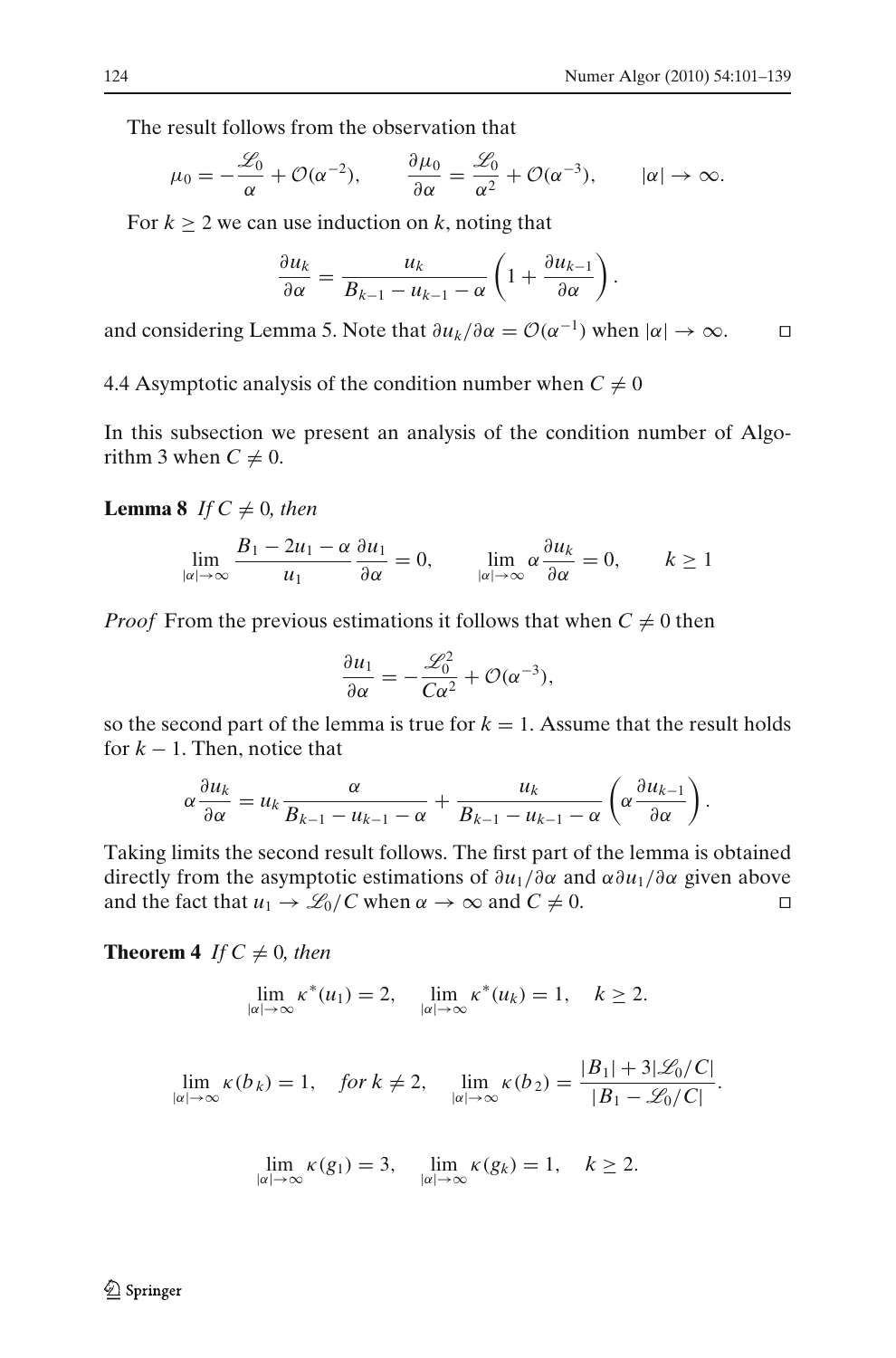<span id="page-25-0"></span>*Proof* We prove the result by induction on *k*. Since  $\lim_{|\alpha| \to \infty} \mu_0 = 0$ ,

$$
\lim_{|\alpha| \to \infty} \kappa^*(u_1) = 2.
$$

It is easy to show that  $\kappa^*(u_2) = 1$ . Assume that  $\lim_{|\alpha| \to \infty} \kappa^*(u_{k-1}) = 1$  for some  $k \geq 3$ . Then, taking into account Lemma 5, we get

$$
\lim_{|\alpha| \to \infty} |\gamma_{k-1} B_{k-1}| = 0, \qquad \lim_{|\alpha| \to \infty} |\gamma_{k-1} u_{k-1}| = 0,
$$

which implies the result for  $u_k$ . Recall that  $b_1 = u_1 + \alpha$ . Then, taking into account Theorem 4, Lemmas 5 and 7 the result follows for  $k = 1$ . For  $k = 2$ , we apply Theorem 4, Lemmas 5–8, bearing in mind that  $b_k = B_{k-1} + u_k - u_{k-1}$ ,  $k \geq 2$ .

$$
\lim_{|\alpha| \to \infty} \frac{|u_2|}{|b_2|} = 0, \qquad \lim_{|\alpha| \to \infty} \frac{|B_1| + |u_1|}{|b_2|} = \frac{|B_1| + |\mathcal{L}_0/C|}{|B_1 - \mathcal{L}_0/C|},
$$

$$
\lim_{|\alpha| \to \infty} |\gamma_1 u_2 - 1| \left| \frac{u_1}{b_2} \right| \kappa^*(u_1) = 2 \left| \frac{\mathcal{L}_0/C}{B_1 - \mathcal{L}_0/C} \right|,
$$

$$
\lim_{|\alpha| \to \infty} \left| \frac{\alpha}{b_2} \right| \left| \frac{\partial b_2}{\partial \alpha} \right| = \lim_{|\alpha| \to \infty} \left| \frac{\alpha}{b_2} \right| \left| \frac{\partial u_2}{\partial \alpha} - \frac{\partial u_1}{\partial \alpha} \right| = 0.
$$

Let  $k > 3$ , then

$$
\lim_{|\alpha| \to \infty} \frac{|u_k|}{|b_k|} = 0, \qquad \lim_{|\alpha| \to \infty} |\gamma_{k-1} u_k - 1| \frac{|B_{k-1}| + |u_{k-1}|}{|b_k|} = 1,
$$

$$
\lim_{|\alpha| \to \infty} |\gamma_{k-1} u_k - 1| \left| \frac{u_{k-1}}{b_k} \right| \kappa^*(u_{k-1}) = 0,
$$

$$
\lim_{|\alpha| \to \infty} \left| \frac{\alpha}{b_k} \right| \left| \frac{\partial b_k}{\partial \alpha} \right| = \lim_{|\alpha| \to \infty} \left| \frac{\alpha}{b_k} \right| \left| \frac{\partial u_k}{\partial \alpha} - \frac{\partial u_{k-1}}{\partial \alpha} \right| = 0,
$$

by Lemma 8 and the result for  $b_k$  follows. Finally, for  $k = 1$ ,

$$
\lim_{|\alpha| \to \infty} |\gamma_1| [|B_1| + |u_1|] = 0, \qquad \lim_{|\alpha| \to \infty} |\gamma_1 \delta_1| \kappa^*(u_1) = 2,
$$

$$
\lim_{|\alpha| \to \infty} \left| \frac{\alpha}{g_1} \right| \left| (B_1 - 2u_1 - \alpha) \frac{\partial u_1}{\partial \alpha} - u_1 \right|
$$
  
= 
$$
\lim_{|\alpha| \to \infty} \left| \frac{\alpha}{B_1 - u_1 - \alpha} \right| \left| \frac{B_1 - 2u_1 - \alpha}{C + \mu_0} \frac{\partial \mu_0}{\partial \alpha} - 1 \right| = 1.
$$

The last equality follows from Lemma 8.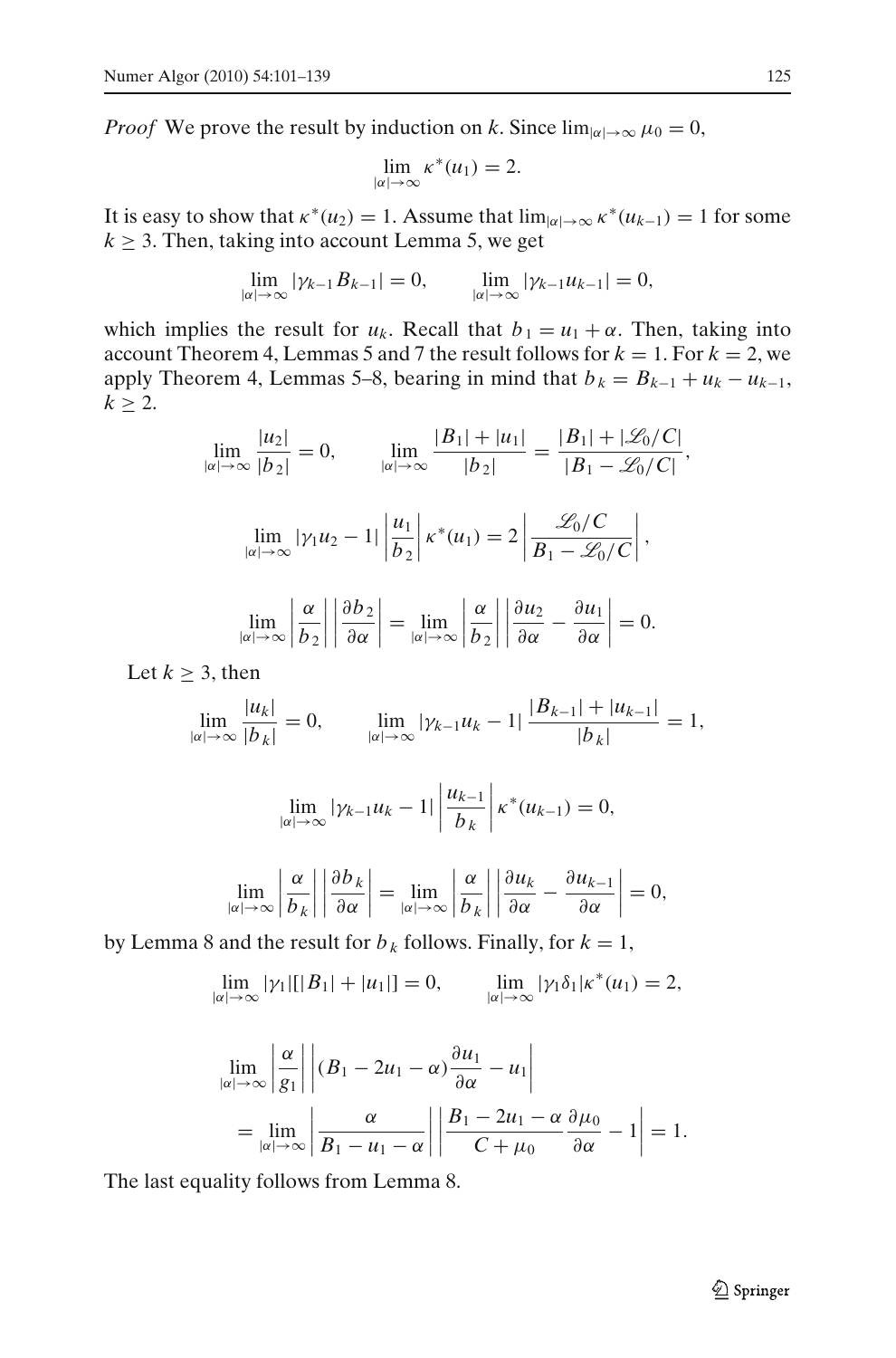<span id="page-26-0"></span>For  $k \geq 2$ , notice that

$$
\lim_{|\alpha| \to \infty} |\gamma_k| [B_k| + |u_k|] = 0, \qquad \lim_{|\alpha| \to \infty} |\gamma_k \delta_k| \kappa^*(u_1) = 1,
$$

$$
\lim_{|\alpha| \to \infty} \left| \frac{\alpha}{g_k} \right| \left| (B_k - 2u_k - \alpha) \frac{\partial u_k}{\partial \alpha} - u_k \right|
$$
  
= 
$$
\left| \frac{\alpha}{B_k - u_k - \alpha} \right| \left| \frac{B_k - 2u_k - \alpha}{u_k} \frac{u_k}{B_{k-1} - u_{k-1} - \alpha} \left( 1 + \frac{\partial u_{k-1}}{\partial \alpha} \right) - 1 \right| = 0.
$$

taking into account Lemma 7. ⊓⊔

**Theorem 5** Let  $\kappa(B, G, \alpha, C, \mu_0, \mathcal{L}_0)$  be the condition number for the Geron*imus transformation with shift*  $\alpha$  *and parameters*  $C \neq 0$ ,  $\mu_0$ , *and*  $\mathcal{L}_0$  *introduced in Definition* 12*. Then*

$$
\lim_{|\alpha|\to\infty} \kappa(B, G, \alpha, C, \mu_0, \mathscr{L}_0) = \max\left\{3, \frac{|B_1| + 3|\mathscr{L}_0/C|}{|B_1 - \mathscr{L}_0/C|}\right\}.
$$

*This implies that Algorithm* 3 *is accurate for* |α| *large enough as long as*  $|B_1|+3|\mathscr{L}_0/C|$  $\frac{|B_1|+3|\mathcal{Z}_0/\mathcal{C}|}{|B_1-\mathcal{L}_0/\mathcal{C}|}$  is small.

*Proof* It is a direct consequence of Theorems 3 and 4. □

4.5 Asymptotic analysis of the condition number when  $C = 0$ 

Next we present a similar analysis of the condition number for the case  $C = 0$ . Note the different behavior of  $\kappa(b_k)$  and  $\kappa(g_k)$  with respect to the previous subsection.

**Theorem 6** If  $C = 0$ , then

$$
\lim_{|\alpha| \to \infty} \kappa^*(u_1) = 2, \quad \lim_{|\alpha| \to \infty} \kappa^*(u_2) = \infty.
$$

 $\lim_{|\alpha| \to \infty} \kappa^*(u_3) = 1 + 3$ *G*<sup>1</sup>  $B_1^2$  $\begin{array}{c} \begin{array}{c} \begin{array}{c} \begin{array}{c} \end{array}\\ \end{array} \end{array} \end{array}$  $\lim_{|\alpha| \to \infty} \kappa^*(u_k) = 1, \quad \text{for all } k \geq 4,$  $\lim_{|\alpha| \to \infty} \kappa(b_1) = \infty$ ,  $\lim_{|\alpha| \to \infty} \kappa(b_2) = 3$  $1 - \frac{G_1}{R^2}$  $B_1^2$  ,  $\lim_{|\alpha| \to \infty} \kappa(b_3) = \infty$ ,  $\lim_{|\alpha| \to \infty} \kappa(b_k) = 1$ , for  $k \ge 4$  $\lim_{|\alpha| \to \infty} \kappa(g_1) = \infty, \quad \lim_{|\alpha| \to \infty} \kappa(g_2) = \infty,$  $\lim_{|\alpha| \to \infty} \kappa(g_3) = 1 + 3$ *G*<sup>1</sup>  $B_1^2$  $\begin{array}{c} \begin{array}{c} \begin{array}{c} \end{array} \\ \begin{array}{c} \end{array} \end{array} \end{array}$  $\lim_{|\alpha| \to \infty} \kappa(g_k) = 1, \quad \text{for } k \geq 4$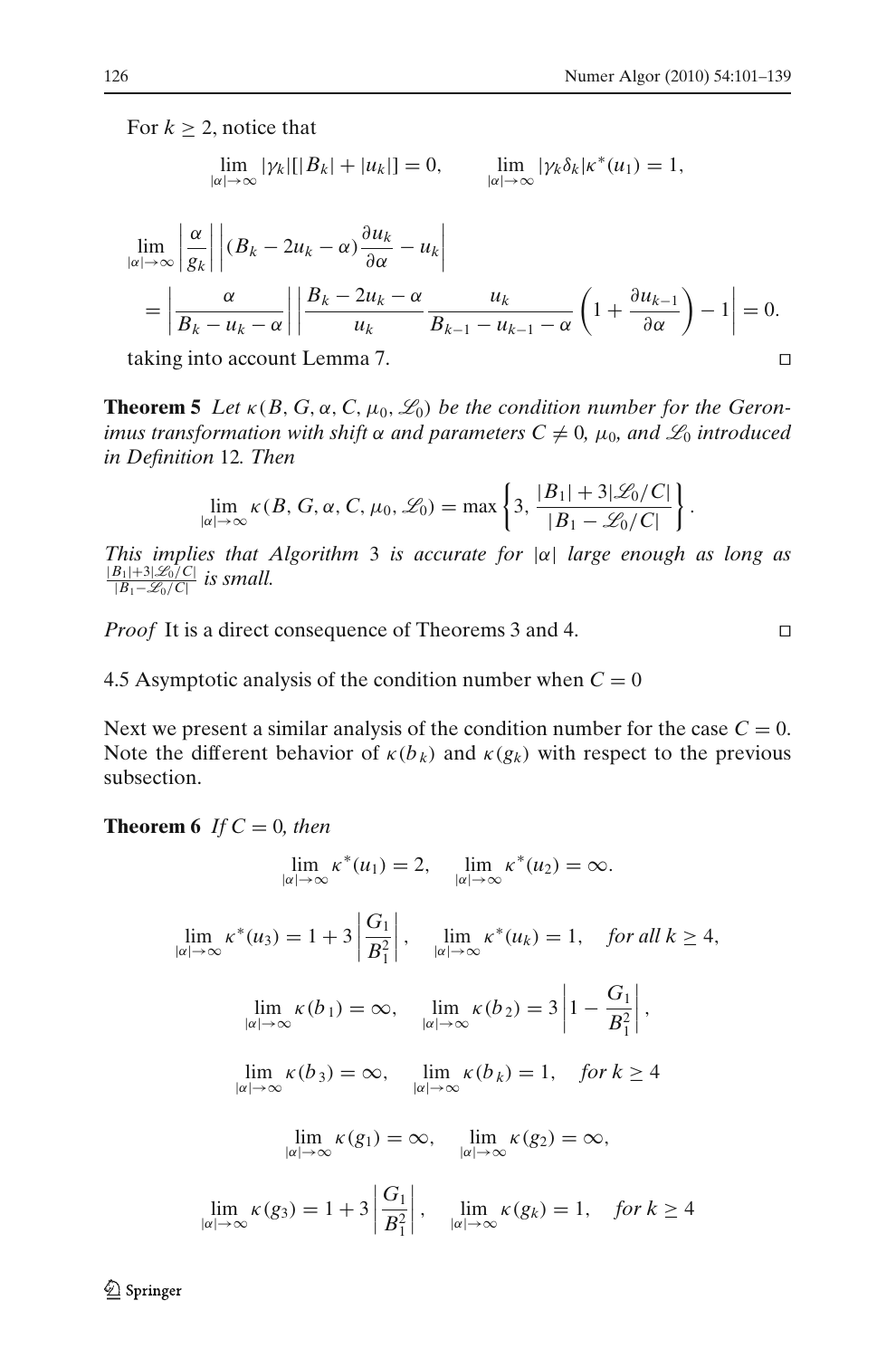<span id="page-27-0"></span>*Proof* The result for  $u_1$  follows in a straightforward way. In the expression for  $\kappa^*(u_2)$  notice that

$$
\lim_{|\alpha|\to\infty}\frac{|u_1|}{|B_1-u_1-\alpha|}(1+\kappa^*(u_1))=\infty
$$

taking into account Lemma 5.

Notice that  $\kappa^*(u_3)$  can also be expressed as

$$
1 + \frac{|B_2|}{|B_2 - u_2 - \alpha|} + \frac{|u_2|}{|B_2 - u_2 - \alpha|} \left( 2 + \frac{|B_1|}{|B_1 - u_1 - \alpha|} \right)
$$
  
+ 
$$
\frac{|u_2|}{|B_1 - u_1 - \alpha|} \frac{|u_1|}{|B_2 - u_2 - \alpha|} (1 + \kappa^*(u_1)).
$$

Notice that the limit when  $|\alpha|$  grows of the first three terms in the previous expression is 1, while the limit of the last term is  $3|G_1/B_1^2|$ . Now it is easy to show the result for  $k = 4$ . The rest of the cases follow by induction.

In order to compute the condition numbers of the *b*'s, note first that

$$
\kappa(b_1) = \left|\frac{\alpha}{b_1}\right| \left|1 + \frac{\partial u_1}{\partial \alpha}\right| + 2\left|\frac{u_1}{b_1}\right|.
$$

Taking into account Lemmas 7 and 5, the result follows. In a similar way it is possible to prove the result for the other condition numbers  $\kappa(b_k)$  and  $\kappa(g_k)$ . ⊓⊔

The previous results suggest that better accuracy can be obtained when computing the Geronimus transformation with  $C = 0$  using the new algorithm (Algorithm 3) if at least the following outputs are computed with extended accuracy:  $u_1$ ,  $u_2$ ,  $u_3$ ,  $b_1$ ,  $b_2$ ,  $b_3$ ,  $b_4$ ,  $g_1$ ,  $g_2$ ,  $g_3$  and then use these values as inputs of the same algorithm. Check Table [7](#page-26-0) for new numerical results. The computations of the 4-by-4 principal leading submatrix of the Geronimus transform ˜*J* as well as the the first three main diagonal entries of the factor *U* were done with 64 decimal digits of precision.

Table 7 Algorithm with extended accuracy

| $\alpha$  | Error <b>b</b>       | Error <b>g</b>    | $\alpha$  | Error <b>b</b>        | Error <b>g</b>        |
|-----------|----------------------|-------------------|-----------|-----------------------|-----------------------|
| $-1.0001$ | $1.31\ 10^{-11}$     | $2.22\ 10^{-16}$  | $-0.0001$ | $2.110^{-16}$         | $3.6410^{-16}$        |
| $-1.1$    | 91.26                | 1.74              | $-0.1$    | $1.83 \cdot 10^{-16}$ | $2.31 \cdot 10^{-16}$ |
| $-2$      | $9.3 \cdot 10^{-3}$  | $1.67 \, 10^{-2}$ | $-1$      | $1.4110^{-7}$         | $2.34\ 10^{-7}$       |
| $-10$     | $1.41 \cdot 10^{-5}$ | $5.7310^{-7}$     | $-10$     | $4.5 \times 10^{-3}$  | $9.310^{-3}$          |
| $-100$    | $5.2910^{-10}$       | $5.2810^{-10}$    | $-100$    | $2.38\ 10^{-8}$       | $4.10^{-8}$           |
| $-1000$   | $1.5910^{-12}$       | $1.5910^{-12}$    | $-1000$   | $3.65 \cdot 10^{-12}$ | $3.5910^{-12}$        |
| $-10^{6}$ | $2.2110^{-16}$       | $2.2210^{-16}$    | $-10^{6}$ | $2.210^{-16}$         | $2.8910^{-16}$        |

Forward errors for  $n = 60$  and  $C = 0$ . On the left, Jacobi polynomials with  $a = -1/3$ ,  $b = 1/7$ . On the right, Laguerre polynomials with  $a = -1/3$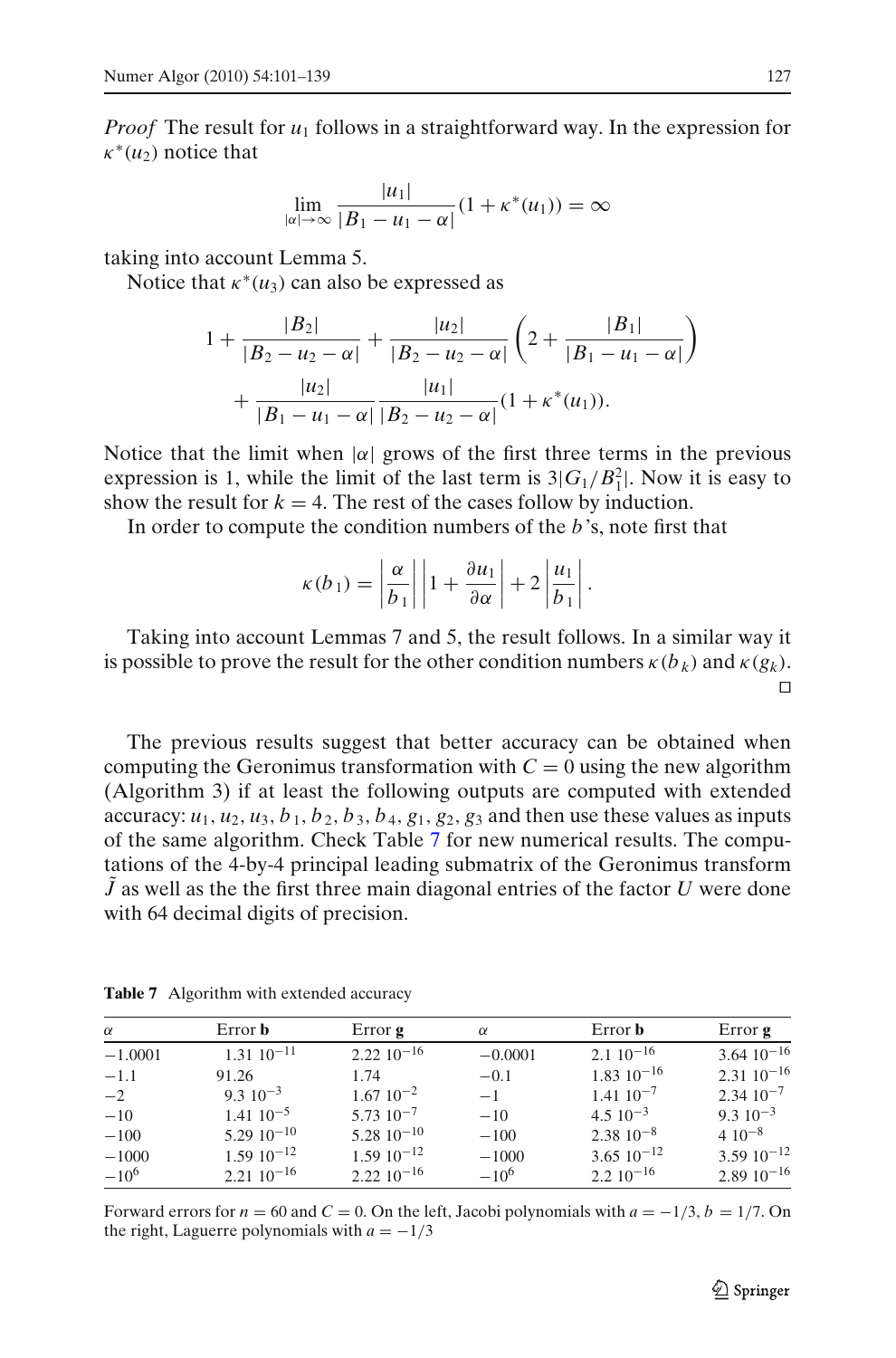#### <span id="page-28-0"></span>4.6 Forward stability of Algorithm 3

The purpose of this section is to prove that the forward error bound we have found for Algorithm 3 is the best one can expect, because it reflects the sensitivity of the transformation to componentwise relative perturbations in the data. We have seen that Algorithm 3 is neither backward stable nor stable in the mixed backward-forward sense, and therefore we consider a weaker notion of stability. An algorithm is said to be *forward stable* if it produces forward errors of similar magnitude to those produced by a backward stable algorithm [\[19](#page-38-0), p. 9]. In this section we show that Algorithm 3 is componentwise forward stable. In order to prove that, we define the relative componentwise condition number of the Geronimus transformation with shift  $\alpha$  and parameters  $C, \mu_0$ , and  $\mathcal{L}_0$  with respect to small componentwise relative perturbations of *B*, *G*,  $\alpha$ ,  $C, \mu_0$ , and  $\mathscr{L}_0$ .

$$
\kappa_S(B, G, \alpha, C, \mu_0, \mathcal{L}_0) = \lim_{\delta \to 0} \sup_{0 \leq D C \leq \delta} \frac{\max \left\{ \frac{|\Delta b_i|}{|b_i|} \right\}, \max_{1 \leq i \leq (n-2)} \left\{ \frac{|\Delta g_i|}{|g_i|} \right\} \right\}}{DC},
$$
\n(18)

where

$$
DC = \max \left\{ \max_{1 \leq i \leq (n)} \left\{ \frac{\vert \Delta B_i \vert}{\vert B_i \vert} \right\}, \max_{1 \leq i \leq (n-1)} \left\{ \frac{\vert \Delta G_i \vert}{\vert G_i \vert} \right\}, \frac{\vert \Delta \alpha \vert}{\vert \alpha \vert}, \frac{\vert \Delta C \vert}{\vert C \vert}, \frac{\vert \Delta \mu_0 \vert}{\vert \mu_0 \vert}, \frac{\vert \Delta \mathcal{L}_0 \vert}{\vert \mathcal{L}_0 \vert} \right\}.
$$

Recurrent expressions for  $\kappa_S(B, G, \alpha, C, \mu_0, \mathcal{L}_0)$  can be obtained in a similar way as we got recurrent expressions for  $\kappa(B, G, \alpha, C, \mu_0, \mathcal{L}_0)$ .

**Theorem 7** Let  $J_n(B, G)$  be any  $n \times n$  monic Jacobi matrix, and let  $\alpha$ , C,  $\mu_0$ , *and*  $\mathcal{L}_0$  *be real numbers such that*  $J_n(B, G) - \alpha I$  *has a unique UL factorization with*  $u_1 = \mathcal{L}_0 / (C + \mu_0)$ . Let U be the upper bidiagonal factor in the UL *factorization of*  $J_n(B, G) - \alpha I$ . If  $u_1, u_2, ..., u_n$  are the entries of U in positions  $(1,1),(2,2),...,(n,n)$ , then

$$
\kappa_S(b_1) = \left| \frac{\alpha}{b_1} \right| \left| 1 + \frac{\partial u_1}{\partial \alpha} \right| + \left| \frac{u_1}{b_1} \right| \left| \kappa_S^*(u_1) \right|,
$$
  
\n
$$
\kappa_S(b_k) = \frac{|u_k|}{|b_k|} + \frac{|\gamma_{k-1}u_k - 1|}{|b_k|} \left[ |B_{k-1}| + |u_{k-1}| \kappa_S^*(u_{k-1}) \right],
$$
  
\n
$$
+ \left| \frac{\alpha}{b_k} \right| \left| (\gamma_{k-1}u_k - 1) \frac{\partial u_{k-1}}{\partial \alpha} + \gamma_{k-1}u_k \right|, \quad k \ge 2,
$$
  
\n
$$
\kappa_S(g_k) = |\gamma_k| \left[ |B_k| + |\delta_k| \kappa_S^*(u_k) \right] + \left| \frac{\alpha}{g_k} \right| \left| \delta_k \frac{\partial u_k}{\partial \alpha} - u_k \right|, \quad k \ge 1,
$$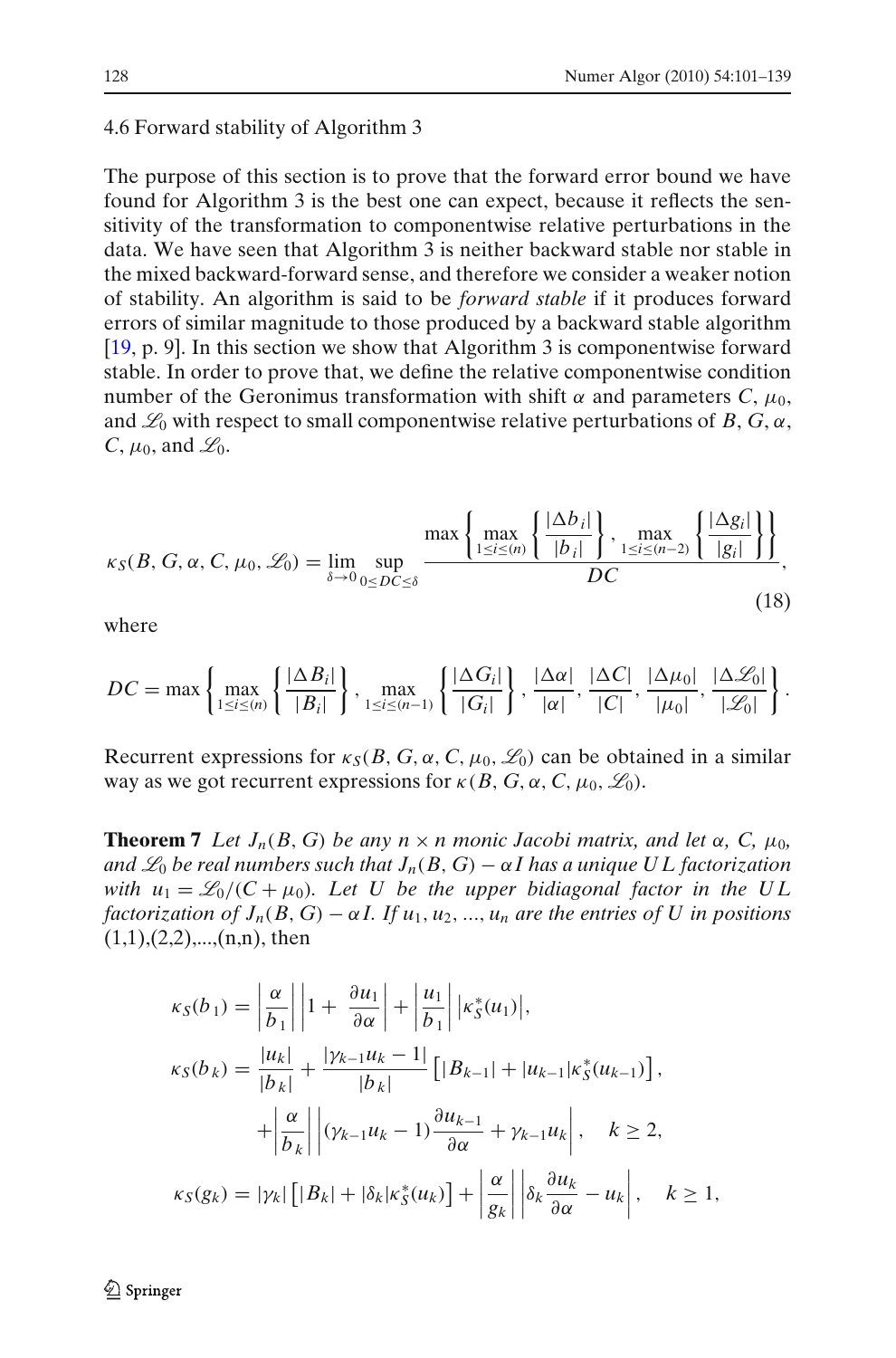where

$$
\begin{aligned} \kappa_S^*(u_1) &= 1 + \frac{|C| + |\mu_0|}{|C + \mu_0|}, \\ \kappa_S^*(u_k) &= 1 + |\gamma_{k-1}| \left[ |B_{k-1}| + |u_{k-1}| \kappa_S^*(u_{k-1}) \right], \quad k \ge 2, \end{aligned}
$$

and

$$
\frac{\partial u_k}{\partial \alpha} = \begin{cases}\n-\frac{u_1}{C + \mu_0} \frac{\partial \mu_0}{\partial \alpha}, & k = 1, \\
\gamma_{k-1} u_k \left(1 + \frac{\partial u_{k-1}}{\partial \alpha}\right), & k > 1.\n\end{cases}
$$

*Proof* Analogous to the proof of Theorem 3. □

To prove that Algorithm 3 is componentwise forward stable is equivalent to prove that  $\kappa_S(B, G, \alpha, C, \mu_0, \mathcal{L}_0)$  and  $\kappa(B, G, \alpha, C, \mu_0, \mathcal{L}_0)$  have the same order of magnitude, by taking into account Theorem 2.

By using Theorem 7, we can prove Theorem 8, after considerably long and delicate algebraic manipulations are performed. The complete proof can be found in Appendix [2.](#page-33-0) This theorem states that the condition numbers,  $\kappa(B, G, \alpha, C, \mu_0, \mathcal{L}_0)$  and  $\kappa_S(B, G, \alpha, C, \mu_0, \mathcal{L}_0)$  that we have defined for the Geronimus transformation are of the same order of magnitude, which implies that Algorithm 3 is forward stable.

**Theorem 8** Let  $\kappa(B, G, \alpha, C, \mu_0, \mathcal{L}_0)$  and  $\kappa_S(B, G, \alpha, C, \mu_0, \mathcal{L}_0)$  be the condi*tion numbers introduced, respectively, in Definition* 2 *and* [\(18\)](#page-27-0) *for the Geronimus transformation with shift*  $\alpha$  *and parameters C,*  $\mu_0$  *and*  $\mathscr{L}_0$ *, then* 

$$
\kappa_S(B, G, \alpha, C, \mu_0, \mathscr{L}_0) \leq \kappa(B, G, \alpha, C, \mu_0, \mathscr{L}_0) \leq 8 \kappa_S(B, G, \alpha, C, \mu_0, \mathscr{L}_0).
$$

(19)

*This result together with the fact that*  $\kappa(B, G, \alpha, C, \mu_0, \mathcal{L}_0) \geq 1$  *implies that Algorithm* 3 *is componentwise forward stable.*

**Acknowledgements** The authors are very thankful to the two anonymous referees, whose comments were very useful to improve the presentation and content of this paper.

**Open Access** This article is distributed under the terms of the Creative Commons Attribution Noncommercial License which permits any noncommercial use, distribution, and reproduction in any medium, provided the original author(s) and source are credited.

#### **Appendix 1: Proof of Theorem 3**

In this section we include the proof of Theorem 3. First, we express the intermediate variables  $u_k$  of Algorithm 1, and the outputs  $b_k$  and  $g_k$  as functions of the data *B*, *G*,  $\alpha$ , *C*,  $\mu_0$ , and  $\mathcal{L}_0$ . Then we obtain expressions of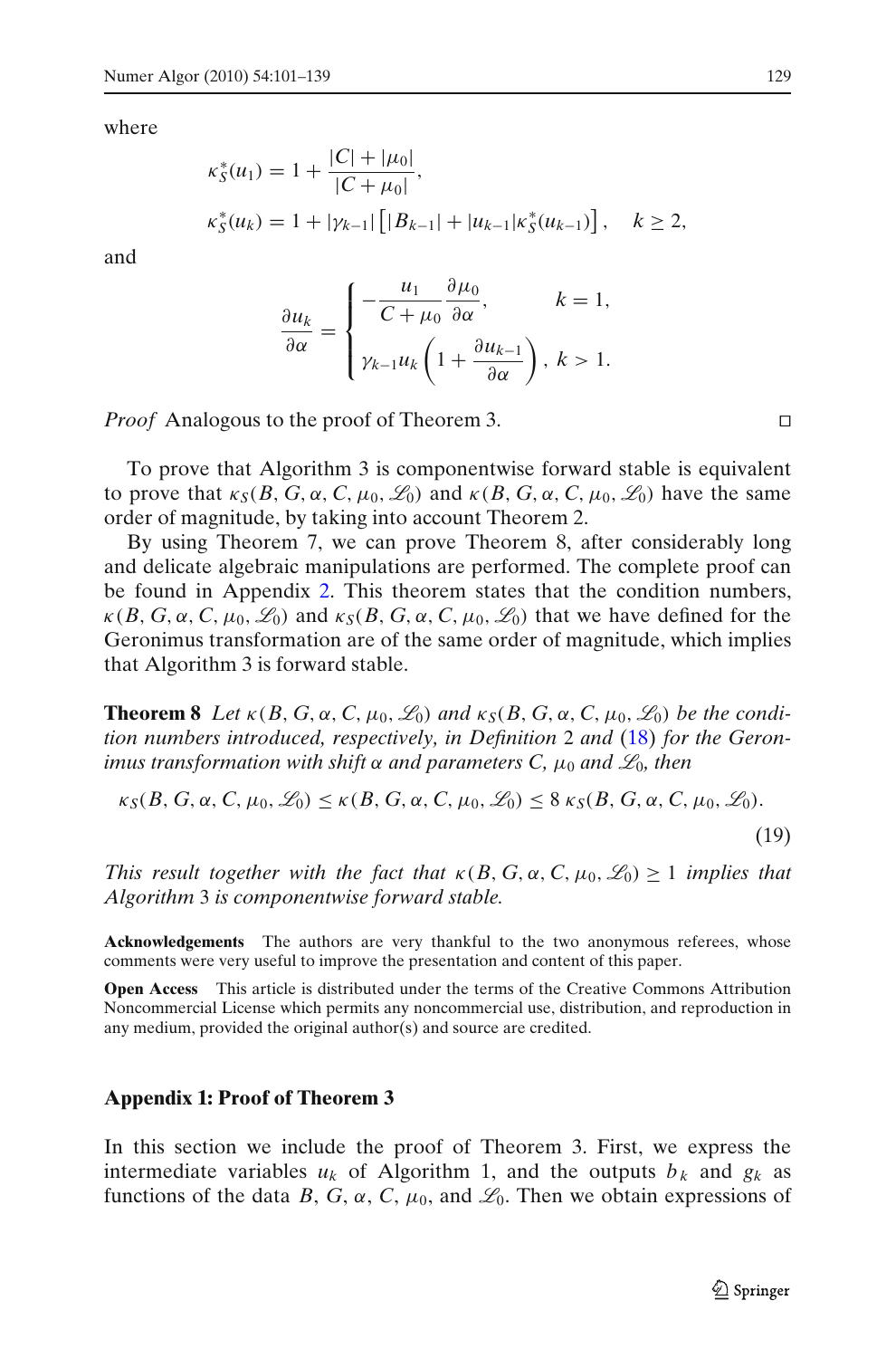<span id="page-30-0"></span>the partial derivatives of each of the functions with respect to their arguments. From Algorithm 1, we get

$$
u_1 = \frac{\mathcal{L}_0}{C + \mu_0}, \quad u_k = \frac{G_{k-1}}{B_{k-1} - u_{k-1} - \alpha}, \quad k \ge 2,
$$
 (20)

and hence, for  $k \ge 2$ ,  $u_k$  can be seen as a function of  $B_1, ..., B_{k-1}, G_1, ..., G_{k-1}, \alpha, C, \mu_0$ , and  $\mathcal{L}_0$ . Notice that  $u_1$  is a function of  $\alpha$ , C,  $\mu_0$ , and  $\mathcal{L}_0$  only.

The proofs of the next three lemmas have been omitted because the results can easily be obtained through direct computations.

**Lemma 9** *If*  $\alpha$ , *C*,  $\mu_0$  *and*  $\mathcal{L}_0$  *are real numbers such that*  $J_n(B, G) - \alpha I$  *has a unique U L factorization, then u<sup>k</sup> has the following partial derivatives with respect to*  $B_1$ , ...,  $B_{k-1}$ ,  $G_1$ , ...,  $G_{k-1}$ ,  $\alpha$ ,  $C$ ,  $\mu_0$  and  $\mathcal{L}_0$ .

$$
\frac{\partial u_k}{\partial B_i} = \begin{cases} 0, & k = 1\\ -\gamma_{k-1}u_k, & i = k - 1, \ k > 1\\ \gamma_{k-1}u_k \frac{\partial u_{k-1}}{\partial B_i}, & i < k - 1, \ k > 1 \end{cases}
$$

$$
\frac{\partial u_k}{\partial G_i} = \begin{cases} 0, & k = 1, \\ \gamma_{k-1}, & i = k - 1, \ k > 1 \\ \gamma_{k-1} u_k \frac{\partial u_{k-1}}{\partial G_i}, & i < k - 1, \ k > 1 \end{cases}
$$

$$
\frac{\partial u_k}{\partial \alpha} = \begin{cases}\n-\frac{u_1}{C + \mu_0} \frac{\partial \mu_0}{\partial \alpha}, & k = 1 \\
\gamma_{k-1} u_k \left(1 + \frac{\partial u_{k-1}}{\partial \alpha}\right), & k > 1\n\end{cases}
$$

$$
\frac{\partial u_k}{\partial C} = \begin{cases} \frac{-u_1}{C + \mu_0}, & k = 1\\ \gamma_{k-1} u_k \frac{\partial u_{k-1}}{\partial C}, & k > 1 \end{cases}
$$

$$
\frac{\partial u_k}{\partial \mathcal{L}_0} = \begin{cases} \frac{1}{C + \mu_0}, & k = 1\\ \gamma_{k-1} u_k \frac{\partial u_{k-1}}{\partial \mathcal{L}_0}, & k > 1 \end{cases}
$$

$$
\frac{\partial u_k}{\partial \mu_0} = \begin{cases} \frac{-u_1}{C + \mu_0}, & k = 1 \\ \gamma_{k-1} u_k \frac{\partial u_{k-1}}{\partial \mu_0}, & k > 1 \end{cases}
$$

 $\mathcal{D}$  Springer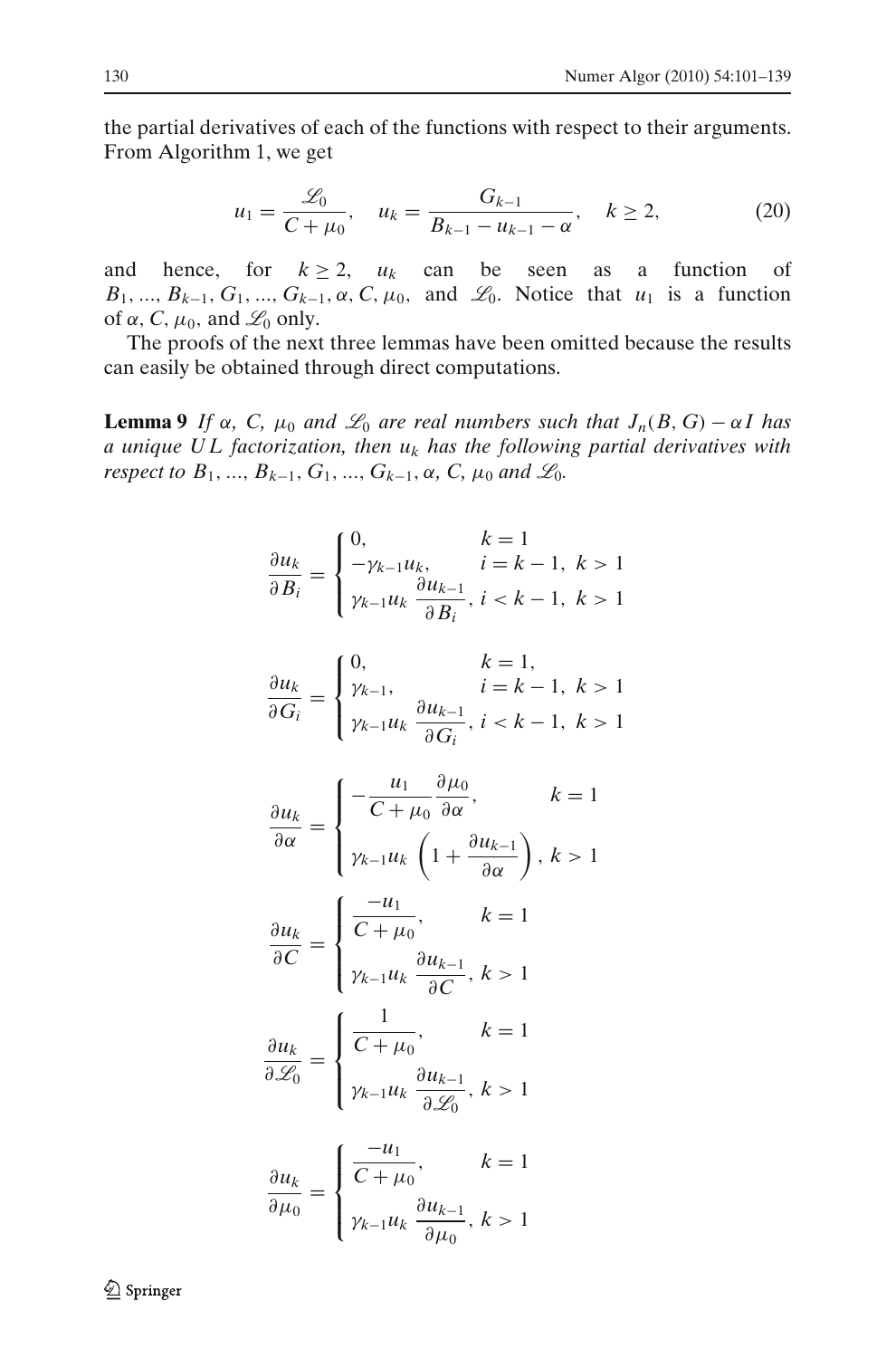<span id="page-31-0"></span>*Here*

$$
\gamma_{k-1} := \frac{1}{B_{k-1} - u_{k-1} - \alpha}, \qquad k \ge 2. \tag{21}
$$

From Algorithm 1, we also get

$$
b_1 = u_1 + \alpha, \quad b_k = B_{k-1} + u_k - u_{k-1}, \quad k \ge 2 \tag{22}
$$

and, therefore, for  $k \ge 2$ , the variable  $b_k$  can be seen as a function of  $B_1, ..., B_{k-1}, G_1, ..., G_{k-1}, \alpha, C, \mu_0, \mathcal{L}_0$ . Notice that  $b_1$  is only a function of  $\alpha$ ,  $C, \mu_0$ , and  $\mathcal{L}_0$ .

**Lemma 10** *If*  $\alpha$ , *C*,  $\mu_0$  *and*  $\mathcal{L}_0$  *are real numbers such that*  $J_n(B, G) - \alpha I$  *has a unique UL factorization, then the partial derivatives of*  $b_k$  *with respect to*  $B_1$ , ...,  $B_{k-1}$ ,  $G_1$ , ...,  $G_{k-1}$ ,  $\alpha$ ,  $C$ ,  $\mu_0$ , and  $\mathscr{L}_0$  are

$$
\frac{\partial b_k}{\partial B_i} = \begin{cases}\n0, & i = 1, k = 1 \\
1 + \frac{\partial u_k}{\partial B_{k-1}}, & i = k - 1, k > 1 \\
\frac{\partial u_k}{\partial B_i} - \frac{\partial u_{k-1}}{\partial B_i}, & i < k - 1, k > 1\n\end{cases}
$$
\n
$$
\frac{\partial b_k}{\partial G_i} = \begin{cases}\n0, & k = 1 \\
\frac{\partial u_k}{\partial G_{k-1}}, & i = k - 1, k > 1 \\
\frac{\partial u_k}{\partial G_i} - \frac{\partial u_{k-1}}{\partial G_i}, & i < k - 1, k > 1\n\end{cases}
$$
\n
$$
\frac{\partial b_k}{\partial \alpha} = \begin{cases}\n\frac{\partial u_1}{\partial \alpha} + 1, & k = 1 \\
\frac{\partial u_k}{\partial \alpha} - \frac{\partial u_{k-1}}{\partial \alpha}, & k > 1\n\end{cases}
$$
\n
$$
\frac{\partial b_k}{\partial C} = \begin{cases}\n\frac{\partial u_1}{\partial C}, & k = 1 \\
\frac{\partial u_k}{\partial C} - \frac{\partial u_{k-1}}{\partial C}, & k > 1\n\end{cases}
$$
\n
$$
\frac{\partial b_k}{\partial \mathcal{L}_0} = \begin{cases}\n\frac{\partial u_1}{\partial \mathcal{L}_0}, & k = 1 \\
\frac{\partial u_k}{\partial \mathcal{L}_0} - \frac{\partial u_{k-1}}{\partial \mathcal{L}_0}, & k > 1\n\end{cases}
$$
\n
$$
\frac{\partial b_k}{\partial \mu_0} = \begin{cases}\n\frac{\partial u_1}{\partial \mu_0}, & k = 1 \\
\frac{\partial u_k}{\partial \mu_0} - \frac{\partial u_{k-1}}{\partial \mu_0}, & k > 1\n\end{cases}
$$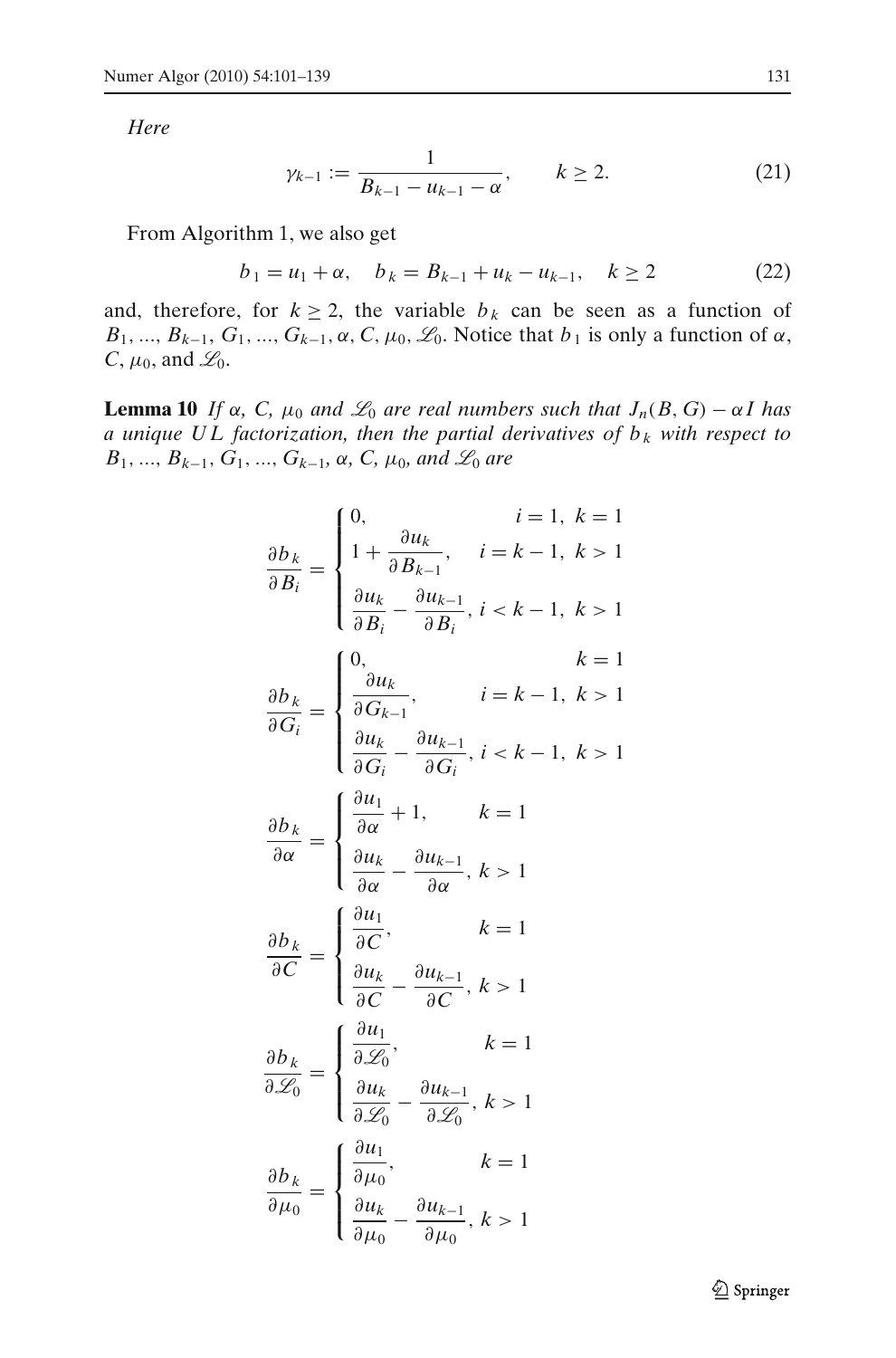It also happens that  $g_k = (B_k - u_k - \alpha)u_k$ ,  $k \ge 1$ , so  $g_k$  is a function of *B*<sub>1</sub>, ..., *B*<sub>*k*</sub>, *G*<sub>1</sub>, ..., *G*<sub>*k*−1</sub>, α, *C*, μ<sub>0</sub>,  $\mathcal{L}_0$ .

**Lemma 11** *If*  $\alpha$ ,  $C$ ,  $\mu_0$  *and*  $\mathcal{L}_0$  *are real numbers such that*  $J_n(B, G) - \alpha I$  *has a unique U L factorization, then the partial derivatives of g<sup>k</sup> with respect to B*1, ..., *Bk*, *G*1, ..., *Gk*−1*,* α *and C are*

$$
\frac{\partial g_k}{\partial B_i} = \begin{cases} u_k, & i = k \\ \delta_k \frac{\partial u_k}{\partial B_i}, i < k \end{cases}
$$
\n
$$
\frac{\partial g_k}{\partial G_i} = \delta_k \frac{\partial u_k}{\partial G_i}, \quad i < k
$$
\n
$$
\frac{\partial g_k}{\partial \alpha} = \delta_k \frac{\partial u_k}{\partial \alpha} - u_k, \quad k \ge 1
$$
\n
$$
\frac{\partial g_k}{\partial C} = \delta_k \frac{\partial u_k}{\partial C}, \quad k \ge 1
$$
\n
$$
\frac{\partial g_k}{\partial Z_0} = \delta_k \frac{\partial u_k}{\partial Z_0}, \quad k \ge 1
$$
\n
$$
\frac{\partial g_k}{\partial \mu_0} = \delta_k \frac{\partial u_k}{\partial \mu_0}, \quad k \ge 1
$$

*Here*  $\delta_k := B_k - 2u_k - \alpha$  *for*  $k \geq 1$ *.* 

Next, we define some quantities that will be useful in order to compute the condition number  $\kappa(B, G, \alpha, C, \mu_0, \mathcal{L}_0)$  introduced in [\(12\)](#page-19-0). Let us call

$$
\kappa^*(u_k) := \sum_{i=1}^{k-1} \kappa_{B_i}(u_k) + \sum_{i=1}^{k-1} \kappa_{G_i}(u_k) + \kappa_C(u_k) + \kappa_{\mathscr{L}_0}(u_k) + \kappa_{\mu_0}(u_k),\tag{23}
$$

where

$$
\kappa_{B_i}(u_k) := \left| \frac{|B_i| + |u_i|}{u_k} \frac{\partial u_k}{\partial B_i} \right|, \quad \kappa_C(u_k) := \left| \frac{C}{u_k} \frac{\partial u_k}{\partial C} \right|,
$$
 (24)

$$
\kappa_{G_i}(u_k) := \left| \frac{G_i}{u_k} \frac{\partial u_k}{\partial G_i} \right|, \quad \kappa_{\mathscr{L}_0}(u_k) := \left| \frac{\mathscr{L}_0}{u_k} \frac{\partial u_k}{\partial \mathscr{L}_0} \right|, \quad \kappa_{\mu_0}(u_k) := \left| \frac{\mu_0}{u_k} \frac{\partial u_k}{\partial \mu_0} \right|.
$$
 (25)

Note that the subscript of these auxiliary "condition numbers" indicates with respect to which input variable the specific condition number is computed.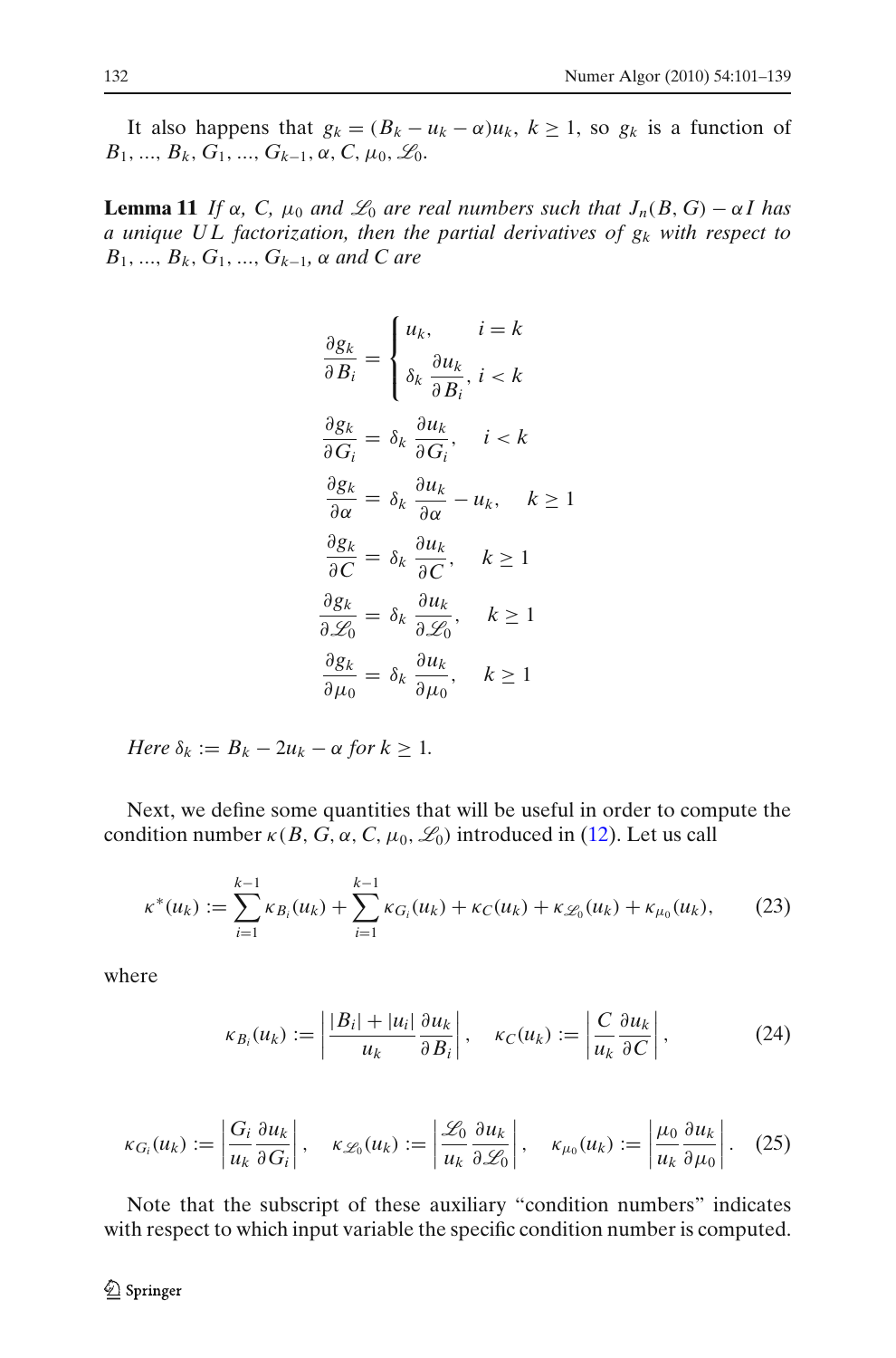<span id="page-33-0"></span>The quantities  $\kappa^*(u_k)$  can be computed recursively as the following lemma shows:

**Lemma 12** *Let*  $\alpha$ , *C*,  $\mathcal{L}_0$ , and  $\mu_0$  be real numbers such that  $J_n(B, G) - \alpha I$  has a *unique U L factorization. Then,*

$$
\kappa^*(u_1) = 1 + \frac{|C| + |\mu_0|}{|C + \mu_0|}
$$
  
\n
$$
\kappa^*(u_k) = 1 + |\gamma_{k-1}B_{k-1}| + |\gamma_{k-1}u_{k-1}|(1 + \kappa^*(u_{k-1})), \quad k \ge 2,
$$
  
\n
$$
\kappa(b_1) = \left| \frac{\alpha}{u_1 + \alpha} \right| \left| 1 + \frac{\partial u_1}{\partial \alpha} \right| + \left| \frac{u_1}{u_1 + \alpha} \right| \kappa^*(u_1),
$$
  
\n
$$
\kappa(b_k) = |\gamma_{k-1}u_k| + \frac{|\gamma_{k-1}u_k - 1|}{|b_k|} [|B_{k-1}| + |u_{k-1}| (1 + \kappa^*(u_{k-1})] +
$$
  
\n
$$
+ \left| \frac{\alpha}{b_k} \right| |(\gamma_{k-1}u_k - 1) \frac{\partial u_{k-1}}{\partial \alpha} + \gamma_{k-1}u_k |, \quad k \ge 2.
$$

*where*  $\gamma_{k-1}$  *is defined in* [\(21\)](#page-30-0).

*Proof* If  $k = 1$  then

$$
\kappa^*(u_1) = \kappa_C(u_1) + \kappa_{\mathcal{L}_0}(u_1) + \kappa_{\mu_0}(u_1) = 1 + \frac{|C| + |\mu_0|}{|C + \mu_0|}.
$$

Assume now that  $k > 1$ . Then, if  $i = k - 1$ ,

$$
\kappa_{B_{k-1}}(u_k) = \frac{|B_{k-1}| + |u_{k-1}|}{|u_k|} \left| \frac{u_k}{B_{k-1} - u_{k-1} - \alpha} \right| = \frac{|B_{k-1}| + |u_{k-1}|}{|B_{k-1} - u_{k-1} - \alpha|}.
$$

$$
\kappa_{G_{k-1}}(u_k) = \left| \frac{G_{k-1}}{u_k} \right| \left| \frac{1}{B_{k-1} - u_{k-1} - \alpha} \right| = 1.
$$

Similarly, if  $i < k - 1$ ,

$$
\kappa_{B_i}(u_k) = \frac{|B_i| + |u_i|}{|u_k|} \left| \frac{u_k}{B_{k-1} - u_{k-1} - \alpha} \right| \left| \frac{\partial u_{k-1}}{\partial B_i} \right| = \left| \frac{u_{k-1}}{B_{k-1} - u_{k-1} - \alpha} \right| \kappa_{B_i}(u_{k-1}).
$$
  

$$
\kappa_{G_i}(u_k) = \left| \frac{G_i}{u_k} \right| \left| \frac{u_k}{B_{k-1} - u_{k-1} - \alpha} \right| \left| \frac{\partial u_{k-1}}{\partial G_i} \right| = \left| \frac{u_{k-1}}{B_{k-1} - u_{k-1} - \alpha} \right| \kappa_{G_i}(u_{k-1}).
$$

Finally,

$$
\kappa_C(u_k) = \left|\frac{C}{u_k}\right| \left|\frac{u_k}{B_{k-1} - u_{k-1} - \alpha}\right| \left|\frac{\partial u_{k-1}}{\partial C}\right| = \left|\frac{u_{k-1}}{B_{k-1} - u_{k-1} - \alpha}\right| \kappa_C(u_{k-1}).
$$

The remaining two condition numbers are computed in a similar way.

These expressions lead us to the recurrence relation for  $\kappa^*(u_k)$  in a straightforward way from [\(23\)](#page-31-0).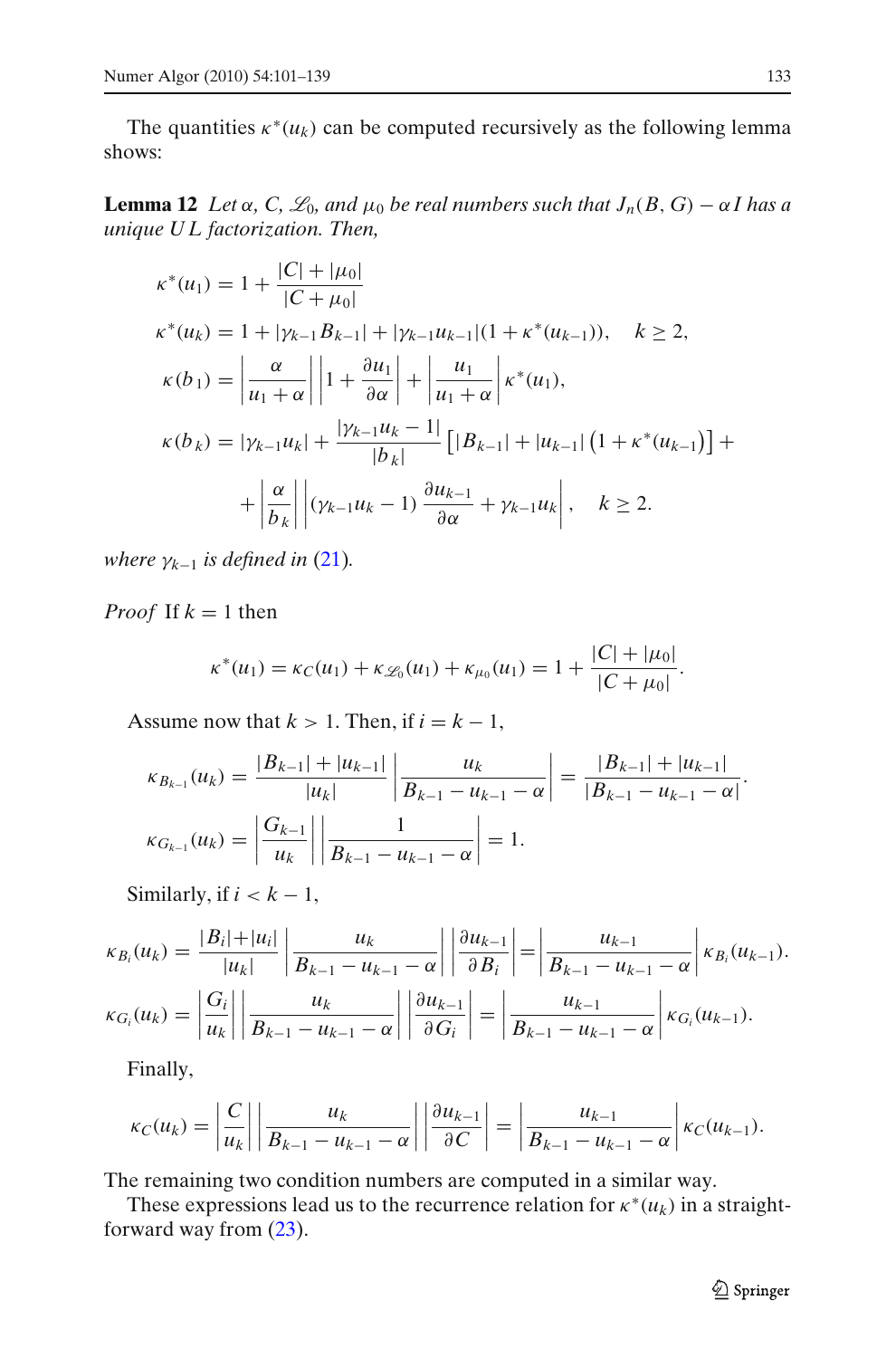.

For  $k = 1$ ,

$$
\kappa_C(b_1) = \left| \frac{C}{b_1} \right| \left| \frac{u_1}{C + \mu_0} \right|, \quad \kappa_\alpha(b_1) = \left| \frac{\alpha}{b_1} \right| \left| 1 + \frac{\partial u_1}{\partial \alpha} \right|
$$
  

$$
\kappa_{\mathscr{L}_0}(b_1) = \left| \frac{u_1}{b_1} \right|, \quad \kappa_{\mu_0}(b_1) = \left| \frac{u_1}{b_1} \right| \left| \frac{\mu_0}{C + \mu_0} \right|.
$$

Assume now that  $k > 1$ . For  $i = k - 1$ ,

$$
\kappa_{B_{k-1}}(b_k) = \frac{|B_{k-1}| + |u_{k-1}|}{|b_k|} \left| \frac{u_k}{B_{k-1} - u_{k-1} - \alpha} - 1 \right| = \frac{|B_{k-1}| + |u_{k-1}|}{|b_k|} |\gamma_k u_k - 1|,
$$
  

$$
\kappa_{G_{k-1}}(b_k) = \left| \frac{G_{k-1}}{b_k} \right| \left| \frac{1}{B_{k-1} - u_{k-1} - \alpha} \right| = \left| \frac{u_k}{b_k} \right|.
$$

For  $i < k - 1$ 

$$
\kappa_{B_i}(b_k) = \frac{|B_i| + |u_i|}{|b_k|} |\gamma_{k-1} u_k - 1| \left| \frac{\partial u_{k-1}}{\partial B_i} \right| = |\gamma_{k-1} u_k - 1| \left| \frac{u_{k-1}}{b_k} \right| \kappa_{B_i}(u_{k-1}),
$$
  

$$
\kappa_{G_i}(b_k) = \left| \frac{G_i}{b_k} \right| |\gamma_{k-1} u_k - 1| \left| \frac{\partial u_{k-1}}{\partial G_i} \right| = |\gamma_{k-1} u_k - 1| \left| \frac{u_{k-1}}{b_k} \right| \kappa_{G_i}(u_{k-1}).
$$

Finally,

$$
\kappa_{\alpha}(b_k) = \left| \frac{\alpha}{b_k} \right| \left| (\gamma_{k-1} u_k - 1) \frac{\partial u_{k-1}}{\partial \alpha} + \gamma_{k-1} u_k \right|,
$$
  

$$
\kappa_C(b_k) = \left| \frac{C}{b_k} \right| \left| (\gamma_{k-1} u_k - 1) \frac{\partial u_{k-1}}{\partial C} \right| = |\gamma_{k-1} u_k - 1| \left| \frac{u_{k-1}}{b_k} \right| \kappa_C(u_{k-1}).
$$

The rest of the condition numbers can be obtained in a similar way. The result follows by [\(13\)](#page-19-0) and [\(23\)](#page-31-0).  $□$ 

The expression for  $\kappa(g_k)$  can be found following a similar procedure.

#### **Appendix 2: Proof of Theorem 8**

It can be seen from their explicit expressions that both numbers  $\kappa^*(u_k)$  and  $\kappa_S^*(u_k)$  are larger than one. Moreover they are of the same order of magnitude as the following lemma shows.

#### **Theorem 9**

$$
\kappa_S^*(u_k) \le \kappa^*(u_k) \le 2\kappa_S^*(u_k) \quad \text{for all } k \ge 1.
$$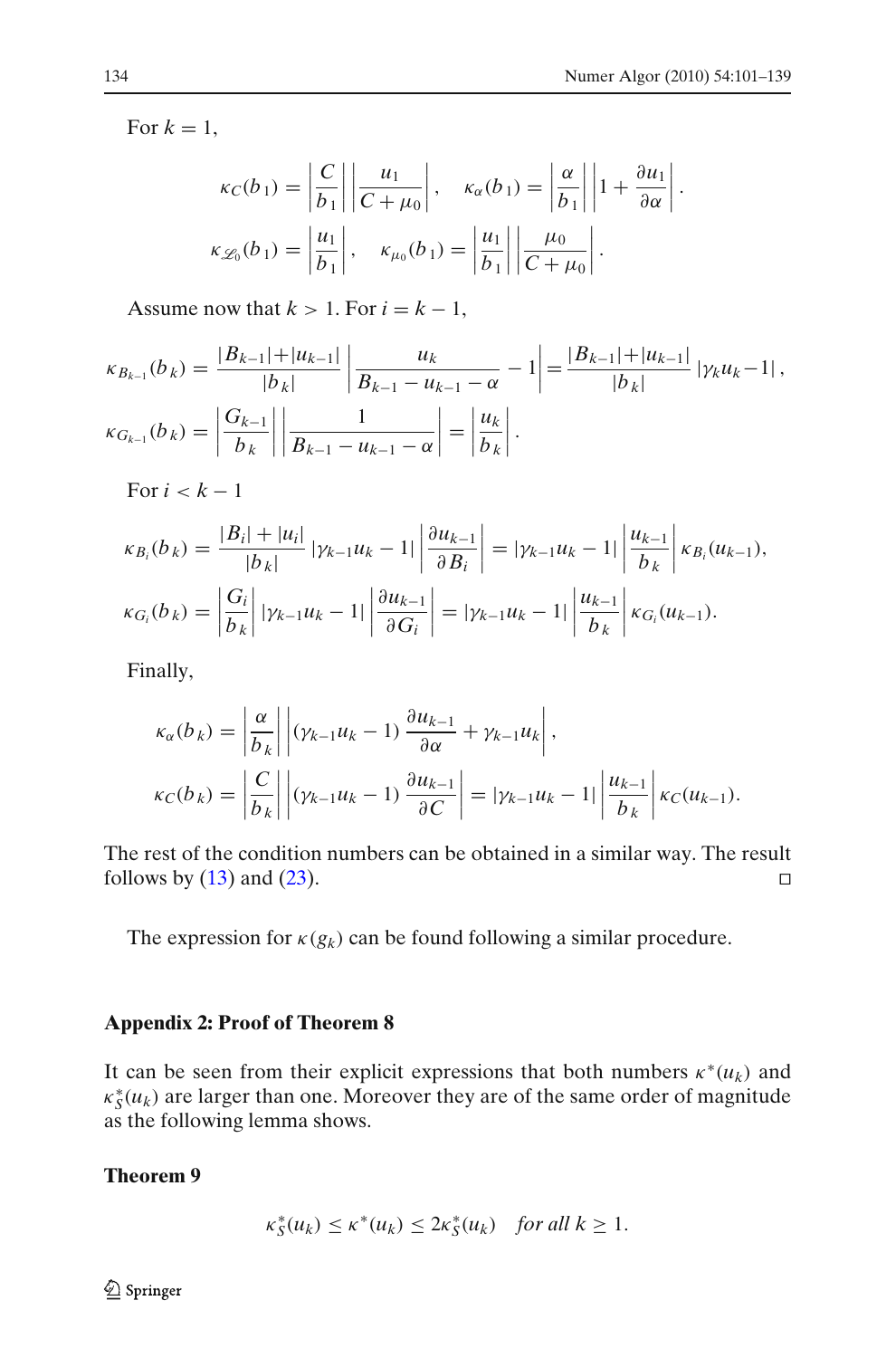<span id="page-35-0"></span>*Proof* The first inequality is clear. Notice that the second inequality is true for  $k = 1$ . In order to prove the second inequality for  $k > 1$ , note that

$$
\kappa^*(u_k) = 1 + |\gamma_{k-1}B_{k-1}| + \sum_{i=1}^{k-2} (2 + |\gamma_i B_i|) \prod_{j=i+1}^{k-1} |\gamma_j u_j| + \prod_{j=1}^{k-1} |\gamma_j u_j| \left( 2 + \frac{|C| + |\mu_0|}{|C + \mu_0|} \right),
$$

$$
\kappa_S^*(u_k) = 1 + |\gamma_{k-1}B_{k-1}| + \sum_{i=1}^{k-2} (1 + |\gamma_i B_i|) \prod_{j=i+1}^{k-1} |\gamma_j u_j| + \prod_{j=1}^{k-1} |\gamma_j u_j| \left( 1 + \frac{|C| + |\mu_0|}{|C + \mu_0|} \right),
$$

where  $\sum_{i=1}^{0} \equiv 0$  and  $\sum_{i=1}^{-1} \equiv 0$ , i.e., for  $k = 1$  the summations are not present. The result follows from the previous expressions. □

It is also easy to prove that  $\kappa(b_k)$  and  $\kappa<sub>S</sub>(b_k)$  are of the same order of magnitude for all  $k \geq 1$ .

**Theorem 10** *For*  $1 \leq k \leq n$ ,

$$
\kappa_S(b_k) \le \kappa(b_k) \le 3\kappa_S(b_k).
$$

*Proof* Again, the first inequality is obvious. In order to prove the second one take into account Theorem 9 and the fact that  $1 \leq \kappa_S^*(u_k)$  for all *k* to get

$$
\kappa(b_k) \le \left| \frac{u_k}{b_k} \right| + \left| \frac{\gamma_{k-1} u_k - 1}{b_k} \right| \left[ |B_{k-1}| + |u_{k-1}| 3 \kappa_S^*(u_{k-1}) \right] + \left| \frac{\alpha}{b_k} \right| \left| (\gamma_{k-1} u_k - 1) \frac{\partial u_{k-1}}{\partial \alpha} + \gamma_{k-1} u_k \right|,
$$

and the result follows.

Proving that  $\kappa(g_k)$  and  $\kappa_S(g_k)$  are of the same magnitude is not always possible. It is not true in general that  $\kappa(g_k)$  is upper bounded by a multiple of  $\kappa_S(g_k)$ . However, the lemma below shows that whenever  $\kappa(g_k)$  and  $\kappa_S(g_k)$ have different orders of magnitude, then  $\kappa(g_k)$  is bounded by  $8\kappa_S(b_{k+1})$ . The technical Lemma 13 will be needed to prove our claim.

**Lemma 13** *Let us assume that*  $\frac{3}{4} < \gamma_k u_k < \frac{3}{2}$  for some k. If  $\gamma_k u_k > 4 |\gamma_k B_k|$ , then

$$
- \quad \text{if } \gamma_k u_{k+1} > 15/8 \text{ or } \gamma_k u_{k+1} < 3/8, \text{ then}
$$

$$
\frac{5}{12} < \left| \frac{u_{k+1} - 1/\gamma_k}{b_{k+1}} \right|.
$$

*– if* 3/8 ≤ γ*kuk*+<sup>1</sup> ≤ 15/8*, then*

$$
\frac{1}{4} < \left| \frac{u_{k+1}}{b_{k+1}} \right|.
$$

$$
\Box
$$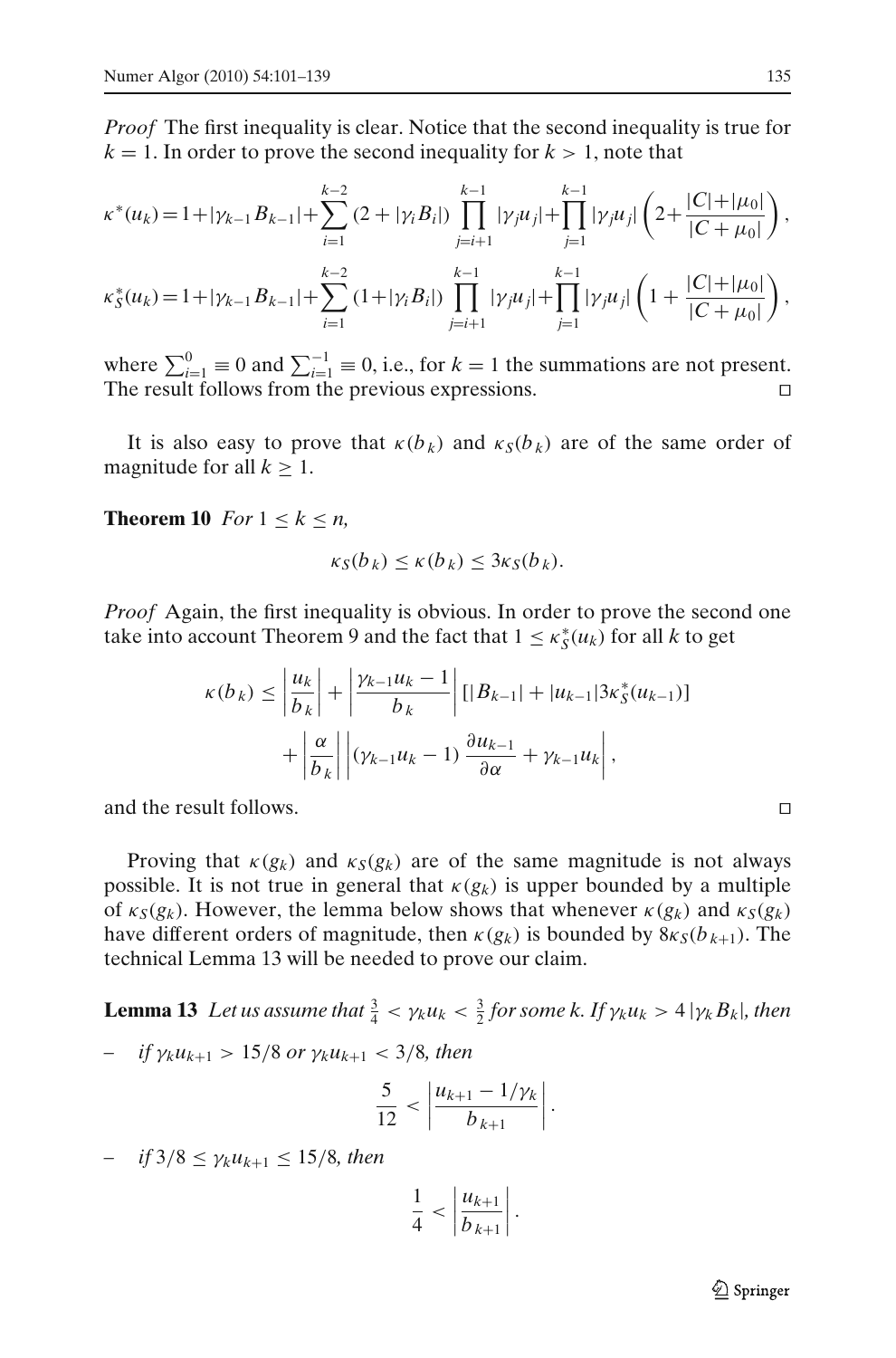*Proof* Since  $\gamma_k u_k > 4 |\gamma_k B_k|$ ,

$$
-\frac{3}{8} < \gamma_k B_k < \frac{3}{8}.\tag{26}
$$

We consider two possible situations:  $\gamma_k > 0$  and  $\gamma_k < 0$ . Let us begin by assuming that  $\gamma_k > 0$ .

1. If  $\gamma_k > 0$ , then  $u_k > 0$ . From [\(26\)](#page-35-0) we get

$$
-\frac{3}{8}\frac{1}{\gamma_k} < l_k + u_k + \alpha < \frac{3}{8}\frac{1}{\gamma_k}.
$$

Therefore,

$$
-\frac{15}{8\gamma_k} - l_k < \alpha < -\frac{3}{8\gamma_k} - l_k. \tag{27}
$$

Then, from [\(27\)](#page-35-0), and taking into account that  $b_{k+1} = u_{k+1} + l_k + \alpha$ , we get the following bounds

$$
u_{k+1} - \frac{15}{8\gamma_k} < b_{k+1} < u_{k+1} - \frac{3}{8\gamma_k}.
$$

Notice that both bounds of  $b_{k+1}$  will be positive if  $u_{k+1}\gamma_k > 15/8$ , and both bounds will be negative if  $u_{k+1}\gamma_k < 3/8$ .

Let us assume that  $u_{k+1}\gamma_k > 15/8$ , then  $u_{k+1} - 1/\gamma_k > 0$  and

$$
\frac{u_{k+1}-1/\gamma_k}{u_{k+1}-\frac{3}{8\gamma_k}} < \left|\frac{u_{k+1}-1/\gamma_k}{b_{k+1}}\right|.
$$

Therefore,

$$
\frac{7}{12} < \frac{1}{1 + \frac{5}{8} \frac{1}{u_{k+1}\gamma_k - 1}} < \left| \frac{u_{k+1} - 1/\gamma_k}{b_{k+1}} \right|.
$$

– Let us assume now that *uk*+1γ*<sup>k</sup>* < 3/8. Then, *uk*+<sup>1</sup> − 1/γ*<sup>k</sup>* < 0 and

$$
\frac{-u_{k+1}+1/\gamma_k}{-u_{k+1}+\frac{15}{8\gamma_k}} < \left|\frac{u_{k+1}-1/\gamma_k}{b_{k+1}}\right|.
$$

As a consequence,

$$
\frac{5}{12} < \frac{1}{1 + \frac{7}{8} \frac{1}{1 - u_{k+1}\gamma_k}} < \left| \frac{u_{k+1} - 1/\gamma_k}{b_{k+1}} \right|.
$$

 $\blacksquare$  Finally, suppose that  $\frac{3}{8} \le u_{k+1}\gamma_k \le \frac{15}{8}$ . Then,  $u_{k+1} > 0$ . If  $b_{k+1} > 0$ , we get

$$
\frac{5}{4} < \frac{u_{k+1}\gamma_k}{u_{k+1}\gamma_k - \frac{3}{8}} < \left|\frac{u_{k+1}}{b_{k+1}}\right|.
$$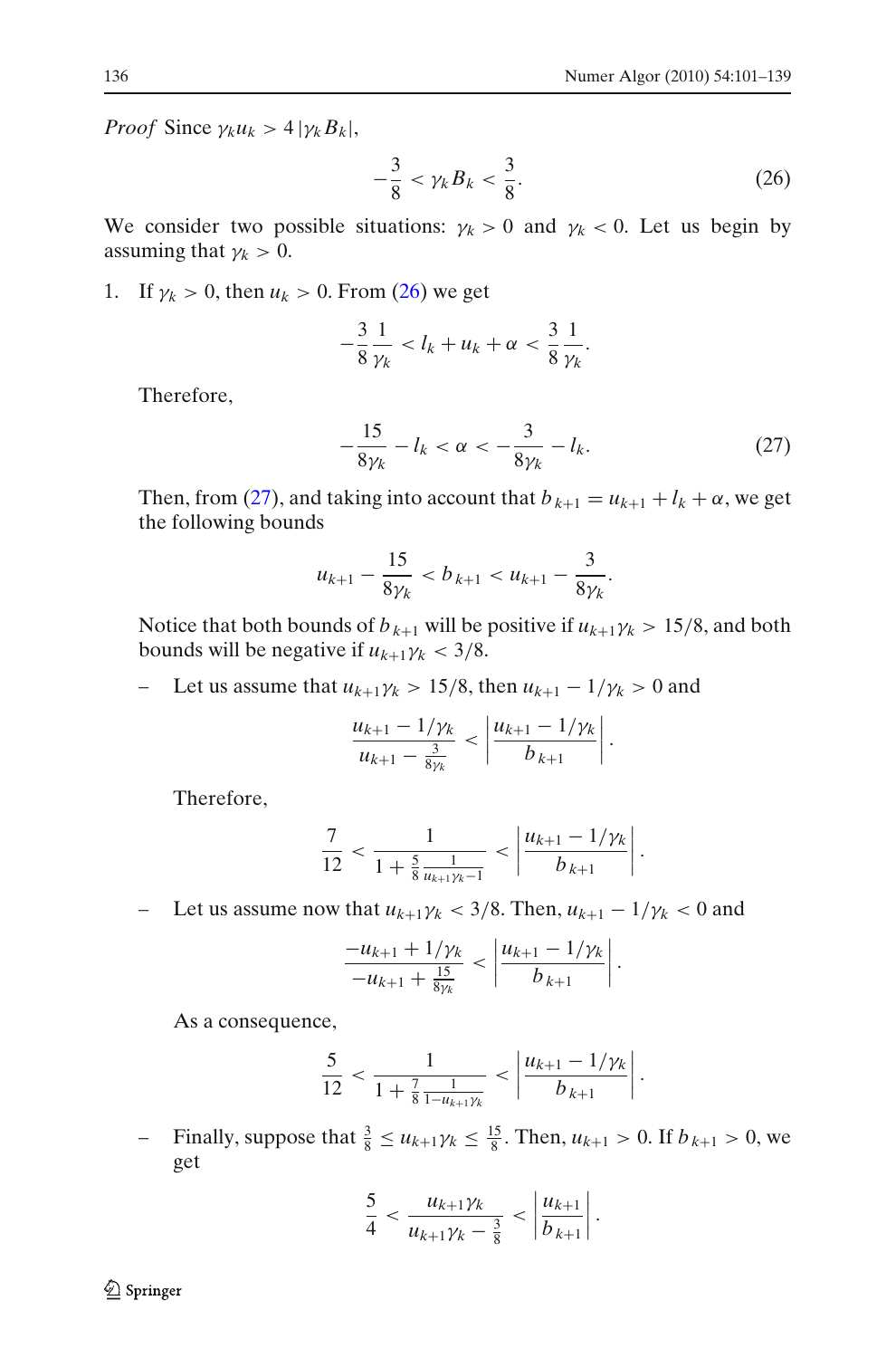<span id="page-37-0"></span>If  $b_{k+1} < 0$ , then

$$
\frac{1}{4} < \frac{u_{k+1}\gamma_k}{-u_{k+1}\gamma_k + \frac{15}{8}} < \left|\frac{u_{k+1}}{b_{k+1}}\right|
$$

.

2. When  $\gamma_k$  < 0, a similar proof gives the same bounds.

Now we can prove Theorem 11. Let us remark that Theorem 8 is a trivial consequence of Theorems 10 and 11. Notice that, from the expressions for  $\kappa(g_k)$  and  $\kappa_S(g_k)$ , and taking into account that  $\kappa^*(u_k)$  and  $\kappa_S^*(u_k)$  are of the same order of magnitude by Theorem 9, it can easily be deduced that  $\kappa(g_k)$ and  $\kappa_S(g_k)$  have similar orders of magnitude when  $u_k \gamma_k$  is not close to one. This is covered in the first two items of Theorem 11. The most difficult situation, i.e., when  $u_k \gamma_k$  is close to one, is presented in the last item. Let us recall that  $u_k \neq 0$  for all *k* because  $G_{k-1} \neq 0$  for monic Jacobi matrices corresponding to sequences of orthogonal polynomials.

**Theorem 11** *For*  $1 \leq k \leq n - 1$ *,* 

1 if 
$$
u_k \gamma_k < 0
$$
, then

$$
\kappa_S(g_k) \leq \kappa(g_k) \leq 3\kappa_S(g_k).
$$

2 *if*  $0 < u_k \gamma_k \leq 3/4$  *or*  $u_k \gamma_k \geq 3/2$ *, then* 

$$
\kappa_S(g_k) \leq \kappa(g_k) \leq 8\kappa_S(g_k).
$$

3 *if*  $\frac{3}{4} < u_k \gamma_k < \frac{3}{2}$  for some k, 3.1 *if*  $u_k \gamma_k \leq 4 |B_k \gamma_k|$ , then

$$
\kappa_S(g_k) \leq \kappa(g_k) \leq 5\kappa_S(g_k).
$$

3.2 *if*  $u_k \gamma_k > 4|B_k \gamma_k|$ , then

(a) if 
$$
\kappa(g_k) \geq \frac{4}{3}u_k\gamma_k
$$
, then

$$
\kappa_S(g_k) \leq \kappa(g_k) \leq 8\kappa_S(g_k).
$$

(b)  $if \kappa(g_k) < \frac{4}{3}u_k\gamma_k$ , then

$$
\kappa_S(g_k) \leq \kappa(g_k) \leq 8\kappa_S(b_{k+1}).
$$

*Proof* Considering the definitions of  $\kappa(g_k)$  and  $\kappa_S(g_k)$ , it is easy to see that

$$
\kappa_S(g_k) \le \kappa(g_k), \quad \text{for all } k.
$$

In the rest of the proof, notice that

$$
\gamma_k \delta_k = \frac{B_k - 2u_k - \alpha}{B_k - u_k - \alpha} = 1 - \frac{u_k}{B_k - u_k - \alpha} = 1 - \gamma_k u_k.
$$

Denote  $a = u_k \gamma_k$ . We need to compare the quantities  $|a| + 2|1 - a|\kappa_s(u_k)$ and  $|1 - a| \kappa_S^*(u_k)$ . Note also that  $\kappa_S^*(u_k) \geq 1$ .

⊓⊔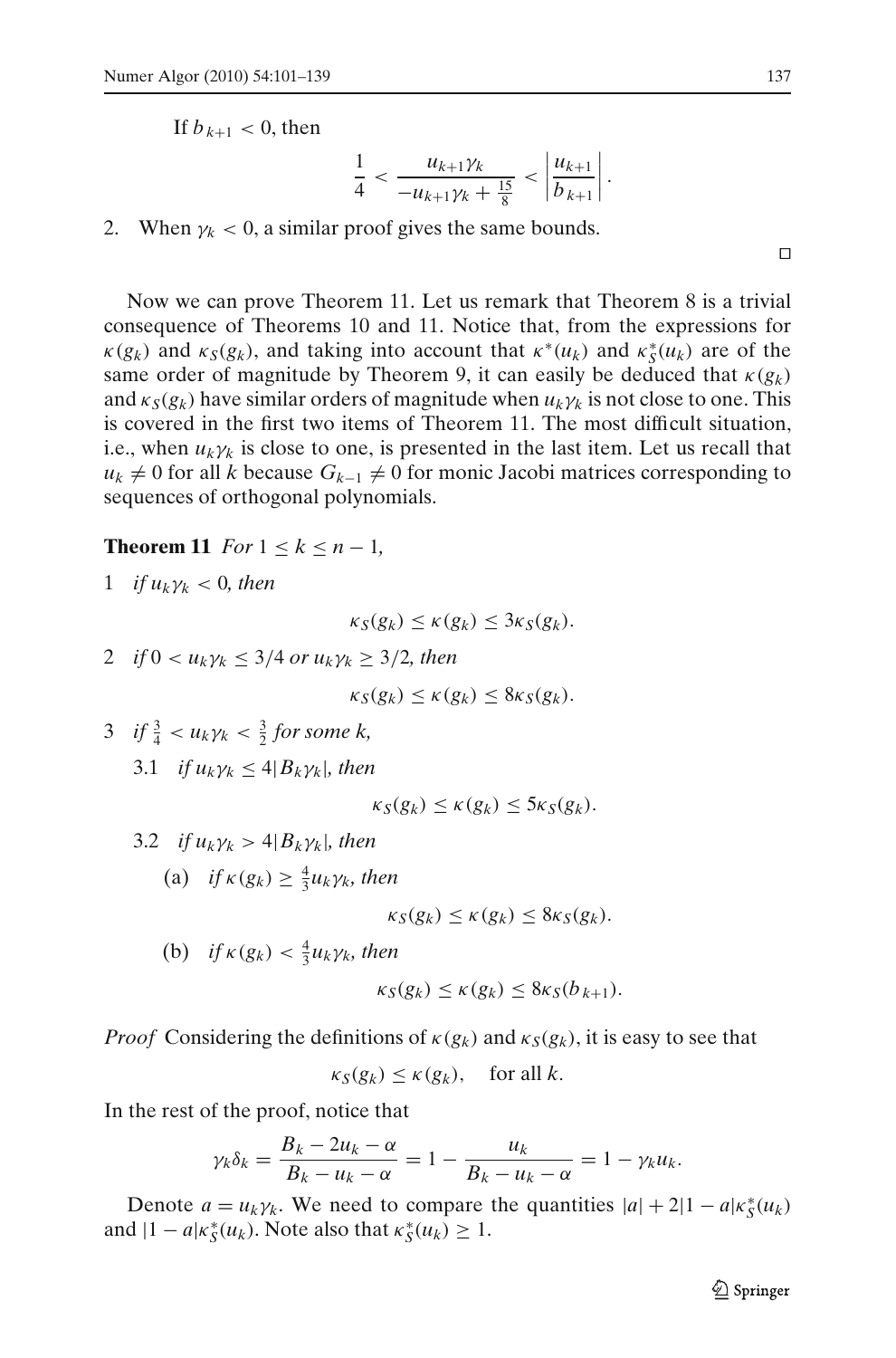<span id="page-38-0"></span>1. If  $a < 0$  then  $|a| + 2|1 - a| = 2 - 3a \le 3(1 - a)$ , and hence

$$
|a| + 2|1 - a|\kappa_S^*(u_k) \le (|a| + 2|1 - a|)\kappa_S^*(u_k) \le 3|1 - a|\kappa_S^*(u_k),
$$

 $\delta S \propto \kappa(g_k) \leq 3\kappa_S(g_k).$ 

2. If  $0 \le a \le 3/4$ , then  $|a| + 2|1 - a| = 2 - a$ , so

$$
|a| + 2|1 - a|\kappa_S^*(u_k) \le (|a| + 2|1 - a|)\kappa_S^*(u_k) \le 8|1 - a|\kappa_S^*(u_k),
$$

and therefore  $\kappa(g_k) \leq 8\kappa_S(g_k)$ .

3. If  $a \ge 3/2$  then  $|a| + 2|1 - a| = 3a - 2 \le 5(a - 1)$ , so

$$
|a| + 2|1 - a|\kappa_S^*(u_k) \le (|a| + 2|1 - a|)\kappa_S^*(u_k) \le 5|1 - a|\kappa_S^*(u_k),
$$

and  $\kappa(g_k) \leq 5\kappa_S(g_k)$ .

- 3.1 If  $\frac{3}{4} < \gamma_k u_k < \frac{3}{2}$  and  $u_k \gamma_k \leq 4 |B_k \gamma_k|$  then, taking into account the expressions for  $\kappa(g_k)$  and  $\kappa_S(g_k)$ , the result follows.
- 3.2 If  $\frac{3}{4} < \gamma_k u_k < \frac{3}{2}$  and  $u_k \gamma_k > 4|B_k \gamma_k|$  then, the condition  $\kappa(g_k) \geq \frac{4}{3} u_k \gamma_k$ implies

$$
8\kappa_S(g_k) \ge 4\left\{|\gamma_k| [|B_k| + |\delta_k|\kappa(u_k)] + |\gamma_k\alpha| \left|1 - \frac{\delta_k}{u_k} \frac{\partial u_k}{\partial \alpha}\right|\right\}
$$
  

$$
\ge 4\kappa(g_k) - 4|u_k \gamma_k| > \kappa(g_k).
$$

On the other hand, if  $\kappa(g_k) < \frac{4}{3}u_k\gamma_k$  and  $u_{k+1}\gamma_k > \frac{15}{8}$  or  $u_{k+1}\gamma_k < \frac{3}{8}$ , then by Lemma 13

$$
\kappa_{S}(b_{k+1}) \ge \left| \frac{u_{k+1} - 1/\gamma_{k}}{b_{k+1}} \right| |u_{k}\gamma_{k}| > \frac{5}{12}|u_{k}\gamma_{k}|,
$$

which implies

$$
\kappa(g_k) < \frac{16}{5} \kappa_S(b_{k+1}).
$$

When  $\kappa(g_k) < \frac{4}{3}u_k\gamma_k$  and  $\frac{3}{8} \leq u_k\gamma_k \leq \frac{15}{8}$ , by Lemma 13

$$
\kappa_S(b_{k+1}) \geq \frac{1}{4}.
$$

Moreover, since  $u_k \gamma_k < \frac{3}{2}$ ,  $\kappa(g_k) < \frac{4}{3} u_k \gamma_k \leq 2$ , which implies

$$
\kappa(g_k) \le 8\kappa_S(b_{k+1}).
$$

#### **References**

- 1. Bueno, M.I., Marcellán, F.: Darboux transformation and perturbation of linear functionals. Linear Algebra Appl. **384**, 215–242 (2004)
- 2. Buhmann, M., Iserles, A.: On orthogonal polynomials transformed by the QR algorithm. J. Comp. Appl. Math. **43**, 117–134 (1992)